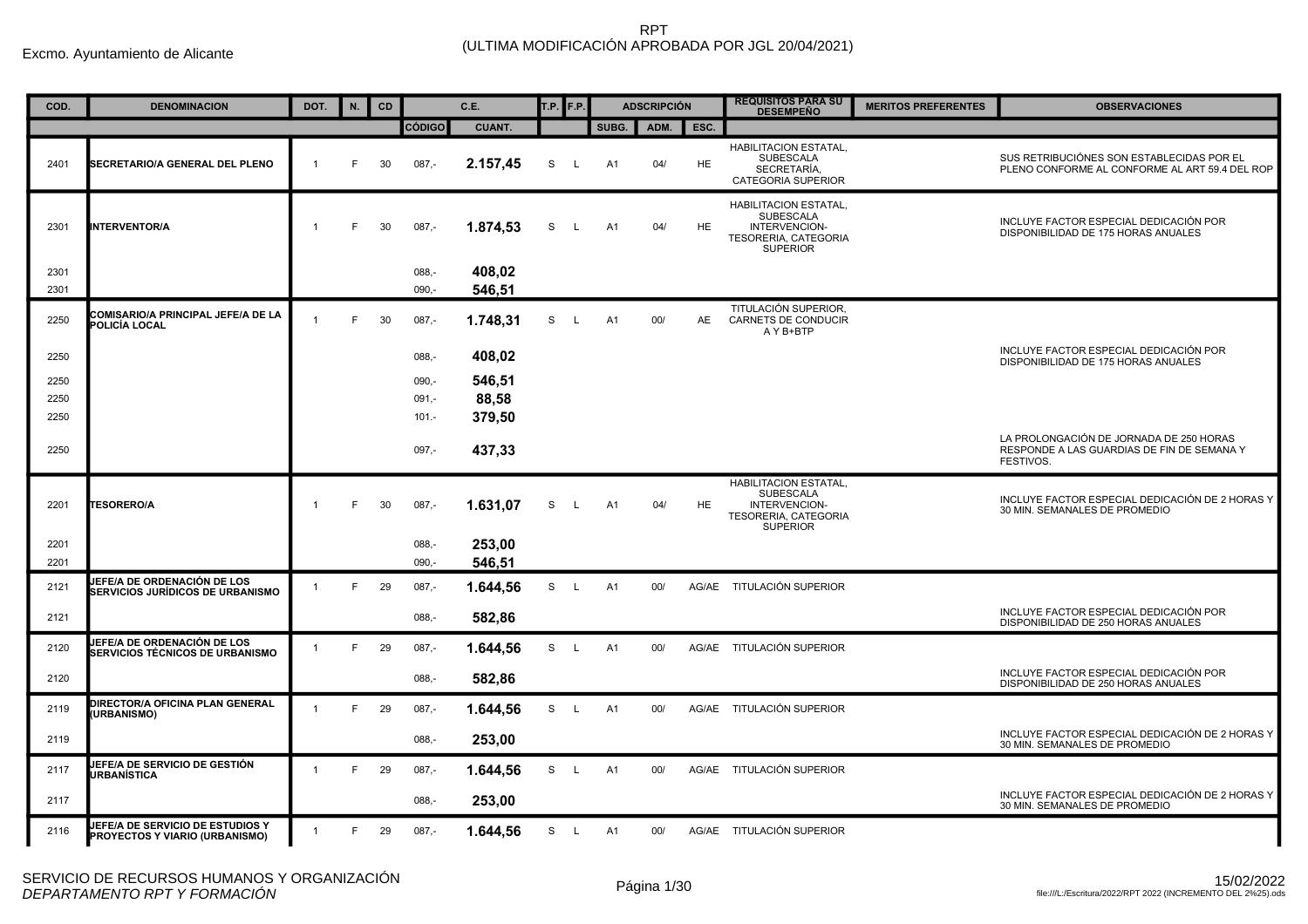| COD. | <b>DENOMINACION</b>                                                 | DOT.           | N. | CD |               | C.E.          | <b>T.P.</b> F.P. |    |                | <b>ADSCRIPCIÓN</b> |       | <b>REQUISITOS PARA SU</b><br><b>DESEMPEÑO</b> | <b>MERITOS PREFERENTES</b> | <b>OBSERVACIONES</b>                                                                                                                                                                                        |
|------|---------------------------------------------------------------------|----------------|----|----|---------------|---------------|------------------|----|----------------|--------------------|-------|-----------------------------------------------|----------------------------|-------------------------------------------------------------------------------------------------------------------------------------------------------------------------------------------------------------|
|      |                                                                     |                |    |    | <b>CÓDIGO</b> | <b>CUANT.</b> |                  |    | SUBG.          | ADM.               | ESC.  |                                               |                            |                                                                                                                                                                                                             |
| 2116 |                                                                     |                |    |    | $088 -$       | 253,00        |                  |    |                |                    |       |                                               |                            | INCLUYE FACTOR ESPECIAL DEDICACIÓN DE 2 HORAS Y<br>30 MIN. SEMANALES DE PROMEDIO                                                                                                                            |
| 2115 | <b>EFE/A DE SERVICIO DE DISCIPLINA</b><br>URBANÍSTICA Y AMBIENTAL   |                | E  | 29 | $087,-$       | 1.644,56      | S                | L. | A1             | 00/                | AG/AE | TITULACIÓN SUPERIOR                           |                            |                                                                                                                                                                                                             |
| 2115 |                                                                     |                |    |    | $088, -$      | 253,00        |                  |    |                |                    |       |                                               |                            | INCLUYE FACTOR ESPECIAL DEDICACIÓN DE 2 HORAS Y<br>30 MIN. SEMANALES DE PROMEDIO                                                                                                                            |
| 2114 | JEFE/A DE SERVICIO DE GESTIÓN<br><b>PATRIMONIAL</b>                 | $\mathbf{1}$   | E  | 29 | $087 -$       | 1.644,56      | S L              |    | A1             | 00/                |       | AG/AE TITULACIÓN SUPERIOR                     |                            |                                                                                                                                                                                                             |
| 2114 |                                                                     |                |    |    | $088 -$       | 253.00        |                  |    |                |                    |       |                                               |                            | INCLUYE FACTOR ESPECIAL DEDICACIÓN DE 2 HORAS Y<br>30 MIN. SEMANALES DE PROMEDIO                                                                                                                            |
| 2113 | JEFE/A DE SERVICIO DE PARTICIPACIÓN<br>CIUDADANA Y PARTIDAS RURALES |                | F. | 29 | $087 -$       | 1.644.56      | S.               | L. | A1             | 00/                |       | AG/AE TITULACIÓN SUPERIOR                     |                            |                                                                                                                                                                                                             |
| 2113 |                                                                     |                |    |    | $088 -$       | 253,00        |                  |    |                |                    |       |                                               |                            | INCLUYE FACTOR ESPECIAL DEDICACIÓN DE 2 HORAS Y<br>30 MIN. SEMANALES DE PROMEDIO                                                                                                                            |
| 2112 | JEFE/A DE SERVICIO DE FIESTAS Y<br>OCUPACIÓN DE VÍA PÚBLICA         |                | F  | 29 | $087,-$       | 1.644,56      | S                | L. | A1             | 00/                |       | AG/AE TITULACIÓN SUPERIOR                     |                            |                                                                                                                                                                                                             |
| 2112 |                                                                     |                |    |    | $088, -$      | 291,49        |                  |    |                |                    |       |                                               |                            | INCLUYE FACTOR ESPECIAL DEDICACIÓN POR<br>DISPONIBILIDAD DE 125 HORAS ANUALES                                                                                                                               |
| 2111 | JEFE/A DE SERVICIO ADMINISTRATIVO<br><b>DE TURISMO</b>              |                | E  | 29 | $087, -$      | 1.644,56      | S                | L. | A1             | 00/                |       | AG/AE TITULACIÓN SUPERIOR                     |                            |                                                                                                                                                                                                             |
| 2111 |                                                                     |                |    |    | 088,-         | 253,00        |                  |    |                |                    |       |                                               |                            | INCLUYE FACTOR ESPECIAL DEDICACIÓN DE 2 HORAS Y<br>30 MIN. SEMANALES DE PROMEDIO                                                                                                                            |
| 2110 | <b>IEFE/A DE SERVICIO DE ALCALDIA</b>                               |                | E  | 29 | $087, -$      | 1.644,56      | S                | L. | A1             | 00/                | AG/AE | TITULACIÓN SUPERIOR                           |                            |                                                                                                                                                                                                             |
| 2110 |                                                                     |                |    |    | $088 -$       | 253,00        |                  |    |                |                    |       |                                               |                            | INCLUYE FACTOR ESPECIAL DEDICACIÓN DE 2 HORAS Y<br>30 MIN. SEMANALES DE PROMEDIO                                                                                                                            |
| 2109 | JEFE/A DE SERVICIO DE DEPORTES                                      |                | E  | 29 | $087 -$       | 1.644,56      | S                | L. | A1             | 00/                | AG/AE | TITULACIÓN SUPERIOR                           |                            |                                                                                                                                                                                                             |
| 2109 |                                                                     |                |    |    | $088 -$       | 699,51        |                  |    |                |                    |       |                                               |                            | INCLUYE FACTOR ESPECIAL DEDICACIÓN DE 300 HORAS<br>ANUALES DE PROMEDIO                                                                                                                                      |
| 2106 | JEFE/A DE ÁREA DE INTERVENCIÓN Y<br>CONTABILIDAD                    |                | F  | 30 | $087 -$       | 1.748.31      | S C              |    | A1             | 00/                |       | AG/AE TITULACIÓN SUPERIOR                     |                            |                                                                                                                                                                                                             |
| 2106 |                                                                     |                |    |    | $088 -$       | 408.02        |                  |    |                |                    |       |                                               |                            | INCLUYE FACTOR ESPECIAL DEDICACIÓN POR<br>DISPONIBILIDAD DE 175 HORAS ANUALES                                                                                                                               |
| 2104 | <b>EFE/A DE SERVICIO DE</b><br><b>INFRAESTRUCTURAS</b>              | $\overline{1}$ | F  | 29 | $087 -$       | 1.644,56      | S.               | L. | A <sub>1</sub> | 00/                |       | AG/AE TITULACIÓN SUPERIOR                     |                            |                                                                                                                                                                                                             |
| 2104 |                                                                     |                |    |    | $088 -$       | 582,86        |                  |    |                |                    |       |                                               |                            | INCLUYE FACTOR ESPECIAL DEDICACIÓN POR<br>DISPONIBILIDAD DE 250 HORAS ANUALES                                                                                                                               |
| 2103 | JEFE/A DE SERVICIO JURÍDICO<br><b>MUNICIPAL</b>                     |                | F  | 30 | $087 -$       | 1.748.31      | S                | C  | A1             | 00/                | AE.   | LICENCIADO DERECHO                            |                            | POR DECRETO Nº 60405/2 DE 6 DE ABRIL DE 2005 SE LE<br>ENCOMIENDA EL DESEMPEÑO DE LAS FUNCIONES<br>ESTABLECIDAS EN EL ART.129.1 Y EN LA DISPOSICION<br>ADICIONAL OCTAVA e), DE LA LEY 7/1985, DE 2 DE ABRIL. |
| 2103 |                                                                     |                |    |    | 088.          | 408,02        |                  |    |                |                    |       |                                               |                            | INCLUYE FACTOR ESPECIAL DEDICACIÓN POR<br>DISPONIBILIDAD DE 175 HORAS ANUALES                                                                                                                               |
| 2103 |                                                                     |                |    |    | $090 -$       | 546.51        |                  |    |                |                    |       |                                               |                            |                                                                                                                                                                                                             |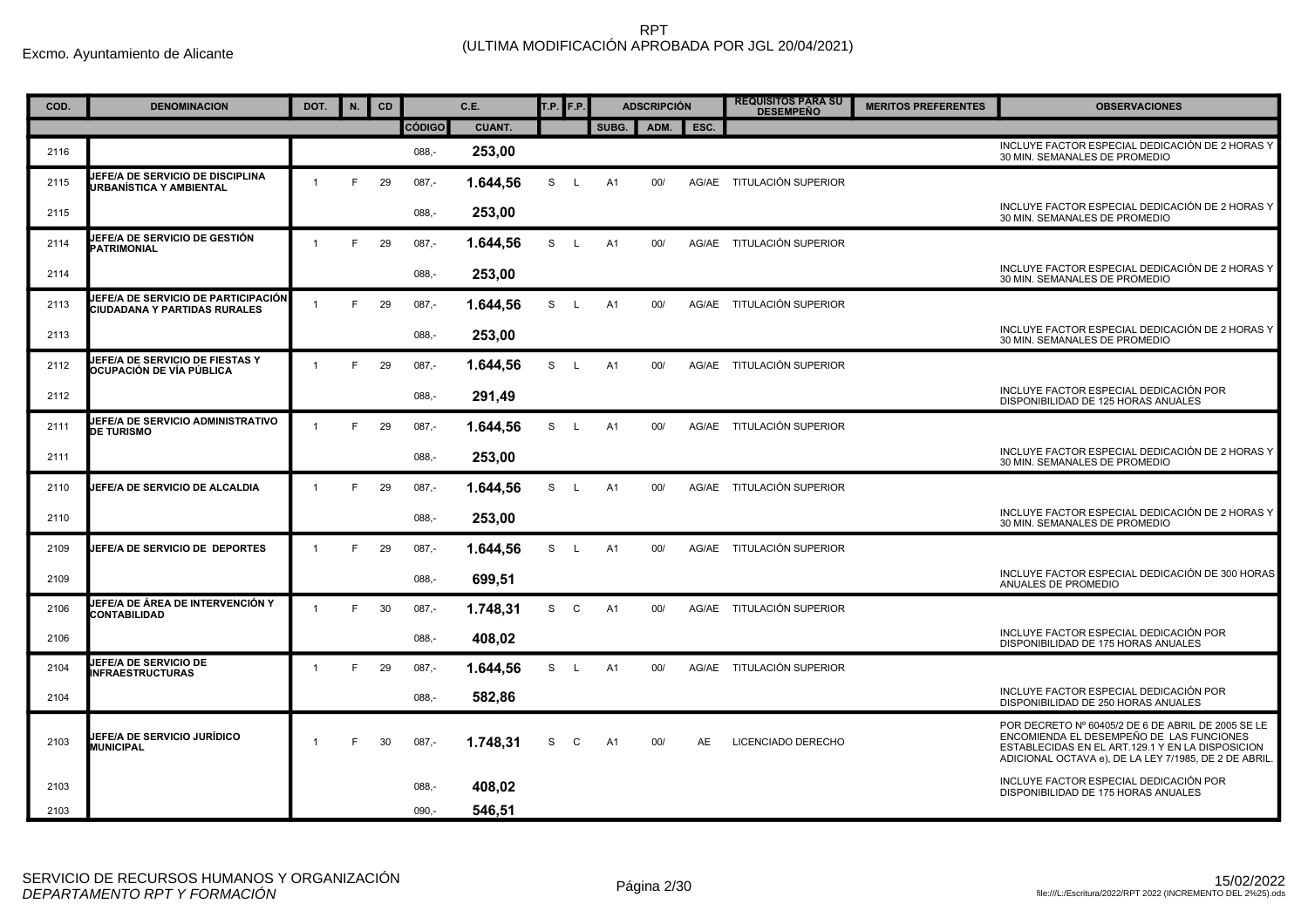| COD. | <b>DENOMINACION</b>                                                        | DOT.           | N. | CD |               | C.E.          | T.P. | F.P.         |       | <b>ADSCRIPCIÓN</b> |           | <b>REQUISITOS PARA SU</b><br><b>DESEMPEÑO</b> | <b>MERITOS PREFERENTES</b> | <b>OBSERVACIONES</b>                                                                                                                                                                |
|------|----------------------------------------------------------------------------|----------------|----|----|---------------|---------------|------|--------------|-------|--------------------|-----------|-----------------------------------------------|----------------------------|-------------------------------------------------------------------------------------------------------------------------------------------------------------------------------------|
|      |                                                                            |                |    |    | <b>CÓDIGO</b> | <b>CUANT.</b> |      |              | SUBG. | ADM.               | ESC.      |                                               |                            |                                                                                                                                                                                     |
| 2102 | <b>/ICESECRETARIO/A</b>                                                    | $\overline{1}$ | F. | 30 | $087 -$       | 1.748.31      | S    | L.           | A1    | 04/                | <b>HE</b> |                                               |                            | POR DECRETO Nº60405/2 DE 6 DE ABRIL DE 2005 SE LE<br>ENCOMIENDAN LAS FUNCIONES ESTABLECIDAS PARA<br>EL ÓRGANO DE APOYO DE LA JUNTA DE GOBIERNO<br>LOCAL Y DE SU CONCEJAL-SECRETARIO |
| 2102 |                                                                            |                |    |    | $088,-$       | 408,02        |      |              |       |                    |           |                                               |                            | INCLUYE FACTOR ESPECIAL DEDICACIÓN POR<br>DISPONIBILIDAD DE 175 HORAS ANUALES                                                                                                       |
| 2043 | IEFE/A DE SERVICIO DE INMIGRACIÓN,<br>COOPERACIÓN Y VOLUNTARIADO           |                | F  | 29 | $087 -$       | 1.644.56      | S L  |              | A1    | 00/                |           | AG/AE TITULACIÓN SUPERIOR                     |                            | INCLUYE FACTOR ESPECIAL DEDICACIÓN DE 2 HORAS Y<br>30 MIN. SEMANALES DE PROMEDIO                                                                                                    |
| 2043 |                                                                            |                |    |    | $088 -$       | 253,00        |      |              |       |                    |           |                                               |                            |                                                                                                                                                                                     |
| 2042 | <b>JEFE/A DE SERVICIO DE</b><br><b>MEDIOAMBIENTE</b>                       |                | E  | 29 | $087 -$       | 1.644,56      | S    | $\mathsf{L}$ | A1    | 00/                |           | AG/AE TITULACIÓN SUPERIOR                     |                            | INCLUYE FACTOR ESPECIAL DEDICACIÓN DE 2 HORAS Y<br>30 MIN. SEMANALES DE PROMEDIO                                                                                                    |
| 2042 |                                                                            |                |    |    | $088, -$      | 253,00        |      |              |       |                    |           |                                               |                            |                                                                                                                                                                                     |
| 2041 | <b>JEFE/A DE SERVICIO DE SEGURIDAD</b>                                     |                | F  | 29 | $087,-$       | 1.644,56      | S.   | L            | A1    | 00/                |           | AG/AE TITULACIÓN SUPERIOR                     |                            | INCLUYE FACTOR ESPECIAL DEDICACIÓN DE 2 HORAS Y<br>30 MIN. SEMANALES DE PROMEDIO                                                                                                    |
| 2041 |                                                                            |                |    |    | $088 -$       | 253,00        |      |              |       |                    |           |                                               |                            |                                                                                                                                                                                     |
| 2035 | JEFE/A DE SERVICIO DE EDUCACIÓN                                            |                | F  | 29 | $087,-$       | 1.644,56      | S    | $\mathsf{L}$ | A1    | 00/                |           | AG/AE TITULACIÓN SUPERIOR                     |                            | INCLUYE FACTOR ESPECIAL DEDICACIÓN DE 2 HORAS Y<br>30 MIN. SEMANALES DE PROMEDIO                                                                                                    |
| 2035 |                                                                            |                |    |    | $088 -$       | 253,00        |      |              |       |                    |           |                                               |                            |                                                                                                                                                                                     |
| 2032 | <b>IEFE/A DE SERVICIO DE TRÁFICO Y</b><br><b>TRANSPORTES</b>               | 1              | E  | 29 | $087,-$       | 1.644,56      | S L  |              | A1    | 00/                |           | AG/AE TITULACIÓN SUPERIOR                     |                            | INCLUYE FACTOR ESPECIAL DEDICACIÓN DE 2 HORAS Y<br>30 MIN. SEMANALES DE PROMEDIO                                                                                                    |
| 2032 |                                                                            |                |    |    | 088.          | 253,00        |      |              |       |                    |           |                                               |                            |                                                                                                                                                                                     |
| 2027 | <b>JEFE/A DE SERVICIO DE PREVENCION Y</b><br><b>EXTINCIÓN DE INCENDIOS</b> | $\overline{1}$ | F. | 26 | 100           | 2.550.51      | S L  |              | A1/A2 | 00/03/05           | AE        |                                               |                            | INCLUYE DISPONIBILIDAD DE 175 HORAS ANUALES                                                                                                                                         |
| 2026 | <b>IEFE/A DE SERVICIO DE ACTAS Y DE</b><br>GESTIÓN DEL PLENO               |                | F. | 29 | $087 -$       | 1.644,56      | S    | $\mathsf{L}$ | A1    | 00/                | AG        | <b>LICENCIADO EN</b><br><b>DERECHO</b>        |                            | CREADO POR EL PLENO EN SU SESION DE 22 DE<br>SEPTIEMBRE DE 2005.                                                                                                                    |
| 2026 |                                                                            |                |    |    | $088, -$      | 253,00        |      |              |       |                    |           |                                               |                            | INCLUYE FACTOR ESPECIAL DEDICACIÓN DE 2 HORAS Y<br>30 MIN. SEMANALES DE PROMEDIO                                                                                                    |
| 2025 | <b>JEFE/A DE SERVICIO DE INFORMES Y</b><br><b>ASUNTOS GENERALES</b>        |                | F  | 29 | $087,-$       | 1.644,56      | S    | L.           | A1    | 00/                | AG        | LICENCIADO EN<br><b>DERECHO</b>               |                            | CREADO POR EL PLENO EN SU SESION DE 22 DE<br>SEPTIEMBRE DE 2005                                                                                                                     |
| 2025 |                                                                            |                |    |    | $088 -$       | 253,00        |      |              |       |                    |           |                                               |                            | INCLUYE FACTOR ESPECIAL DEDICACIÓN DE 2 HORAS Y<br>30 MIN. SEMANALES DE PROMEDIO                                                                                                    |
| 2022 | <b>IEFE/A DE SERVICIO DE PREVENCIÓN</b><br><b>DE RIESGOS LABORALES</b>     |                | F  | 29 | $087,-$       | 1.644,56      | S.   | L.           | A1    | 00/                |           | AG/AE TITULACIÓN SUPERIOR                     |                            |                                                                                                                                                                                     |
| 2022 |                                                                            |                |    |    | $088,-$       | 253,00        |      |              |       |                    |           |                                               |                            | INCLUYE FACTOR ESPECIAL DEDICACIÓN DE 2 HORAS Y<br>30 MIN. SEMANALES DE PROMEDIO                                                                                                    |
| 2015 | JEFE/A DE SERVICIO DE COORDINACIÓN<br><b>DE PROYECTOS</b>                  |                | F. | 29 | $087 -$       | 1.644,56      | S    | $\mathsf{L}$ | A1    | 00/                |           | AG/AE TITULACIÓN SUPERIOR                     |                            | INCLUYE FACTOR ESPECIAL DEDICACIÓN DE 2 HORAS Y<br>30 MIN. SEMANALES DE PROMEDIO                                                                                                    |
| 2015 |                                                                            |                |    |    | $088 -$       | 253,00        |      |              |       |                    |           |                                               |                            |                                                                                                                                                                                     |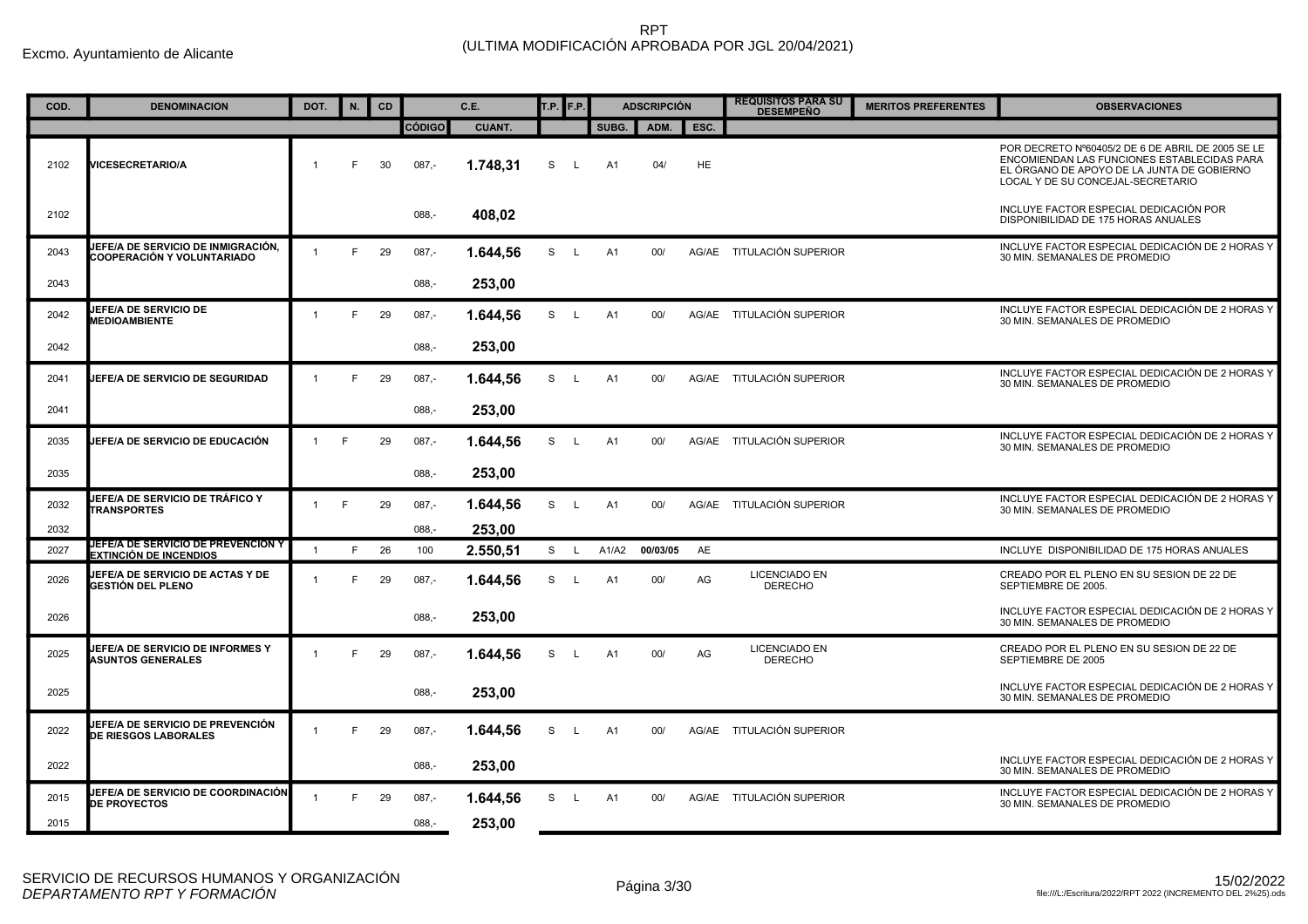| COD. | <b>DENOMINACION</b>                                                                            | DOT.           | N. | <b>CD</b> |               | C.E.          | T.P.      | F.P.         |                | <b>ADSCRIPCIÓN</b> |      | <b>REQUISITOS PARA SU</b><br><b>DESEMPEÑO</b> | <b>MERITOS PREFERENTES</b>                                                                            | <b>OBSERVACIONES</b>                                                                                                                                                                                                                                                    |
|------|------------------------------------------------------------------------------------------------|----------------|----|-----------|---------------|---------------|-----------|--------------|----------------|--------------------|------|-----------------------------------------------|-------------------------------------------------------------------------------------------------------|-------------------------------------------------------------------------------------------------------------------------------------------------------------------------------------------------------------------------------------------------------------------------|
|      |                                                                                                |                |    |           | <b>CÓDIGO</b> | <b>CUANT.</b> |           |              | SUBG.          | ADM.               | ESC. |                                               |                                                                                                       |                                                                                                                                                                                                                                                                         |
| 2014 | <b>JEFE/A DE SERVICIO DE EMPLEO Y</b><br><b>FOMENTO</b>                                        |                | F. | 29        | $087 -$       | 1.644,56      | S         | L.           | A1             | 00/                |      | AG/AE TITULACIÓN SUPERIOR                     |                                                                                                       | EL FUNCIONARIO QUE OCUPE ESTE PUESTO Y<br>MIENTRAS EXISTA ORGANISMO AUTÓNOMO. ENTRE<br>CUYAS COMPETENCIAS SE ENCUENTRAN LAS<br>FUNCIONES DEL MISMO, SERÁ ADSCRITO A DICHO<br>ORGANISMO.INCLUYE FACTOR ESPECIAL DEDICACIÓN<br>DE 2 HORAS Y 30 MIN. SEMANALES DE PROMEDIO |
| 2014 |                                                                                                |                |    |           | $088, -$      | 253,00        |           |              |                |                    |      |                                               |                                                                                                       |                                                                                                                                                                                                                                                                         |
| 2013 | JEFE/A DE SERVICIO DE SANIDAD Y<br>PROTECCIÓN ANIMAL                                           | $\mathbf{1}$   | E  | 29        | $087 -$       | 1.644,56      | S         | $\mathsf{L}$ | A1             | 00/                |      | AG/AE TITULACIÓN SUPERIOR                     |                                                                                                       | INCLUYE FACTOR ESPECIAL DEDICACIÓN DE 2 HORAS Y<br>30 MIN. SEMANALES DE PROMEDIO                                                                                                                                                                                        |
| 2013 |                                                                                                |                |    |           | $088 -$       | 253,00        |           |              |                |                    |      |                                               |                                                                                                       |                                                                                                                                                                                                                                                                         |
| 2012 | <b>JEFE/A DE SERVICIO DE CULTURA</b>                                                           | $\overline{1}$ | E  | 29        | $087,-$       | 1.644,56      | S         | L.           | A1             | 00/                |      | AG/AE TITULACIÓN SUPERIOR                     |                                                                                                       | INCLUYE FACTOR ESPECIAL DEDICACIÓN DE 2 HORAS Y<br>30 MIN. SEMANALES DE PROMEDIO                                                                                                                                                                                        |
| 2012 |                                                                                                |                |    |           | $088 -$       | 253,00        |           |              |                |                    |      |                                               |                                                                                                       |                                                                                                                                                                                                                                                                         |
| 2010 | <b>JEFE/A DE SERVICIO RECURSOS</b><br>HUMANOS Y ORGANIZACIÓN                                   | $\overline{1}$ | E  | 29        | $087 -$       | 1.644,56      | S         | L.           | A1             | 00/                |      | AG/AE TITULACIÓN SUPERIOR                     |                                                                                                       | INCLUYE FACTOR ESPECIAL DEDICACIÓN DE 2 HORAS Y<br>30 MIN. SEMANALES DE PROMEDIO                                                                                                                                                                                        |
| 2010 |                                                                                                |                |    |           | $088, -$      | 253,00        |           |              |                |                    |      |                                               |                                                                                                       |                                                                                                                                                                                                                                                                         |
| 2009 | JEFE/A DE SERVICIO DE LIMPIEZA Y<br><b>GESTIÓN DE RESIDUOS</b>                                 | $\overline{1}$ | E  | 29        | $087,-$       | 1.644,56      | S         | L            | A1             | 00/                |      | AG/AE TITULACIÓN SUPERIOR                     |                                                                                                       | INCLUYE FACTOR ESPECIAL DEDICACIÓN DE 2 HORAS Y<br>30 MIN. SEMANALES DE PROMEDIO                                                                                                                                                                                        |
| 2009 |                                                                                                |                |    |           | $088 -$       | 253,00        |           |              |                |                    |      |                                               |                                                                                                       |                                                                                                                                                                                                                                                                         |
| 2008 | JEFE/A DE SERVICIO DE ECONOMÍA Y<br><b>HACIENDA</b>                                            | $\mathbf{1}$   | E  | 29        | $087 -$       | 1.644,56      | S.        | $\mathsf{L}$ | A1             | 00/                |      | AG/AE TITULACIÓN SUPERIOR                     |                                                                                                       | INCLUYE FACTOR ESPECIAL DEDICACIÓN DE 2 HORAS Y<br>30 MIN. SEMANALES DE PROMEDIO                                                                                                                                                                                        |
| 2008 |                                                                                                |                |    |           | $088,-$       | 253,00        |           |              |                |                    |      |                                               |                                                                                                       |                                                                                                                                                                                                                                                                         |
| 2007 | JEFE/A DE SERVICIO DE NUEVAS<br><b>TECNOLOGÍAS. INNOVACIÓN E</b><br>INFORMÁTICA                | $\overline{1}$ | E  | 29        | $087 -$       | 1.644.56      | S         | L.           | A <sub>1</sub> | 00/                |      | AG/AE TITULACIÓN SUPERIOR                     | <b>LICENCIADO EN</b><br>INFORMATICA, EN CIENCIAS<br>FISICAS O QUÍMICAS O<br><b>INGENIERO SUPERIOR</b> |                                                                                                                                                                                                                                                                         |
| 2007 |                                                                                                |                |    |           | $088 -$       | 699,51        |           |              |                |                    |      |                                               |                                                                                                       | INCLUYE FACTOR ESPECIAL DEDICACIÓN DE 300H<br>ANUALES DE PROMEDIO                                                                                                                                                                                                       |
| 2002 | JEFE/A DE SERVICIO CONTRATACIÓN                                                                | $\overline{1}$ | E  | 29        | $087 -$       | 1.644,56      | S         | L.           | A1             | 00/                |      | AG/AE TITULACIÓN SUPERIOR                     |                                                                                                       |                                                                                                                                                                                                                                                                         |
| 2002 |                                                                                                |                |    |           | 088.-         | 699,51        |           |              |                |                    |      |                                               |                                                                                                       | INCLUYE FACTOR ESPECIAL DEDICACIÓN DE 300 H.<br><b>ANUALES</b>                                                                                                                                                                                                          |
| 2001 | JEFE/A DE SERVICIO DE ACCIÓN SOCIAL                                                            | $\overline{1}$ | E  | 29        | $087 -$       | 1.644,56      | S         | L.           | A1             | 00/                |      | AG/AE TITULACIÓN SUPERIOR                     |                                                                                                       |                                                                                                                                                                                                                                                                         |
| 2001 |                                                                                                |                |    |           | $088 -$       | 253,00        |           |              |                |                    |      |                                               |                                                                                                       | INCLUYE FACTOR ESPECIAL DEDICACIÓN DE 2 HORAS Y<br>30 MIN. SEMANALES DE PROMEDIO                                                                                                                                                                                        |
| 1907 | ADJUNTO/A AL JEFE/A DE SERVICIO DE<br>LIMPIEZA Y GESTIÓN DE RESIDUOS                           | $\overline{1}$ | E  | 28        | $087. -$      | 1.536,07      | <b>NS</b> | $\mathsf{L}$ | A <sub>1</sub> | 00/                |      | AG/AE TITULACIÓN SUPERIOR                     |                                                                                                       |                                                                                                                                                                                                                                                                         |
| 1907 |                                                                                                |                |    |           | $088,-$       | 253,00        |           |              |                |                    |      |                                               |                                                                                                       | INCLUYE FACTOR ESPECIAL DEDICACIÓN DE 2 HORAS Y<br>30 MIN. SEMANALES DE PROMEDIO                                                                                                                                                                                        |
| 1906 | ADJUNTO/A AL JEFE/A DE SERVICIO DE<br><b>DISCIPLINA URBANÍSTICA Y</b><br><b>MEDIOAMBIENTAL</b> |                | E  | 28        | $087 -$       | 1.536,07      | NS L      |              | A1             | 00/                |      | AG/AE TITULACIÓN SUPERIOR                     |                                                                                                       |                                                                                                                                                                                                                                                                         |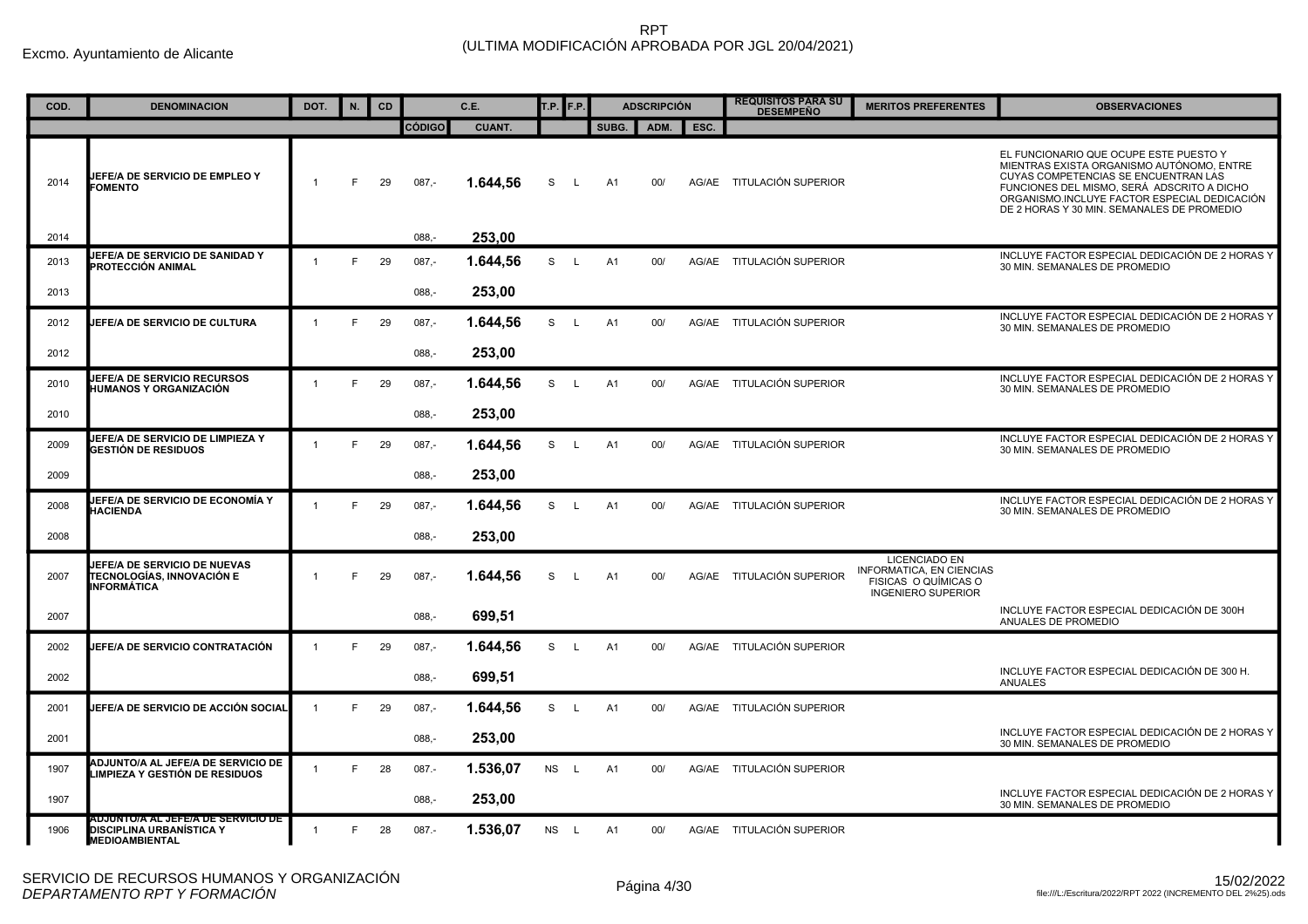| COD. | <b>DENOMINACION</b>                                                            | DOT.           | N. | <b>CD</b> |               | C.E.          | T.P. F.P. |              |       | <b>ADSCRIPCIÓN</b> |           | <b>REQUISITOS PARA SU</b><br><b>DESEMPEÑO</b>            | <b>MERITOS PREFERENTES</b>                                             | <b>OBSERVACIONES</b>                                                                  |
|------|--------------------------------------------------------------------------------|----------------|----|-----------|---------------|---------------|-----------|--------------|-------|--------------------|-----------|----------------------------------------------------------|------------------------------------------------------------------------|---------------------------------------------------------------------------------------|
|      |                                                                                |                |    |           | <b>CÓDIGO</b> | <b>CUANT.</b> |           |              | SUBG. |                    | ADM. ESC. |                                                          |                                                                        |                                                                                       |
| 1906 |                                                                                |                |    |           | $088,-$       | 253,00        |           |              |       |                    |           |                                                          |                                                                        | INCLUYE FACTOR ESPECIAL DEDICACIÓN DE 2 HORAS Y<br>30 MIN. SEMANALES DE PROMEDIO      |
| 1905 | <b>ADJUNTO/A AL JEFE/A DE SERVICIO DE</b><br><b>INFRAESTRUCTURAS</b>           | 2              | E  | 28        | $087 -$       | 1.536,07      | <b>NS</b> | - L          | A1    | 00/                | AG/AE     | TITULACIÓN SUPERIOR                                      |                                                                        |                                                                                       |
| 1905 |                                                                                |                |    |           | $088, -$      | 253,00        |           |              |       |                    |           |                                                          |                                                                        | INCLUYE FACTOR ESPECIAL DEDICACIÓN DE 2 HORAS Y<br>30 MIN. SEMANALES DE PROMEDIO      |
| 1904 | <b>ADJUNTO/A AL JEFE/A DE SERVICIO DE</b><br><b>HACIENDA</b>                   | $\overline{1}$ | F  | 28        | 087.-         | 1.536,07      | <b>NS</b> | L.           | A1    | 00/                |           | AG/AE TITULACIÓN SUPERIOR                                |                                                                        |                                                                                       |
| 1904 |                                                                                |                |    |           | $088 -$       | 253,00        |           |              |       |                    |           |                                                          |                                                                        | INCLUYE FACTOR ESPECIAL DEDICACIÓN DE 2 HORAS Y<br>30 MIN. SEMANALES DE PROMEDIO      |
| 1903 | <b>ADJUNTO/A AL JEFE/A DE SERVICIO DE</b><br>CONTRATACIÓN                      |                | F  | 28        | $087 -$       | 1.536,07      | NS L      |              | A1    | 00/                |           | AG/AE TITULACIÓN SUPERIOR                                |                                                                        |                                                                                       |
| 1903 |                                                                                |                |    |           | $088 -$       | 253.00        |           |              |       |                    |           |                                                          |                                                                        | INCLUYE FACTOR ESPECIAL DEDICACIÓN DE 2 HORAS Y<br>30 MIN. SEMANALES DE PROMEDIO      |
| 1809 | COMISARIO/A PRINCIPAL DE LA POLICÍA<br><b>OCAL</b>                             | $\overline{1}$ | F  | 28        | $087,-$       | 1.584,19      | S         | C            | A1    | 00/                | AE        | TITULACIÓN SUPERIOR.<br>CARNETS DE CONDUCIR<br>A Y B+BTP |                                                                        |                                                                                       |
|      |                                                                                |                |    |           | $088,-$       | 408,02        |           |              |       |                    |           |                                                          |                                                                        | INCLUYE FACTOR ESPECIAL DEDICACIÓN POR<br>DISPONIBILIDAD DE 175 HORAS ANUALES         |
| 1809 |                                                                                |                |    |           | $090,-$       | 546,51        |           |              |       |                    |           |                                                          |                                                                        |                                                                                       |
| 1809 |                                                                                |                |    |           | $091,-$       | 88,58         |           |              |       |                    |           |                                                          |                                                                        |                                                                                       |
| 1809 |                                                                                |                |    |           | $097,-$       | 437,33        |           |              |       |                    |           |                                                          |                                                                        | LA PROLONGACIÓN DE JORNADA DE 250 HORAS<br>RESPONDE A LAS GUARDIAS DE FIN DE SEMANA Y |
| 1809 |                                                                                |                |    |           | $101 -$       | 379,50        |           |              |       |                    |           |                                                          |                                                                        | FESTIVOS.                                                                             |
| 1807 | DIRECTOR/A BANDA DE MÚSICA                                                     | $\mathbf{1}$   | F  | 27        | $087,-$       | 1.367,28      | S         | L            | A1    | 00/                | AE        | TITULACIÓN SUPERIOR                                      | DIRECCIÓN ORQUESTAS Y<br>COROS O CONJUNTO CORAL<br>E INSTRUM.          |                                                                                       |
| 1805 | LETRADO/A ASESOR/A JURÍDICO/A                                                  | 6              | F  | 27        | $087 -$       | 1.367,28      | <b>NS</b> | C            | A1    | 00/                | AE        | LICENCIADO DERECHO                                       |                                                                        |                                                                                       |
| 1801 | JEFE/A DE LA OFICINA<br><b>PRESUPUESTARIA</b>                                  | $\mathbf 1$    | F  | 26        | $087,-$       | 1.047,73      | S         | L            | A1    | 00/                |           | AG/AE TITULACIÓN SUPERIOR                                | LICENCIADO EN DERECHO O<br>EN CC. ECONÓMICAS O<br><b>EMPRESARIALES</b> |                                                                                       |
| 1737 | JEFE/A DE DEPARTAMENTO TÉCNICO<br>DE INFRAESTRUCTURAS INDUSTRIALES             | $\mathbf{1}$   | F  | 27        | $087,-$       | 1.207,51      | S         | L.           | A1    | 00/                |           | AG/AE TITULACIÓN SUPERIOR                                |                                                                        |                                                                                       |
| 1734 | JEFE/A DE DEPARTAMENTO TÉCNICO<br>DE EDIFICACIÓN Y ARQUITECTURA<br>(URBANISMO) | $\mathbf{1}$   | E  | 26        | $087 -$       | 1.047,73      | S         | $\mathsf{L}$ | A1/A2 | 00/                | AE        | TITULACIÓN SUPERIOR O<br><b>MEDIA</b>                    |                                                                        |                                                                                       |
| 1733 | JEFE/A DE DEPARTAMENTO TÉCNICO<br>DE URBANIZACIÓN (URBANISMO)                  | $\mathbf{1}$   | F  | 26        | $087 -$       | 1.047,73      | S         | L.           | A1/A2 | 00/                | AE        | TITULACIÓN SUPERIOR O<br><b>MEDIA</b>                    |                                                                        |                                                                                       |
| 1732 | JEFE/A DE DEPARTAMENTO TÉCNICO<br>DE INFRAESTRUCTURAS (URBANISMO)              | $\mathbf{1}$   |    | 26        | $087,-$       | 1.047,73      | S         | L.           | A1/A2 | 00/                | AE        | TITULACIÓN SUPERIOR O<br><b>MEDIA</b>                    |                                                                        |                                                                                       |
| 1731 | JEFE/A DE DEPARTAMENTO TÉCNICO<br>DE CONTROL DE OBRAS (URBANISMO)              | $\mathbf{1}$   | F. | 27        | $087 -$       | 1.207,51      | S.        | $\mathsf{L}$ | A1    | 00/                | AE        | <b>TITULACIÓN SUPERIOR</b>                               |                                                                        |                                                                                       |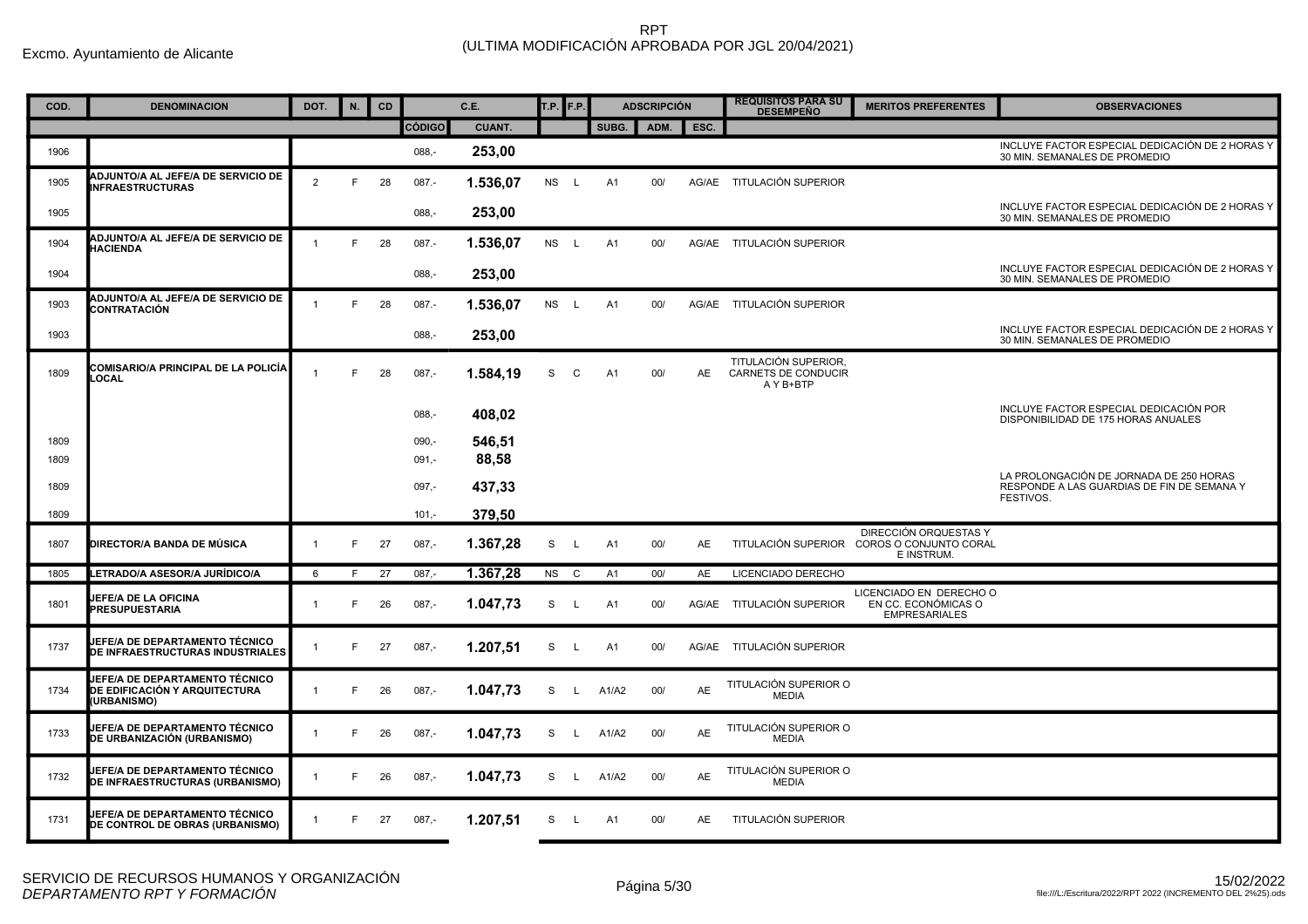| COD. | <b>DENOMINACION</b>                                                                       | DOT.                 | N. | CD |               | C.E.          | <b>T.P.</b> F.P. |              |                | <b>ADSCRIPCIÓN</b> |           | <b>REQUISITOS PARA SU</b><br><b>DESEMPEÑO</b>                                                                   | <b>MERITOS PREFERENTES</b> | <b>OBSERVACIONES</b>                                                             |
|------|-------------------------------------------------------------------------------------------|----------------------|----|----|---------------|---------------|------------------|--------------|----------------|--------------------|-----------|-----------------------------------------------------------------------------------------------------------------|----------------------------|----------------------------------------------------------------------------------|
|      |                                                                                           |                      |    |    | <b>CÓDIGO</b> | <b>CUANT.</b> |                  |              | SUBG.          | ADM.               | ESC.      |                                                                                                                 |                            |                                                                                  |
| 1726 | JEFE/A DE DEPARTAMENTO TÉCNICO<br>DE MANTENIMIENTO Y EDIFICACIONES<br><b>MUNICIPALES</b>  | $\mathbf{1}$         | F  | 27 | $087,-$       | 1.207,51      | S                | L            | A <sub>1</sub> | 00/                | AE        | TITULACIÓN SUPERIOR                                                                                             |                            |                                                                                  |
| 1725 | JEFE/A DE DEPARTAMENTO TÉCNICO<br><b>DE COMUNICACIONES</b>                                | $\overline{1}$       | F  | 27 | $087 -$       | 1.207,51      | S                | L.           | A1             | 00/                | AE        | TITULACIÓN SUPERIOR                                                                                             |                            |                                                                                  |
| 1722 | JEFE/A DE DEPARTAMENTO TÉCNICO<br><b>DE MICROINFORMÁTICA</b>                              | $\overline{1}$       | E  | 27 | $087 -$       | 1.207,51      | S                | L.           | A1             | 00/                | AE        | <b>LICENCIADO EN</b><br>INFORMÁTICA, EN<br>CIENCIAS FÍSICAS O<br>QUÍMICAS O INGENIERO<br><b>SUPERIOR</b>        |                            |                                                                                  |
| 1722 |                                                                                           |                      |    |    | 088.-         | 253,00        |                  |              |                |                    |           |                                                                                                                 |                            | INCLUYE FACTOR ESPECIAL DEDICACIÓN DE 2 HORAS Y<br>30 MIN. SEMANALES DE PROMEDIO |
| 1721 | JEFE/A DE DEPARTAMENTO TÉCNICO<br>DE SISTEMAS DE INFORMACIÓN<br>GEOGRÁFICA.               | $\overline{1}$       | F  | 27 | $087 -$       | 1.207,51      | S                | L            | A1             | 00/                | AE        | <b>LICENCIADO EN</b><br><b>INFORMATICA, EN</b><br>CIENCIAS FISICAS O<br>QUÍMICAS O INGENIERO<br><b>SUPERIOR</b> |                            |                                                                                  |
| 1720 | JEFE/A DE DEPARTAMENTO TECNICO<br>DE SISTEMA DE INFORMACIÓN<br>PRESUPUESTARIA Y CONTABLE. | $\blacktriangleleft$ | F  | 26 | $087,-$       | 1.207,51      | S                | L.           | A1/A2          | 00/                | <b>AE</b> | TITULACIÓN SUPERIOR O<br><b>MEDIA</b>                                                                           |                            |                                                                                  |
| 1720 |                                                                                           |                      |    |    | $088, -$      | 253,00        |                  |              |                |                    |           |                                                                                                                 |                            | INCLUYE FACTOR ESPECIAL DEDICACIÓN DE 2 HORAS Y<br>30 MIN. SEMANALES DE PROMEDIO |
| 1719 | JEFE/A DE DEPARTAMENTO TÉCNICO<br>DE DESARROLLO WEB                                       | $\mathbf{1}$         | E  | 27 | $087 -$       | 1.207,51      | S                | L.           | A1             | 00/                | AE        | <b>LICENCIADO EN</b><br><b>INFORMATICA, EN</b><br>CIENCIAS FISICAS O<br>QUÍMICAS O INGENIERO<br><b>SUPERIOR</b> |                            |                                                                                  |
| 1718 | JEFE/A DE DEPARTAMENTO TÉCNICO<br>DE DESARROLLO DE PROYECTOS<br>INFORMÁTICOS              | $\overline{1}$       | F  | 27 | $087,-$       | 1.207,51      | S                | $\mathsf{L}$ | A1             | 00/                | <b>AE</b> | <b>LICENCIADO EN</b><br><b>INFORMATICA, EN</b><br>CIENCIAS FISICAS O<br>QUÍMICAS O INGENIERO<br><b>SUPERIOR</b> |                            |                                                                                  |
|      |                                                                                           |                      |    |    | $088. -$      | 253,00        |                  |              |                |                    |           |                                                                                                                 |                            | INCLUYE FACTOR ESPECIAL DEDICACIÓN DE 2 HORAS Y<br>30 MIN. SEMANALES DE PROMEDIO |
| 1717 | JEFE/A DE DEPARTAMENTO TÉCNICO<br>DE DESARROLLO DE SEGURIDAD<br>TECNOLÓGICA               | $\mathbf{1}$         | F. | 27 | $087,-$       | 1.207,51      | S                | L.           | A1             | 00/                | AE        | <b>LICENCIADO EN</b><br><b>INFORMATICA, EN</b><br>CIENCIAS FISICAS O<br>QUÍMICAS O INGENIERO<br><b>SUPERIOR</b> |                            |                                                                                  |
| 1717 |                                                                                           |                      |    |    | $088 -$       | 253,00        |                  |              |                |                    |           |                                                                                                                 |                            | INCLUYE FACTOR ESPECIAL DEDICACIÓN DE 2 HORAS Y<br>30 MIN. SEMANALES DE PROMEDIO |
| 1716 | JEFE/A DE DEPARTAMENTO TÉCNICO<br>DE SISTEMAS Y COMUNICACIONES<br><b>INFORMÁTICAS</b>     | $\mathbf{1}$         | F  | 27 | $087 -$       | 1.207,51      | S                | L.           | A1             | 00/                | <b>AE</b> | <b>LICENCIADO EN</b><br><b>INFORMATICA, EN</b><br>CIENCIAS FISICAS O<br>QUÍMICAS O INGENIERO<br><b>SUPERIOR</b> |                            |                                                                                  |
| 1716 |                                                                                           |                      |    |    | $088 -$       | 253,00        |                  |              |                |                    |           |                                                                                                                 |                            | INCLUYE FACTOR ESPECIAL DEDICACIÓN DE 2 HORAS Y<br>30 MIN. SEMANALES DE PROMEDIO |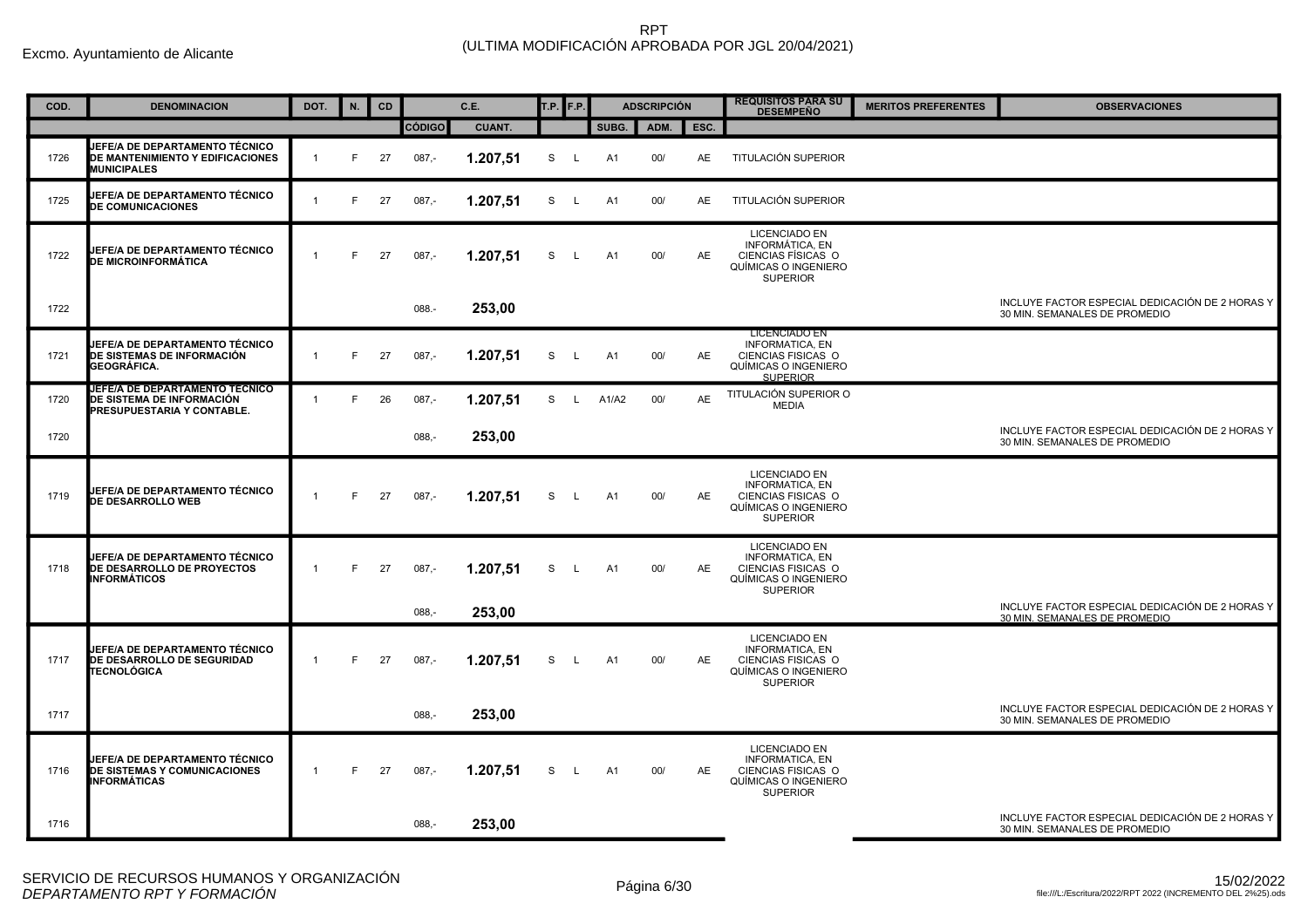| COD. | <b>DENOMINACION</b>                                                                                                               | DOT.           | N. | CD |               | C.E.          | T.P. F.P. |              |       | <b>ADSCRIPCIÓN</b> |       | <b>REQUISITOS PARA SU</b><br><b>DESEMPEÑO</b>                                                                   | <b>MERITOS PREFERENTES</b>                                         | <b>OBSERVACIONES</b>                                                             |
|------|-----------------------------------------------------------------------------------------------------------------------------------|----------------|----|----|---------------|---------------|-----------|--------------|-------|--------------------|-------|-----------------------------------------------------------------------------------------------------------------|--------------------------------------------------------------------|----------------------------------------------------------------------------------|
|      |                                                                                                                                   |                |    |    | <b>CÓDIGO</b> | <b>CUANT.</b> |           |              | SUBG. | ADM.               | ESC.  |                                                                                                                 |                                                                    |                                                                                  |
| 1715 | JEFE/A DEPARTAMENTO TÉCNICO DE<br><b>DESARROLLO DE RR.HH. Y MINERIA DE</b><br><b>DATOS</b>                                        | $\mathbf{1}$   | F. | 27 | $087,-$       | 1.207,51      | S         | L,           | A1    | 00/                | AE    | <b>LICENCIADO EN</b><br><b>INFORMATICA, EN</b><br>CIENCIAS FISICAS O<br>QUÍMICAS O INGENIERO<br><b>SUPERIOR</b> |                                                                    |                                                                                  |
| 1714 | JEFE/A DE DEPARTAMENTO TÉCNICO<br>DE ADMINISTRACIÓN ELECTRÓNICA Y<br><b>DESARROLLO DE TERRITORIO E</b><br><b>INFRAESTRUCTURAS</b> | $\mathbf{1}$   | F  | 27 | $087,-$       | 1.207,51      | S         | L            | A1    | 00/                | AE    | <b>LICENCIADO EN</b><br><b>INFORMATICA, EN</b><br>CIENCIAS FISICAS O<br>QUÍMICAS O INGENIERO<br><b>SUPERIOR</b> |                                                                    |                                                                                  |
| 1714 |                                                                                                                                   |                |    |    | $088,-$       | 253,00        |           |              |       |                    |       |                                                                                                                 |                                                                    | INCLUYE FACTOR ESPECIAL DEDICACIÓN DE 2 HORAS Y<br>30 MIN. SEMANALES DE PROMEDIO |
| 1699 | <b>JEFE/A DE DEPARTAMENTO TECNICO</b><br>DE LIMPIEZA VIARIA Y RECOGIDA DE<br><b>RESIDUOS</b>                                      | $\mathbf{1}$   | F  | 27 | $087 -$       | 1.207,51      | S         | $\mathsf{L}$ | A1    | 00/                | AE    |                                                                                                                 |                                                                    |                                                                                  |
| 1698 | <b>JEFE/A DE DEPARTAMENTO DE</b><br>INSPECCIÓN TRIBUTARIA                                                                         | $\overline{1}$ | F  | 26 | $087 -$       | 1.047,73      | S L       |              | A1/A2 | 00/                | AG/AE |                                                                                                                 |                                                                    |                                                                                  |
| 1698 |                                                                                                                                   |                |    |    | 090.-         | 463,77        |           |              |       |                    |       |                                                                                                                 |                                                                    |                                                                                  |
| 1698 | JEFE/A DE DEPARTAMENTO DE                                                                                                         |                |    |    | 098.-         | 213,81        |           |              |       |                    |       |                                                                                                                 |                                                                    |                                                                                  |
| 1697 | <b>RELACIONES CON EL CONTRIBUYENTE</b>                                                                                            | $\mathbf{1}$   | F  | 26 | $087 -$       | 1.047.73      | S L       |              | A1/A2 | 00/                | AG/AE |                                                                                                                 |                                                                    |                                                                                  |
| 1696 | JEFE/A DE DEPARTAMENTO DE<br>GESTIÓN PATRIMONIAL DE PATRIMONIO                                                                    | $\mathbf{1}$   | F  | 26 | $087,-$       | 1.047,73      | S L       |              | A1/A2 | 00/                | AG/AE |                                                                                                                 |                                                                    |                                                                                  |
| 1693 | JEFE/A DE DEPARTAMENTO DE<br><b>EDUCACIÓN AMBIENTAL</b>                                                                           | $\mathbf{1}$   | F. | 26 | $087 -$       | 1.047,73      | S L       |              | A1    | 00/                | AG/AE |                                                                                                                 |                                                                    |                                                                                  |
| 1693 |                                                                                                                                   |                |    |    | $098 -$       | 213.81        |           |              |       |                    |       |                                                                                                                 |                                                                    |                                                                                  |
| 1692 | <b>JEFE/A DE DEPARTAMENTO DE</b><br><b>PROYECTOS EUROPEOS Y</b><br><b>SUBVENCIONES PÚBLICAS</b>                                   | $\mathbf{1}$   | E  | 26 | $087,-$       | 1.047,73      | S         | $\mathsf{L}$ | A1/A2 | 00/                | AG/AE |                                                                                                                 |                                                                    |                                                                                  |
| 1691 | JEFE/A DE DEPARTAMENTO DE<br>TRANSPARENCIA Y BUEN GOBIERNO                                                                        | $\overline{1}$ | F  | 26 | $087 -$       | 1.047,73      | S L       |              | A1/A2 | 00/                | AG/AE |                                                                                                                 |                                                                    |                                                                                  |
| 1690 | <b>JEFE/A DE DEPARTAMENTO DE</b><br><b>ECONÓMICO FINANCIERO DE EMPLEO</b>                                                         | $\mathbf{1}$   | F  | 26 | $087,-$       | 1.047,73      | S L       |              | A1/A2 | 00/                | AG/AE |                                                                                                                 |                                                                    |                                                                                  |
| 1688 | JEFE/A DE DEPARTAMENTO DE<br><b>CONSUMO</b>                                                                                       | $\mathbf{1}$   | F  | 26 | $087 -$       | 1.047.73      | S L       |              | A1    | 00/                | AG/AE |                                                                                                                 |                                                                    |                                                                                  |
| 1687 | JEFE/A DE DEPARTAMENTO DE<br>PROTECCIÓN ANIMAL                                                                                    | $\overline{1}$ | F  | 26 | $087 -$       | 1.047,73      | S L       |              | A1/A2 | 00/                | AG/AE |                                                                                                                 |                                                                    |                                                                                  |
| 1686 | JEFE/A DE DEPARTAMENTO DE<br><b>CONTROL FINANCIERO</b>                                                                            | $\mathbf{1}$   | F  | 26 | $087,-$       | 1.047,73      | S         | L.           | A1/A2 | 00/                | AG/AE | TITULACIÓN SUPERIOR O<br><b>MEDIA</b>                                                                           | LICENCIADO/DIPLOMADO EN<br>CC.EE., EMPRESARIALES,<br>ADE O SIMILAR |                                                                                  |
| 1685 | <b>JEFE/A DE DEPARTAMENTO DE</b><br>RACIONALIZACIÓN Y CENTRALIZACIÓN<br>DE LA CONTRATACIÓN                                        | $\mathbf{1}$   | F. | 26 | $087 -$       | 1.047,73      | S         | $\mathsf{L}$ | A1/A2 | 00/                | AG/AE |                                                                                                                 |                                                                    |                                                                                  |
| 1682 | JEFE/A DE DE DEPARTAMENTO<br>TÉCNICO DE PROTECCIÓN CIVIL Y<br><b>GESTIÓN DE EMERGENCIAS</b>                                       | $\overline{1}$ | F  | 26 | 087,-         | 1.047,73      | S         | L            | A1/A2 | 00/                | AE    |                                                                                                                 |                                                                    |                                                                                  |
| 1682 |                                                                                                                                   |                |    |    | $088 -$       | 408.02        |           |              |       |                    |       |                                                                                                                 |                                                                    | INCLUYE FACTOR ESPECIAL DEDICACIÓN POR<br>DISPONIBILIDAD DE 175 HORAS ANUALES    |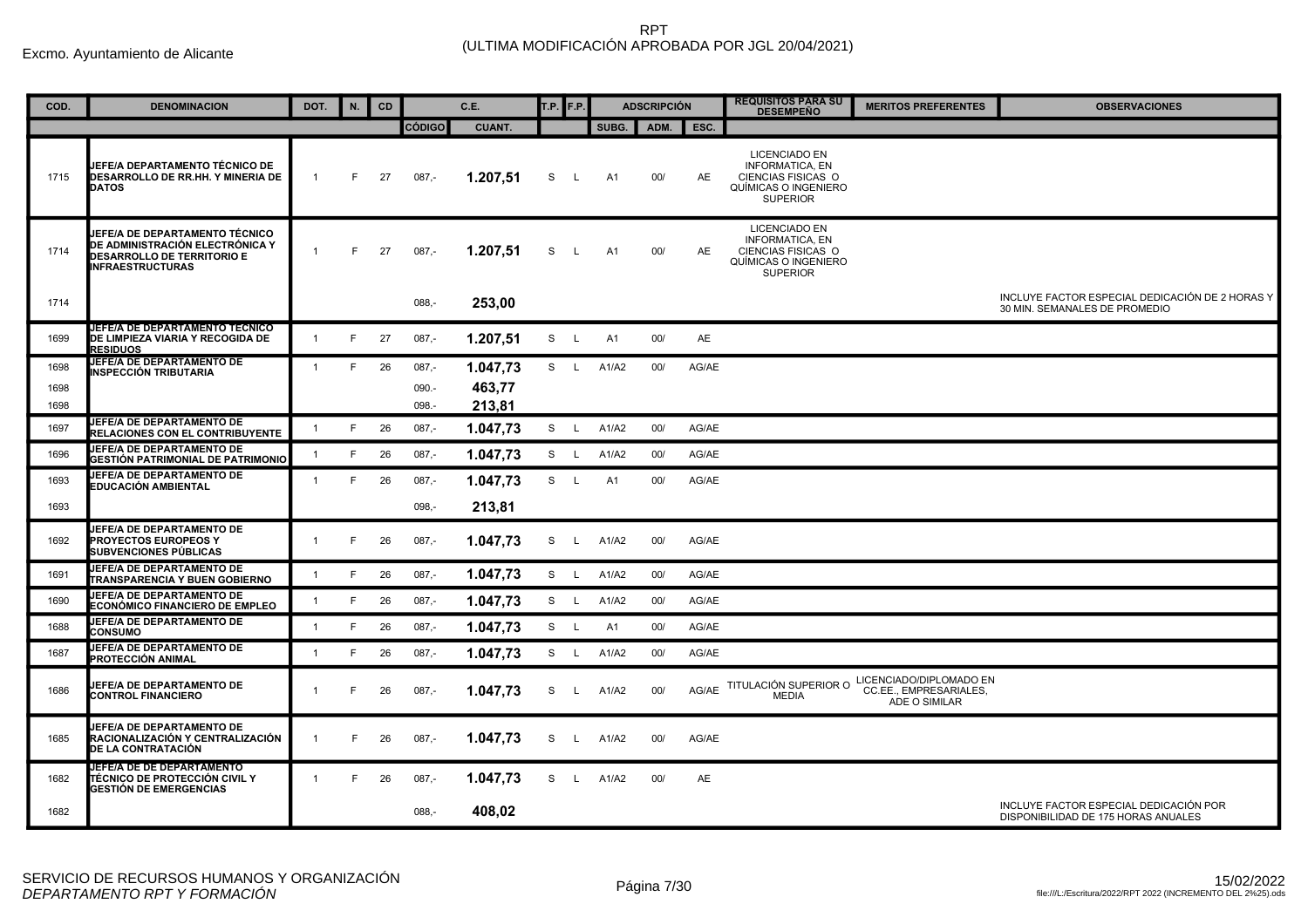Excmo. Ayuntamiento de Alicante

| COD. | <b>DENOMINACION</b>                                                                        | DOT.           | N. | CD |               | C.E.          | T.P. <b>F.P.</b> |              |           | <b>ADSCRIPCIÓN</b> |           | <b>REQUISITOS PARA SU</b><br><b>DESEMPEÑO</b> | <b>MERITOS PREFERENTES</b>                                                                                                               | <b>OBSERVACIONES</b>                                                          |
|------|--------------------------------------------------------------------------------------------|----------------|----|----|---------------|---------------|------------------|--------------|-----------|--------------------|-----------|-----------------------------------------------|------------------------------------------------------------------------------------------------------------------------------------------|-------------------------------------------------------------------------------|
|      |                                                                                            |                |    |    | <b>CÓDIGO</b> | <b>CUANT.</b> |                  |              | SUBG.     | ADM.               | ESC.      |                                               |                                                                                                                                          |                                                                               |
| 1681 | JEFE/A DE DEPARTAMENTO DE<br><b>DEPORTES</b>                                               | $\overline{1}$ | F. | 26 | $087,-$       | 1.047,73      | S                | $\mathsf{L}$ | A1/A2     | 00/                | AG/AE     |                                               |                                                                                                                                          |                                                                               |
| 1681 |                                                                                            |                |    |    | $088,-$       | 408,02        |                  |              |           |                    |           |                                               |                                                                                                                                          | INCLUYE FACTOR ESPECIAL DEDICACIÓN POR<br>DISPONIBILIDAD DE 175 HORAS ANUALES |
| 1676 | JEFE/A DE DEPARTAMENTO JURÍDICO<br><b>DE FISCALIZACIÓN</b>                                 | $\overline{1}$ | E  | 26 | $087,-$       | 1.047,73      | S                | L.           | A1        | 00/                | <b>AE</b> | TITULACIÓN SUPERIOR                           | LICENCIADO EN DERECHO<br>CIENCIAS ECONÓMICAS O<br><b>EMPRESARIALES, EN</b><br>CIENCIAS POLÍTICAS,<br>ACTUARIO MERCANTIL O<br>INTENDENTE. |                                                                               |
| 1675 | <b>JEFE/A DE DEPARTAMENTO DE</b><br><b>TÉCNICO DE TRANSPORTES</b>                          | $\mathbf{1}$   | F. | 26 | $087,-$       | 1.047,73      | S                | $\mathsf{L}$ | A1/A2     | 00/                | <b>AE</b> | TITULACIÓN SUPERIOR O<br><b>MEDIA</b>         |                                                                                                                                          |                                                                               |
| 1674 | JEFE/A DE DEPARTAMENTO JURÍDICO<br>ADMINISTRATIVO DE CONTRATACIÓN                          | $\mathbf{1}$   | F  | 26 | $087,-$       | 1.047,73      | S                | $\mathsf{L}$ | A1        | 00/                | AG        | TITULACIÓN SUPERIOR                           |                                                                                                                                          |                                                                               |
| 1673 | JEFE/A DEPARTAMENTO DE<br>INMIGRACIÓN                                                      | $\overline{1}$ | F. | 26 | $087,-$       | 1.047,73      | S L              |              | A1/A2     | 00/                | AG/AE     | TITULACIÓN SUPERIOR O<br><b>MEDIA</b>         |                                                                                                                                          |                                                                               |
| 1673 |                                                                                            |                |    |    | $098, -$      | 213,81        |                  |              |           |                    |           |                                               |                                                                                                                                          |                                                                               |
| 1672 | JEFE/A DE DEPARTAMENTO TÉCNICO<br><b>DE ALUMBRADO</b>                                      | $\mathbf{1}$   | F. | 26 | $087,-$       | 1.047,73      | S L              |              | A1/A2     | 00/                | <b>AE</b> | TITULACIÓN SUPERIOR O<br><b>MEDIA</b>         |                                                                                                                                          |                                                                               |
| 1672 |                                                                                            |                |    |    | $088,-$       | 349,71        |                  |              |           |                    |           |                                               |                                                                                                                                          | INCLUYE FACTOR ESPECIAL DEDICACIÓN POR<br>DISPONIBILIDAD DE 150 HORAS ANUALES |
| 1671 | <b>JEFE/A DE DEPARTAMENTO TÉCNICO</b><br><b>DE INFRAESTRUCTURAS Y PROYECTOS</b>            | $\overline{1}$ | F. | 26 | $087 -$       | 1.047,73      | S L              |              | A1/A2     | 00/                | <b>AE</b> | TITULACIÓN SUPERIOR O<br><b>MEDIA</b>         |                                                                                                                                          |                                                                               |
| 1669 | JEFE/A DE DEPARTAMENTO TECNICO<br>DE PLANIFICACIÓN VIARIA Y MÓVILIDAD<br><b>SOSTENIBLE</b> | $\mathbf{1}$   | F. | 26 | 087,-         | 1.047,73      |                  | S L          | A1/A2     | 00/                | AE        | TITULACIÓN SUPERIOR O<br><b>MEDIA</b>         |                                                                                                                                          |                                                                               |
| 1668 | JEFE/A DE DEPARTAMENTO TÉCNICO<br><b>DE TRÁFICO</b>                                        | $\mathbf{1}$   | F  | 26 | 087,-         | 1.047,73      |                  | S L          | A1/A2     | 00/                | AE        | TITULACIÓN SUPERIOR O<br><b>MEDIA</b>         |                                                                                                                                          |                                                                               |
| 1662 | JEFE/A DE DEPARTAMENTO DE<br>PROYECTOS DE INVERSIONES Y<br><b>CONTROL ECONÓMICO</b>        | $\mathbf{1}$   | f  | 26 | $087,-$       | 1.047,73      |                  | S L          | A1/A2     | 00/                | AG/AE     |                                               |                                                                                                                                          |                                                                               |
| 1661 | JEFE/A DEPARTAMENTO DEL PLAN DE<br>INCLUSIÓN SOCIAL MUNICIPAL                              | $\mathbf{1}$   | F  | 26 | $087,-$       | 1.047,73      | S                | $\mathsf{L}$ | A1/A2     | 00/                | AG/AE     | TITULACIÓN SUPERIOR O<br><b>MEDIA</b>         |                                                                                                                                          |                                                                               |
| 1661 |                                                                                            |                |    |    | 098,-         | 213,81        |                  |              |           |                    |           |                                               |                                                                                                                                          |                                                                               |
| 1659 | JEFE/A DE DEPARTAMENTO DE<br>INTERVENCIÓN SOCIO COMUNITARIA                                | $\overline{1}$ | F. | 26 | $087,-$       | 1.047,73      |                  |              | S L A1/A2 | 00/                | AG/AE     | TITULACIÓN SUPERIOR O<br><b>MEDIA</b>         |                                                                                                                                          |                                                                               |
| 1659 |                                                                                            |                |    |    | $088,-$       | 291,49        |                  |              |           |                    |           |                                               |                                                                                                                                          | INCLUYE FACTOR ESPECIAL DEDICACIÓN POR<br>DISPONIBILIDAD DE 125 HORAS ANUALES |
| 1658 | SECRETARIO/A DE LA JUNTA ARBITRAL<br><b>DE CONSUMO</b>                                     | $\overline{1}$ | F. | 26 | $087,-$       | 1.047,73      | S                | $\mathsf{L}$ | A1        | 00/                | AG/AE     | LICENCIADO EN<br><b>DERECHO</b>               |                                                                                                                                          |                                                                               |
| 1657 | <b>TÉCNICO/A EXPERTO</b>                                                                   | $\overline{4}$ | E  | 28 | $087,-$       | 1.536,07      | NS C             |              | A1        | 00/                |           | AG/AE TITULACIÓN SUPERIOR                     |                                                                                                                                          |                                                                               |
| 1656 | <b>TÉCNICO/A DE ESTUDIOS ECONOMICOS</b>                                                    | $\overline{1}$ | F. | 26 | $087,-$       | 1.047,73      | S L              |              | A1/A2     | 00/                | AG/AE     | TITULACIÓN SUPERIOR O<br><b>MEDIA</b>         |                                                                                                                                          |                                                                               |
| 1655 | <b>TÉCNICO/A ESPECIALISTA</b>                                                              | $\overline{4}$ | F. | 27 | $087,-$       | 1.207,51      | NS C             |              | A1        | 00/                |           | AG/AE TITULACIÓN SUPERIOR                     |                                                                                                                                          |                                                                               |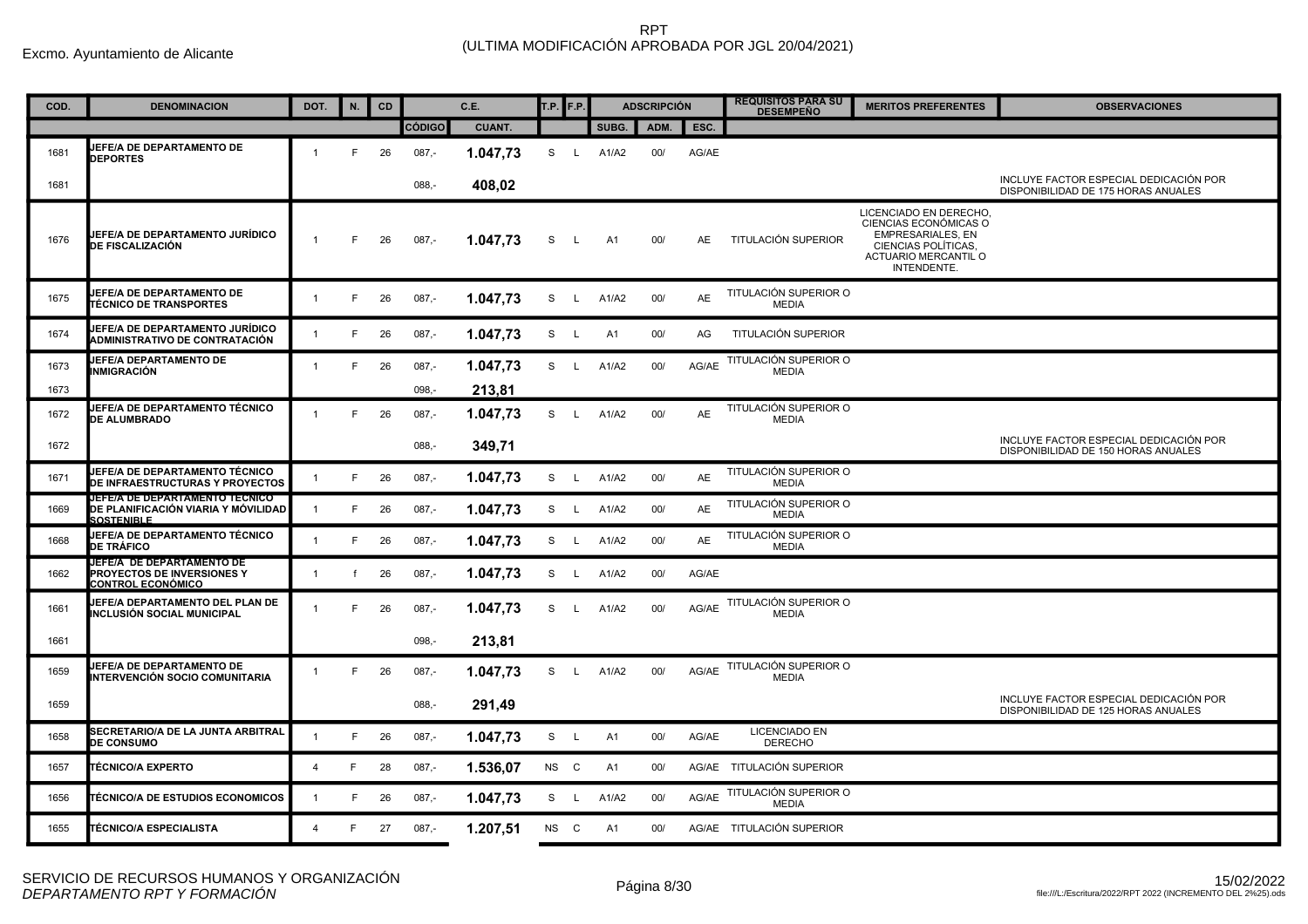| COD. | <b>DENOMINACION</b>                                                                                 | DOT.           | N. | CD |               | C.E.          | T.P. | F.P.         |       | <b>ADSCRIPCIÓN</b> |       | <b>REQUISITOS PARA SU</b><br><b>DESEMPEÑO</b> | <b>MERITOS PREFERENTES</b>                                                                                                                                                                                                                                              | <b>OBSERVACIONES</b>                                                                                                                                                                    |
|------|-----------------------------------------------------------------------------------------------------|----------------|----|----|---------------|---------------|------|--------------|-------|--------------------|-------|-----------------------------------------------|-------------------------------------------------------------------------------------------------------------------------------------------------------------------------------------------------------------------------------------------------------------------------|-----------------------------------------------------------------------------------------------------------------------------------------------------------------------------------------|
|      |                                                                                                     |                |    |    | <b>CÓDIGO</b> | <b>CUANT.</b> |      |              | SUBG. | ADM.               | ESC.  |                                               |                                                                                                                                                                                                                                                                         |                                                                                                                                                                                         |
| 1652 | <b>UEFE/A DE DEPARTAMENTO DE</b><br>PREVENCIÓN TÉCNICA                                              | $\mathbf 1$    | F. | 26 | $087 -$       | 1.047,73      | S    | L.           | A1    | 00/                |       | AG/AE TITULACIÓN SUPERIOR                     | <b>LAS DISCIPLINAS Y</b><br><b>ESPECIALIDADES QUE</b><br>ESTABLEZCA LA<br>LEGISLACION VIGENTE PARA<br>EL DESEMPEÑO DE<br><b>FUNCIONES DE NIVEL</b><br>SUPERIOR EN MATERIA DE<br><b>EVALUACION DE RIESGOS</b><br>LABORALES Y DESARROLLO<br>DE LA ACTIVIDAD<br>PREVENTIVA |                                                                                                                                                                                         |
| 1651 | JEFE/A DE DEPARTAMENTO DE SALUD<br><b>DEL SERVICIO DE PREVENCIÓN DE</b><br><b>RIESGOS LABORALES</b> | $\overline{1}$ | F  | 26 | $087,-$       | 1.047,73      | S    | $\mathsf{L}$ | A1    | 00/                |       | AG/AE TITULACIÓN SUPERIOR                     | <b>LAS DISCIPLINAS Y</b><br><b>ESPECIALIDADES QUE</b><br>ESTABLEZCA LA<br><b>LEGISLACION VIGENTE PARA</b><br>EL DESEMPEÑO DE<br><b>FUNCIONES DE NIVEL</b><br>SUPERIOR EN MATERIA DE<br>EVALUACION DE RIESGOS<br>LABORALES Y DESARROLLO<br>DE LA ACTIVIDAD<br>PREVENTIVA |                                                                                                                                                                                         |
| 1648 | JEFE/A DE DEPARTAMENTO DE<br><b>IGUALDAD</b>                                                        | $\overline{1}$ | F  | 26 | $087 -$       | 1.047,73      | S    | $\mathsf{L}$ | A1/A2 | 00/                | AG/AE | <b>TITULACION SUPERIOR O</b><br><b>MEDIA</b>  |                                                                                                                                                                                                                                                                         |                                                                                                                                                                                         |
| 1648 |                                                                                                     |                |    |    | $091, -$      | 44,29         |      |              |       |                    |       |                                               |                                                                                                                                                                                                                                                                         |                                                                                                                                                                                         |
| 1648 |                                                                                                     |                |    |    | $098, -$      | 213,81        |      |              |       |                    |       |                                               |                                                                                                                                                                                                                                                                         |                                                                                                                                                                                         |
| 1646 | JEFE/A DE DEPARTAMENTO DE<br><b>COMERCIO Y HOSTELERIA</b>                                           | $\mathbf{1}$   | F  | 26 | $087,-$       | 1.047,73      | S    | L.           | A1    | 00/                |       | AG/AE TITULACIÓN SUPERIOR                     | TITULACIÓN DE<br><b>ESPECIALISTA AGENTE</b><br>DESARROLLO LOCAL                                                                                                                                                                                                         |                                                                                                                                                                                         |
| 1646 |                                                                                                     |                |    |    | $088. -$      | 253,00        |      |              |       |                    |       |                                               |                                                                                                                                                                                                                                                                         | INCLUYE FACTOR ESPECIAL DEDICACIÓN DE 2 HORAS Y<br>30 MIN. SEMANALES DE PROMEDIO                                                                                                        |
| 1643 | JEFE/A DE DEPARTAMENTO DE EMPLEO                                                                    | -1             | F  | 26 | $087 -$       | 1.047,73      | S    | $\mathsf{L}$ | A1/A2 | 00/01              | AG/AE | TITULACIÓN SUPERIOR O<br><b>MEDIA</b>         |                                                                                                                                                                                                                                                                         | EL FUNCIONARIO QUE OCUPE ESTE PUESTO Y<br>MIENTRAS EXISTA ORGANISMO AUTÓNOMO, ENTRE<br>CUYAS COMPETENCIAS SE ENCUENTRAN LAS<br>FUNCIONES DEL MISMO, SERÁ ADSCRITO A DICHO<br>ORGANISMO. |
| 1642 | JEFE/A DE DEPARTAMENTO DE RPT Y<br>FORMACIÓN                                                        | $\overline{1}$ | F  | 26 | $087,-$       | 1.047,73      | S    | L.           | A1/A2 | 00/                | AG/AE | TITULACIÓN SUPERIOR O<br><b>MEDIA</b>         |                                                                                                                                                                                                                                                                         |                                                                                                                                                                                         |
| 1642 |                                                                                                     |                |    |    | $088, -$      | 253,00        |      |              |       |                    |       |                                               |                                                                                                                                                                                                                                                                         | INCLUYE FACTOR ESPECIAL DEDICACIÓN DE 2 HORAS Y<br>30 MIN. SEMANALES DE PROMEDIO                                                                                                        |
| 1640 | JEFE/A DE DEPARTAMENTO DE<br>ECONÓMICO DE RRHH                                                      | $\overline{1}$ | F. | 26 | $087,-$       | 1.047,73      | S    | $\mathsf{L}$ | A1/A2 | 00/                | AG/AE | TITULACIÓN SUPERIOR O<br><b>MEDIA</b>         |                                                                                                                                                                                                                                                                         |                                                                                                                                                                                         |
| 1639 | JEFE/A DE DEPARTAMENTO DE<br>UURÍDICO DE ACCIÓN SOCIAL                                              | $\overline{1}$ | F  | 26 | $087,-$       | 1.047,73      | S    | $\mathsf{L}$ | A1    | 00/                | AG    | TITULACIÓN SUPERIOR                           |                                                                                                                                                                                                                                                                         |                                                                                                                                                                                         |
| 1639 |                                                                                                     |                |    |    | $088, -$      | 291,49        |      |              |       |                    |       |                                               |                                                                                                                                                                                                                                                                         | INCLUYE FACTOR ESPECIAL DEDICACIÓN POR<br>DISPONIBILIDAD DE 125 HORAS ANUALES                                                                                                           |
| 1636 | <b>JEFE/A DE DEPARTAMENTO DE</b><br><b>CULTURA</b>                                                  | $\overline{1}$ | F. | 26 | $087 -$       | 1.047,73      | S    | $\mathsf{L}$ | A1/A2 | 00/                | AG/AE | TITULACIÓN SUPERIOR O<br><b>MEDIA</b>         |                                                                                                                                                                                                                                                                         |                                                                                                                                                                                         |
| 1636 |                                                                                                     |                |    |    | $098 -$       | 213.81        |      |              |       |                    |       |                                               |                                                                                                                                                                                                                                                                         |                                                                                                                                                                                         |
|      |                                                                                                     |                |    |    |               |               |      |              |       |                    |       |                                               |                                                                                                                                                                                                                                                                         |                                                                                                                                                                                         |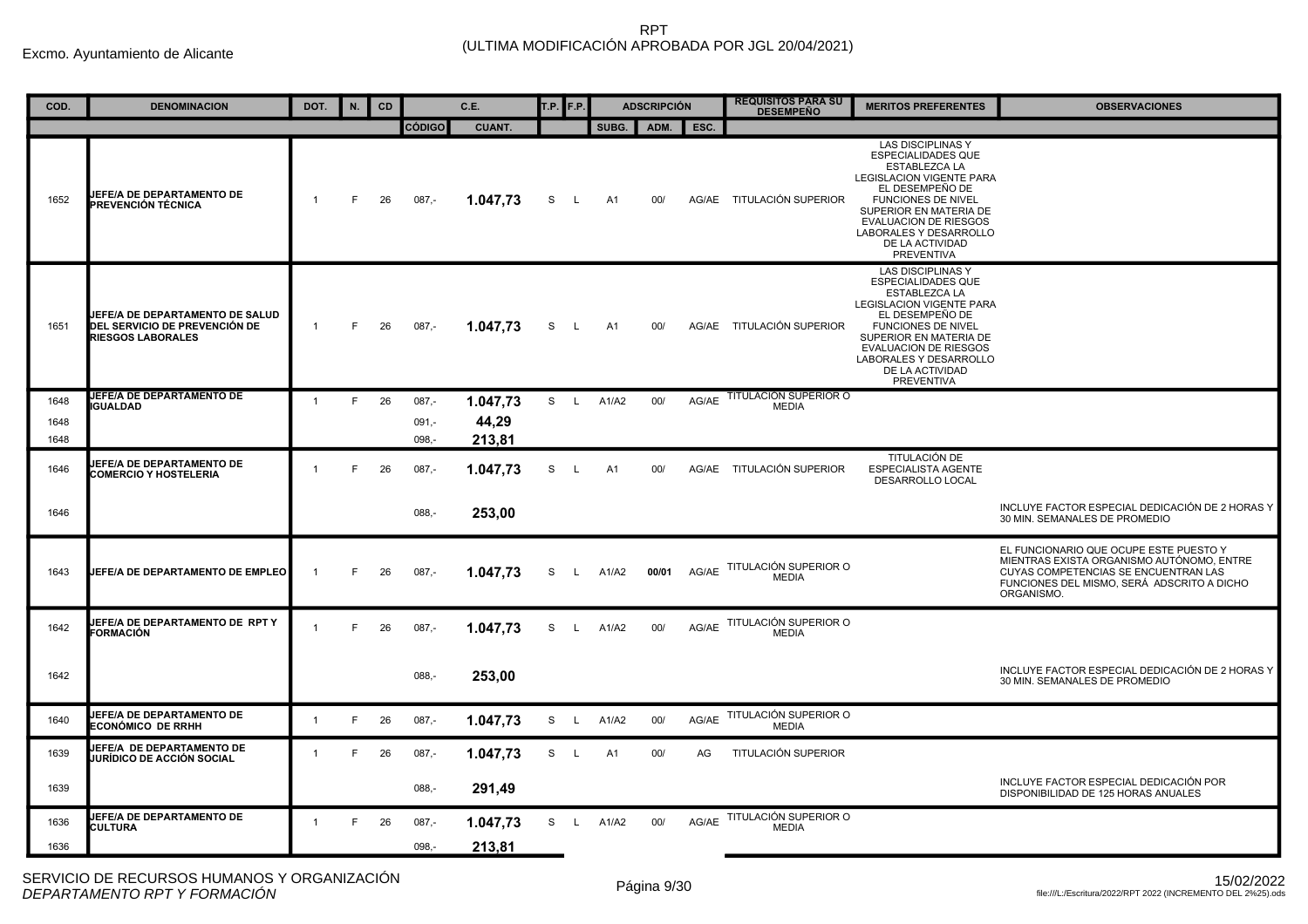| COD. | <b>DENOMINACION</b>                                                                             | DOT.           | N. | <b>CD</b> |               | C.E.          | T.P. <b>F.P.</b> |              |                | <b>ADSCRIPCIÓN</b> |           | <b>REQUISITOS PARA SU</b><br><b>DESEMPEÑO</b>            | <b>MERITOS PREFERENTES</b>                                                                                                                            | <b>OBSERVACIONES</b>                                                                               |
|------|-------------------------------------------------------------------------------------------------|----------------|----|-----------|---------------|---------------|------------------|--------------|----------------|--------------------|-----------|----------------------------------------------------------|-------------------------------------------------------------------------------------------------------------------------------------------------------|----------------------------------------------------------------------------------------------------|
|      |                                                                                                 |                |    |           | <b>CÓDIGO</b> | <b>CUANT.</b> |                  |              | SUBG.          | ADM.               | ESC.      |                                                          |                                                                                                                                                       |                                                                                                    |
| 1634 | COMISARIO/A DE LA POLICÍA LOCAL                                                                 | $\overline{4}$ | F  | 26        | $087 -$       | 1.047,73      | <b>NS</b>        | C            | A <sub>1</sub> | 00/                | <b>AE</b> | TITULACIÓN SUPERIOR,<br>CARNETS DE CONDUCIR<br>A Y B+BTP |                                                                                                                                                       |                                                                                                    |
| 1634 |                                                                                                 |                |    |           | $088,-$       | 408,02        |                  |              |                |                    |           |                                                          |                                                                                                                                                       | INCLUYE FACTOR ESPECIAL DEDICACIÓN POR<br>DISPONIBILIDAD DE 175 HORAS ANUALES                      |
| 1634 |                                                                                                 |                |    |           | $090 -$       | 546,51        |                  |              |                |                    |           |                                                          |                                                                                                                                                       |                                                                                                    |
| 1634 |                                                                                                 |                |    |           | $091,-$       | 88,58         |                  |              |                |                    |           |                                                          |                                                                                                                                                       |                                                                                                    |
| 1634 |                                                                                                 |                |    |           | $101,-$       | 379,50        |                  |              |                |                    |           |                                                          |                                                                                                                                                       |                                                                                                    |
| 1634 |                                                                                                 |                |    |           | $097,-$       | 437,33        |                  |              |                |                    |           |                                                          |                                                                                                                                                       | LA PROLONGACIÓN DE JORNADA DE 250 HORAS<br>RESPONDE A LAS GUARDIAS DE FIN DE SEMANA Y<br>FESTIVOS. |
| 1633 | JEFE/A DE DEPARTAMENTO DE<br>GESTIÓN, PLANIFICACIÓN Y<br>EVALUACIÓN (ACCIÓN SOCIAL)             |                | F  | 26        | $087 -$       | 1.047.73      | S                | $\mathsf{L}$ | A1/A2          | 00/                |           | AG/AE TITULACIÓN SUPERIOR O<br><b>MEDIA</b>              |                                                                                                                                                       |                                                                                                    |
| 1633 |                                                                                                 |                |    |           | $088 -$       | 291,49        |                  |              |                |                    |           |                                                          |                                                                                                                                                       | INCLUYE FACTOR ESPECIAL DEDICACIÓN POR<br>DISPONIBILIDAD DE 125 HORAS ANUALES                      |
| 1631 | JEFE/A DE DEPARTAMENTO DE<br>PARTICIPACIÓN CIUDADANA Y<br><b>PARTIDAS RURALES</b>               | $\mathbf{1}$   | F. | 26        | $087,-$       | 1.047,73      | S                | $\mathsf{L}$ | A1/A2          | 00/                | AG/AE     |                                                          |                                                                                                                                                       |                                                                                                    |
| 1630 | <b>JEFE/A DE DEPARTAMENTO DE</b><br>PRESTACIONES ECONÓMICAS                                     |                | F  | 26        | $087,-$       | 1.047,73      | S                | $\mathsf{L}$ | A1/A2          | 00/                | AG/AE     | TITULACIÓN SUPERIOR O<br><b>MEDIA</b>                    |                                                                                                                                                       |                                                                                                    |
| 1630 |                                                                                                 |                |    |           | $088, -$      | 291,49        |                  |              |                |                    |           |                                                          |                                                                                                                                                       | INCLUYE FACTOR ESPECIAL DEDICACIÓN POR<br>DISPONIBILIDAD DE 125 HORAS ANUALES                      |
| 1629 | <b>JEFE/A DE DEPARTAMENTO DE</b><br><b>AUTONOMÍA PERSONAL Y</b><br><b>ENVEJECIMIENTO ACTIVO</b> |                | F  | 26        | $087,-$       | 1.047,73      | S                | <b>L</b>     | A1/A2          | 00/                | AG/AE     | TITULACIÓN SUPERIOR O<br><b>MEDIA</b>                    |                                                                                                                                                       |                                                                                                    |
| 1629 |                                                                                                 |                |    |           | $088 -$       | 291.49        |                  |              |                |                    |           |                                                          |                                                                                                                                                       | INCLUYE FACTOR ESPECIAL DEDICACIÓN POR<br>DISPONIBILIDAD DE 125 HORAS ANUALES                      |
| 1625 | <b>JEFE/A DE DEPARTAMENTO DE</b><br>RECAUDACIÓN, PLANIFICACIÓN<br><b>FINANCIERA Y CAJA</b>      | $\overline{1}$ | F  | 26        | $087,-$       | 1.047.73      | S                | $\mathsf{L}$ | A1/A2          | 00/                |           | AG/AE TITULACIÓN SUPERIOR O<br><b>MEDIA</b>              |                                                                                                                                                       |                                                                                                    |
| 1625 |                                                                                                 |                |    |           | $088, -$      | 253,00        |                  |              |                |                    |           |                                                          |                                                                                                                                                       | INCLUYE FACTOR ESPECIAL DEDICACIÓN DE 2 HORAS Y<br>30 MIN. SEMANALES DE PROMEDIO                   |
| 1624 | JEFE/A DE DEPARTAMENTO DE<br>CONTABILIDAD                                                       |                | F  | 26        | $087,-$       | 1.047,73      | S                | -L           | A1             | 00/                |           | AG/AE TITULACIÓN SUPERIOR                                | LICENCIADO EN DERECHO,<br>EN CIENCIAS ECONÓMICAS<br>O EMPRESARIALES, EN<br>CIENCIAS POLÍTICAS,<br>ACTUARIO MERCANTIL O<br><b>INTENDENTE MERCANTIL</b> |                                                                                                    |
| 1624 |                                                                                                 |                |    |           | $088, -$      | 253,00        |                  |              |                |                    |           |                                                          |                                                                                                                                                       | INCLUYE FACTOR ESPECIAL DEDICACIÓN DE 2 HORAS Y<br>30 MIN. SEMANALES DE PROMEDIO                   |
| 1623 | JEFE/A DE DEPARTAMENTO DE<br>GESTIÓN Y ESTUDIOS TRIBUTARIOS                                     |                | F  | 26        | $087 -$       | 1.047,73      | S                | L.           | A1             | 00/                |           | AG/AE TITULACIÓN SUPERIOR                                | LICENCIADO EN DERECHO,<br>EN CIENCIAS ECONÓMICAS<br>O EMPRESARIALES, EN<br>CIENCIAS POLÍTICAS.<br>ACTUARIO MERCANTIL O<br><b>INTENDENTE MERCANTIL</b> |                                                                                                    |
| 1623 |                                                                                                 |                |    |           | $088 -$       | 253,00        |                  |              |                |                    |           |                                                          |                                                                                                                                                       | INCLUYE FACTOR ESPECIAL DEDICACIÓN DE 2 HORAS Y<br>30 MIN. SEMANALES DE PROMEDIO                   |
| 1621 | JEFE/A DE DEPARTAMENTO DE<br>PATRIMONIO INTEGRAL                                                | $\overline{1}$ | F. | 26        | $087,-$       | 1.047,73      | S.               | $\mathsf{L}$ | A1             | 00/                |           | AG/AE TITULACIÓN SUPERIOR                                |                                                                                                                                                       |                                                                                                    |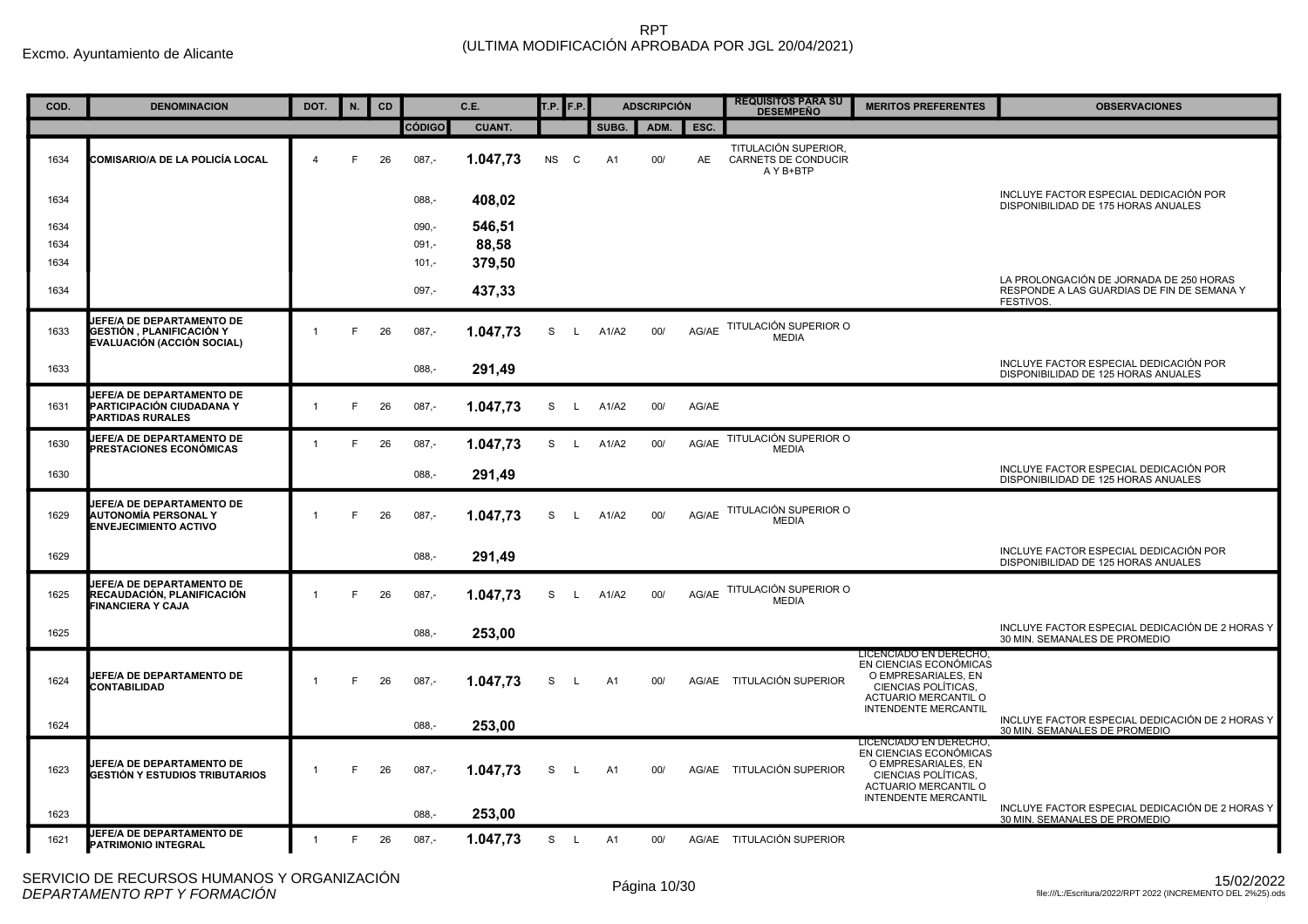| COD. | <b>DENOMINACION</b>                                                                   | DOT.           | N. | CD |               | C.E.          | <b>T.P.</b> F.P. |              |                | <b>ADSCRIPCIÓN</b> |           | <b>REQUISITOS PARA SU</b><br><b>DESEMPEÑO</b> | <b>MERITOS PREFERENTES</b>                                                                                                                            | <b>OBSERVACIONES</b>                                                                                                              |
|------|---------------------------------------------------------------------------------------|----------------|----|----|---------------|---------------|------------------|--------------|----------------|--------------------|-----------|-----------------------------------------------|-------------------------------------------------------------------------------------------------------------------------------------------------------|-----------------------------------------------------------------------------------------------------------------------------------|
|      |                                                                                       |                |    |    | <b>CÓDIGO</b> | <b>CUANT.</b> |                  |              | SUBG.          | ADM.               | ESC.      |                                               |                                                                                                                                                       |                                                                                                                                   |
|      |                                                                                       |                |    |    | $088 -$       | 291,49        |                  |              |                |                    |           |                                               |                                                                                                                                                       | INCLUYE FACTOR ESPECIAL DEDICACIÓN POR<br>DISPONIBILIDAD DE 125 HORAS ANUALES                                                     |
| 1620 | JEFE/A DE DEPARTAMENTO DE<br>ORGANIZACIÓN Y DE GESTIÓN DE<br><b>PERSONAL</b>          | $\overline{1}$ | F  | 26 | $087 -$       | 1.047,73      | S                | L.           | A1/A2          | 00/                | AG/AE     | TITULACIÓN SUPERIOR O<br><b>MEDIA</b>         | LICENCIADO EN DERECHO                                                                                                                                 |                                                                                                                                   |
| 1620 |                                                                                       |                |    |    | $088, -$      | 253,00        |                  |              |                |                    |           |                                               |                                                                                                                                                       | INCLUYE FACTOR ESPECIAL DEDICACIÓN DE 2 HORAS Y<br>30 MIN. SEMANALES DE PROMEDIO                                                  |
| 1619 | JEFE/A DE DEPARTAMENTO DE<br>SELECCIÓN Y DOCUMENTACIÓN DE<br>RR.HH.                   |                | F  | 26 | $087 -$       | 1.047,73      | S                | <b>L</b>     | A <sub>1</sub> | 00/01/03           | AG        | TITULACIÓN SUPERIOR                           | LICENCIADO EN DERECHO                                                                                                                                 |                                                                                                                                   |
| 1618 | JEFE/A DE DEPARTAMENTO DE<br>CALIDAD Y ATENCIÓN A LA CIUDADANIA                       | $\overline{1}$ | E  | 26 | $087 -$       | 1.047,73      | S L              |              | A1/A2          | 00/                | AG/AE     | TITULACIÓN SUPERIOR O<br><b>MEDIA</b>         | LICENCIADO EN DERECHO                                                                                                                                 |                                                                                                                                   |
| 1618 |                                                                                       |                |    |    | $088. -$      | 253,00        |                  |              |                |                    |           |                                               |                                                                                                                                                       | INCLUYE FACTOR ESPECIAL DEDICACIÓN DE 2 HORAS Y<br>30 MIN. SEMANALES DE PROMEDIO                                                  |
| 1615 | JEFE/A DE DEPARTAMENTO DE<br>PROTECCIÓN MEDIOAMBIENTAL                                | $\overline{1}$ | F  | 26 | $087 -$       | 1.047.73      | S L              |              | A1             | 00/                | <b>AE</b> | TITULACIÓN SUPERIOR                           | <b>LICENCIADO EN CIENCIAS</b><br><b>BIOLÓGICAS</b>                                                                                                    |                                                                                                                                   |
| 1611 | <b>JEFE/A DE DEPARTAMENTO DE</b><br><b>DINAMIZACIÓN COMERCIAL</b>                     | $\overline{1}$ | F  | 26 | $087 -$       | 1.047,73      | S L              |              | A1/A2          | 00/                | AG/AE     |                                               |                                                                                                                                                       |                                                                                                                                   |
| 1610 | JEFE/A DE DEPARTAMENTO DE<br><b>NSPECCIÓN DE RR.HH.</b>                               | $\overline{1}$ | F. | 26 | 087,-         | 1.047,73      | S L              |              | A1/A2          | 00/                | AG/AE     |                                               |                                                                                                                                                       |                                                                                                                                   |
| 1609 | JEFE/A DE DEPARTAMENTO DE<br>NÓMINAS Y SEGURIDAD SOCIAL                               | $\mathbf{1}$   | F  | 26 | $087 -$       | 1.047.73      |                  | S L          | A1/A2          | 00/                | AG/AE     |                                               |                                                                                                                                                       |                                                                                                                                   |
| 1609 |                                                                                       |                |    |    | $088, -$      | 582,86        |                  |              |                |                    |           |                                               |                                                                                                                                                       | INCLUYE FACTOR ESPECIAL DEDICACIÓN POR<br>DISPONIBILIDAD DE 250 HORAS ANUALES                                                     |
| 1608 | JEFE/A DE DEPARTAMENTO DE<br><b>MERCADOS</b>                                          | $\mathbf{1}$   | F. | 26 | $087,-$       | 1.047,73      | S L              |              | A1             | 00/                |           | AG/AE TITULACIÓN SUPERIOR                     |                                                                                                                                                       |                                                                                                                                   |
| 1608 |                                                                                       |                |    |    | $088. -$      | 253.00        |                  |              |                |                    |           |                                               |                                                                                                                                                       |                                                                                                                                   |
| 1607 | JEFE/A DE DEPARTAMENTO DE<br><b>SANIDAD</b>                                           | $\overline{1}$ | F  | 26 | $087,-$       | 1.047.73      | S.               | $\mathsf{L}$ | A1             | 00/                |           | AG/AE TITULACIÓN SUPERIOR                     |                                                                                                                                                       |                                                                                                                                   |
| 1607 |                                                                                       |                |    |    | $091 -$       | 53.14         |                  |              |                |                    |           |                                               |                                                                                                                                                       | EL PERCIBO DEL COMPLEMENTO DE PELIGROSIDAD<br>VENDRÁ CONDICIONADO A LA REALIZACIÓN DE<br>CONTROLES DE ZOONOSIS E HIGIENE PÚBLICA. |
| 1606 | <b>JEFE/A DE DEPARTAMENTO</b><br>ECONÓMICO-JURÍDICO DEL ÁMBITO DE<br><b>SEGURIDAD</b> |                |    | 26 | $087,-$       | 1.047,73      | S                | L.           | A <sub>1</sub> | 00/                |           | AG/AE TITULACIÓN SUPERIOR                     | LICENCIADO EN DERECHO.<br>EN CIENCIAS ECONÓMICAS<br>O EMPRESARIALES, EN<br>CIENCIAS POLÍTICAS.<br>ACTUARIO MERCANTIL O<br><b>INTENDENTE MERCANTIL</b> |                                                                                                                                   |
| 1605 | <b>JEFE/A DE DEPARTAMENTO DE</b><br>PLUSVALÍAS ORDENANZAS Y<br><b>CONVENIOS</b>       | $\mathbf{1}$   | F  | 26 | $087 -$       | 1.047.73      | S                | L.           | A1/A2          | 00/                | AG/AE     |                                               |                                                                                                                                                       |                                                                                                                                   |
| 1604 | JEFE/A DE DEPARTAMENTO DE FIESTAS                                                     |                | F  | 26 | $087 -$       | 1.047,73      | S                | $\mathsf{L}$ | A1/A2          | 00/                | AG/AE     | TITULACIÓN SUPERIOR O<br><b>MEDIA</b>         |                                                                                                                                                       |                                                                                                                                   |
| 1604 |                                                                                       |                |    |    | $088. -$      | 253.00        |                  |              |                |                    |           |                                               |                                                                                                                                                       | INCLUYE FACTOR ESPECIAL DEDICACIÓN DE 2 HORAS Y<br>30 MIN. SEMANALES DE PROMEDIO                                                  |
| 1603 | <b>JEFE/A DE DEPARTAMENTO DE</b><br>JUVENTUD                                          |                |    | 26 | $087,-$       | 1.047,73      | S                | $\mathsf{L}$ | A1/A2          | 00/                | AG/AE     | TITULACIÓN SUPERIOR O<br><b>MEDIA</b>         |                                                                                                                                                       |                                                                                                                                   |
| 1603 |                                                                                       |                |    |    | $098, -$      | 213,81        |                  |              |                |                    |           |                                               |                                                                                                                                                       |                                                                                                                                   |
| 1601 | <b>JEFE/A DE DEPARTAMENTO DE</b><br>MEMORIA HISTÓRICA Y DEMOCRÁTICA                   | $\overline{1}$ |    | 26 | $087 -$       | 1.047,73      | S L              |              | A1             | 00/                |           | AG/AE TITULACIÓN SUPERIOR                     | LICENCIADO FILOSOFÍA Y<br>LETRAS O EN BELLAS ARTES                                                                                                    |                                                                                                                                   |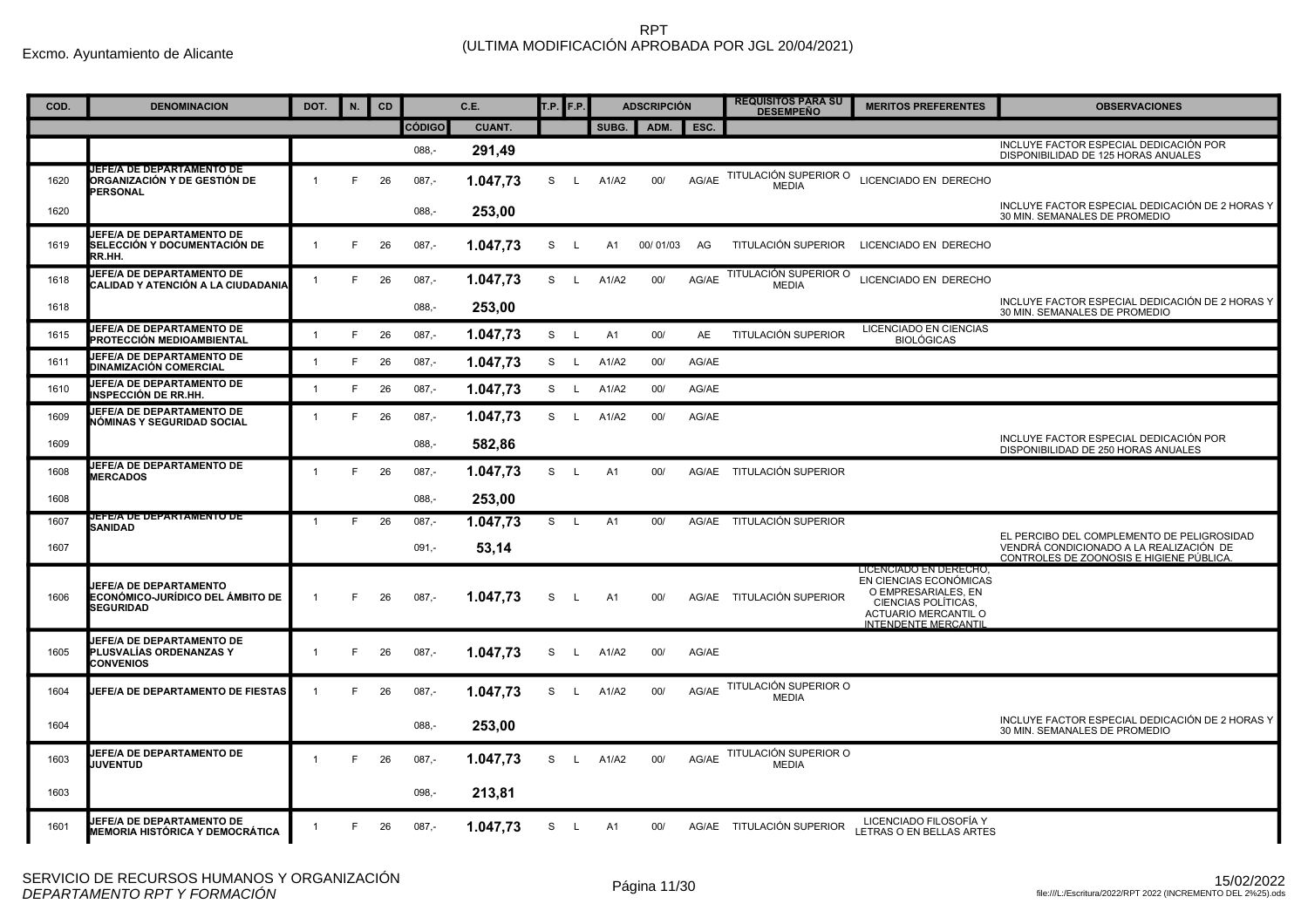| COD. | <b>DENOMINACION</b>                                                         | DOT.         | N. | CD |               | C.E.          | <b>T.P.</b> F.P. |              |                | <b>ADSCRIPCIÓN</b> |           | <b>REQUISITOS PARA SU</b><br><b>DESEMPEÑO</b> | <b>MERITOS PREFERENTES</b>                                                                                          | <b>OBSERVACIONES</b>                                                                                                                                                   |
|------|-----------------------------------------------------------------------------|--------------|----|----|---------------|---------------|------------------|--------------|----------------|--------------------|-----------|-----------------------------------------------|---------------------------------------------------------------------------------------------------------------------|------------------------------------------------------------------------------------------------------------------------------------------------------------------------|
|      |                                                                             |              |    |    | <b>CÓDIGO</b> | <b>CUANT.</b> |                  |              | SUBG.          | ADM.               | ESC.      |                                               |                                                                                                                     |                                                                                                                                                                        |
| 1601 |                                                                             |              |    |    | $098 -$       | 213,81        |                  |              |                |                    |           |                                               |                                                                                                                     |                                                                                                                                                                        |
| 1514 | <b>JEFE/A DE DEPARTAMENTO DE</b><br>OCUPACIÓN VÍA PÚBLICA (URBANISMO)       | $\mathbf{1}$ | E  | 26 | $087,-$       | 1.047,73      | S                | $\lfloor$    | A1/A2          | 00/                |           | AG/AE TITULACIÓN SUPERIOR                     |                                                                                                                     |                                                                                                                                                                        |
| 1513 | JEFE/A DE DEPARTAMENTO JURÍDICO<br>DE CONTROL URBANÍSTICO                   |              | F  | 26 | $087,-$       | 1.047,73      | S                | L.           | A1             | 00/                |           | AG/AE TITULACIÓN SUPERIOR                     |                                                                                                                     |                                                                                                                                                                        |
| 1510 | <b>JEFE/A DE DEPARTAMENTO</b><br>ECONÓMICO DE URBANISMO                     | $\mathbf{1}$ | F. | 26 | $087 -$       | 1.047,73      | S                | $\mathsf{L}$ | A1/A2          | 00/                | AG/AE     |                                               |                                                                                                                     |                                                                                                                                                                        |
| 1508 | IEFE/A UNIDAD TÉCNICA DE<br>CARTOGRAFÍA Y TOPOGRAFÍA<br><b>URBANISMO)</b>   | $\mathbf{1}$ | E  | 26 | $087 -$       | 1.047,73      | S                | $\mathsf{L}$ | A1/A2          | 00/                | AE        | TITULACIÓN SUPERIOR O<br><b>MEDIA</b>         | ARQUITECTO/A,<br>APAREJADOR/A.<br>ARQUITECTO/A TÉCNICO O<br><b>INGENIERO/A</b>                                      |                                                                                                                                                                        |
| 1507 | JEFE/A UNIDAD TÉCNICA DE<br>TRATAMIENTO Y ELIMINACIÓN DE<br><b>RESIDUOS</b> | $\mathbf{1}$ | E  | 26 | $087,-$       | 1.047,73      | S                | L.           | A1/A2          | 00/                | AG/AE     | TITULACIÓN SUPERIOR O<br><b>MEDIA</b>         | ARQUITECTO/A.<br>APAREJADOR/A,<br>ARQUITECTO/A TÉCNICO O<br>INGENIERO/A                                             |                                                                                                                                                                        |
| 1506 | JEFE/A UNIDAD TÉCNICA DE IMAGEN<br>URBANA (URBANISMO)                       |              | E  | 26 | $087,-$       | 1.047,73      | S                | $\mathsf{L}$ | A1/A2          | 00/                | <b>AE</b> | TITULACIÓN SUPERIOR O<br><b>MEDIA</b>         | ARQUITECTO/A.<br>APAREJADOR/A.<br>ARQUITECTO/A TÉCNICO O<br><b>INGENIERO/A</b>                                      |                                                                                                                                                                        |
| 1505 | JEFE UNIDAD TÉCNICA DE OCUPACIÓN<br>DE LA VÍA PUBLICA Y FIESTAS             | $\mathbf{1}$ | E  | 26 | $087 -$       | 1.047,73      | S                | L.           | A1/A2          | 00/                | <b>AE</b> | TITULACIÓN SUPERIOR O<br><b>MEDIA</b>         | ARQUITECTO/A,<br>APAREJADOR/A.<br>ARQUITECTO/A TÉCNICO O<br><b>INGENIERO/A</b>                                      |                                                                                                                                                                        |
| 1504 | JEFE/A UNIDAD TÉCNICA DE<br>SUPERVISIÓN (URBANIZACIÓN)                      |              | E  | 26 | $087 -$       | 1.047,73      | S                | L.           | A1/A2          | 00/                | <b>AE</b> | TITULACIÓN SUPERIOR O<br><b>MEDIA</b>         | ARQUITECTO/A.<br>APAREJADOR/A.<br>ARQUITECTO/A TÉCNICO O<br>INGENIERO/A                                             |                                                                                                                                                                        |
| 1502 | JEFE/A UNIDA TÉCNICA DE<br>CONSERVACIÓN VÍAS PÚBLICAS<br><b>URBANISMO)</b>  | $\mathbf{1}$ | E  | 26 | $087,-$       | 1.047,73      | S                |              | A1/A2          | 00/                | AE        | TITULACIÓN SUPERIOR O<br><b>MEDIA</b>         | ARQUITECTO/A.<br>APAREJADOR/A<br>ARQUITECTO/A TÉCNICO O<br><b>INGENIERO/A</b>                                       |                                                                                                                                                                        |
|      |                                                                             |              |    |    | $088 -$       | 349,71        |                  |              |                |                    |           |                                               |                                                                                                                     | ESPECIAL DEDICACIÓN POR DISPONIBILIDAD DE 150<br><b>HORAS</b>                                                                                                          |
| 1501 | SUBDIRECTOR/A BANDA MUNICIPAL                                               | $\mathbf{1}$ | E  | 26 | $087 -$       | 879,32        | S                | C            | A1             | 00/                | <b>AE</b> |                                               | DIRECCIÓN ORQUESTAS Y<br>TITULACIÓN SUPERIOR COROS O CONJUNTO CORAL<br>E INTRUM.                                    |                                                                                                                                                                        |
| 1407 | JEFE/A DE ÓRGANO                                                            | 5            | E  | 24 | $087 -$       | 837,01        | <b>NS</b>        | $\mathbf{C}$ | A1/A2          | 00/                | AG/AE     | TITULACIÓN SUPERIOR O<br><b>MEDIA</b>         |                                                                                                                     |                                                                                                                                                                        |
| 1404 | <b>PROFESOR/A SOLISTA BANDA</b><br><b>MUNICIPAL</b>                         | 19           |    | 25 | $087,-$       | 837,01        | <b>NS</b>        | $\mathbf{C}$ | A <sub>1</sub> | 00/                | <b>AE</b> | PROFESOR SUPERIOR<br><b>INSTRUMENTO</b>       |                                                                                                                     | UNA DOTACION CORRESPONDE A PLAZA DE PROFESOR<br>INSTRUMENTALISTA DE GRUPO B. A TRANSFORMAR                                                                             |
| 1403 | JEFE/A DE PROGRAMAS DEL SERVICIO<br>DE ACCIÓN SOCIAL                        | 3            | E  | 24 | $087 -$       | 837,01        | S                | C            | A1/A2          | 00/                | <b>AE</b> | TITULACIÓN SUPERIOR O<br><b>MEDIA</b>         | PSICOLOGIA O TRABAJO<br>SOCIAL O LICENCIADO EN<br>CIENCIAS POLÍTICAS Y/O<br>SOCIOLOGIA O LICENCIADO<br>EN PEDAGOGÍA | LOS PROGRAMAS VIGENTES SON: EMERGENCIA,<br>INCLUSION SOCIAL, ATENCION A COLECTIVOS<br>SOCIALES, EQUIPOS SOCIALES DE ZONA, INTERVENCION<br>COMUNITARIA, FAMILIA Y MENOR |
| 1403 |                                                                             |              |    |    | $088 -$       | 291,49        |                  |              |                |                    |           |                                               |                                                                                                                     | INCLUYE FACTOR DE DISPONIBILIDAD DE 125 HORAS<br><b>ANUALES</b>                                                                                                        |
| 1316 | <b>TECNICO/A DE PROTECCION CIVIL Y</b><br><b>EMERGENCIAS</b>                | $\mathbf{1}$ | E  | 24 | $087 -$       | 682,47        | NS C             |              | A2             | 00/                | <b>AE</b> |                                               |                                                                                                                     |                                                                                                                                                                        |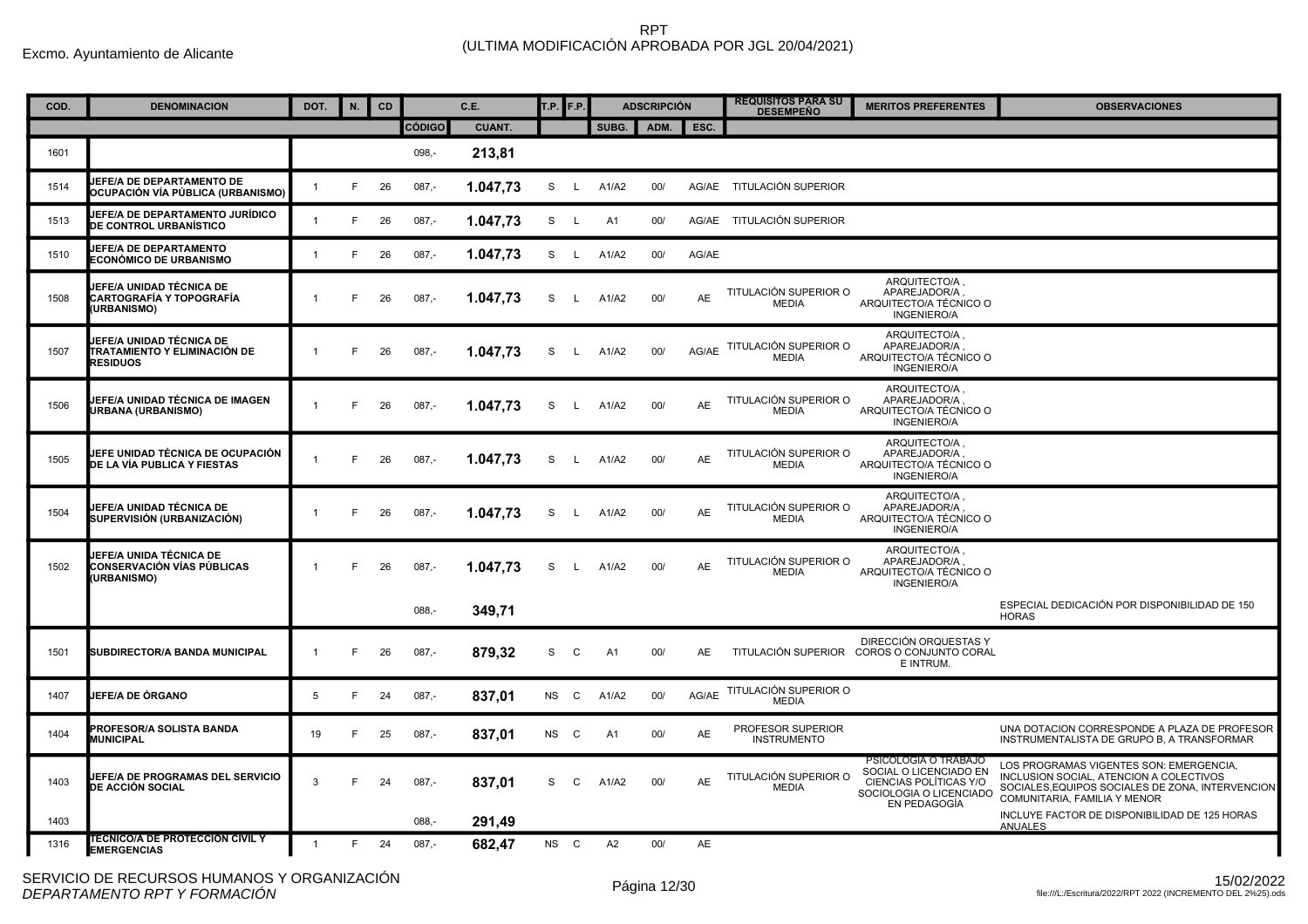| COD.         | <b>DENOMINACION</b>                                                                     | DOT.           | N. | <b>CD</b> |                    | C.E.            | T.P. <b>F.P.</b> |              |       | <b>ADSCRIPCIÓN</b> |           | <b>REQUISITOS PARA SU</b><br><b>DESEMPEÑO</b>                                                          | <b>MERITOS PREFERENTES</b>                                                                                          | <b>OBSERVACIONES</b>                                                                                                                          |
|--------------|-----------------------------------------------------------------------------------------|----------------|----|-----------|--------------------|-----------------|------------------|--------------|-------|--------------------|-----------|--------------------------------------------------------------------------------------------------------|---------------------------------------------------------------------------------------------------------------------|-----------------------------------------------------------------------------------------------------------------------------------------------|
|              |                                                                                         |                |    |           | <b>CÓDIGO</b>      | CUANT.          |                  |              | SUBG. | ADM.               | ESC.      |                                                                                                        |                                                                                                                     |                                                                                                                                               |
| 1316         |                                                                                         |                |    |           | $091,-$            | 88,58           |                  |              |       |                    |           |                                                                                                        |                                                                                                                     |                                                                                                                                               |
| 1316         |                                                                                         |                |    |           | 088.-              | 408,02          |                  |              |       |                    |           |                                                                                                        |                                                                                                                     | INCLUYE FACTOR DE DISPONIBILIDAD DE 175 HORAS<br><b>ANUALES</b>                                                                               |
| 1314         | COORDINADOR/A DE LA EDUSI<br>ALICANTE Y OTROS PLANES<br><b>TERRITORIALES</b>            | $\overline{1}$ | E  | 24        | $087 -$            | 794.15          | S                | $\mathsf{C}$ | A1/A2 | 00/                | <b>AE</b> | TITULACIÓN SUPERIOR O<br><b>MEDIA</b>                                                                  |                                                                                                                     |                                                                                                                                               |
| 1314         |                                                                                         |                |    |           | $098 -$            | 213,81          |                  |              |       |                    |           |                                                                                                        |                                                                                                                     |                                                                                                                                               |
| 1312         | OFICIAL/A DEL SERVICIO DE<br>PREVENCIÓN Y EXTINCIÓN DE<br><b>INCENDIOS Y SALVAMENTO</b> | $\overline{4}$ | E  | 25        | 100                | 2.551,16        | NS C             |              | A2    | 00/                | <b>AE</b> | CARNETS DE CONDUCIR<br>B+BTP                                                                           |                                                                                                                     | INCLUYE DISPONIBILIDAD DE 175 HORAS ANUALES                                                                                                   |
| 1311         | INTENDENTE/A                                                                            | 5              | E  | 24        | $087,-$            | 682,47          | <b>NS</b>        | C            | A2    | 00/                | AE        | TITULACIÓN MEDIA<br>UNIVERSITARIA.<br><b>CARNETS DE CONDUCIR</b><br>A Y B+BTP                          |                                                                                                                     |                                                                                                                                               |
| 1311         |                                                                                         |                |    |           | $088 -$            | 408,02          |                  |              |       |                    |           |                                                                                                        |                                                                                                                     | INCLUYE FACTOR ESPECIAL DEDICACIÓN POR<br>DISPONIBILIDAD DE 175 HORAS ANUALES                                                                 |
| 1311         |                                                                                         |                |    |           | $090,-$            | 463,77<br>88,58 |                  |              |       |                    |           |                                                                                                        |                                                                                                                     |                                                                                                                                               |
| 1311<br>1311 |                                                                                         |                |    |           | $091,-$<br>$092 -$ | 275,49          |                  |              |       |                    |           |                                                                                                        |                                                                                                                     |                                                                                                                                               |
| 1311         |                                                                                         |                |    |           | $101,-$            | 379,50          |                  |              |       |                    |           |                                                                                                        |                                                                                                                     |                                                                                                                                               |
| 1311         |                                                                                         |                |    |           | $097,-$            | 437,33          |                  |              |       |                    |           |                                                                                                        |                                                                                                                     | LA PROLONGACIÓN DE JORNADA DE 250 HORAS<br>RESPONDE A LAS GUARDIAS DE FIN DE SEMANA Y<br>FESTIVOS.                                            |
| 1310         | A.T.S. DE EMPRESA                                                                       | 2              | E  | 24        | $087 -$            | 682,47          | <b>NS</b>        | C            | A2    | 00/                | <b>AE</b> | <b>AUXILIAR TECNICO</b><br>SANITARIO DE EMPRESA<br>O DIPLOMADO/A EN<br>ENFERMERÍA DE<br><b>EMPRESA</b> |                                                                                                                     |                                                                                                                                               |
| 1310         |                                                                                         |                |    |           | $091 -$            | 44,29           |                  |              |       |                    |           |                                                                                                        |                                                                                                                     | FACTOR DE PELIGROSIDAD POR REALIZACIÓN DE<br>FUNCIONES DE EXTRACCIÓN DE FLUIDOS CORPORALES                                                    |
| 1309         | COORDINADOR/A DE ANIMACIÓN<br>SOCIOCULTURAL                                             | $\mathbf{1}$   | F  | - 24      | $087,-$            | 794,15          | S —              | $\mathsf{C}$ | A1/A2 | 00/                | AE        | TITULACIÓN SUPERIOR O<br><b>MEDIA</b>                                                                  |                                                                                                                     |                                                                                                                                               |
| 1309         |                                                                                         |                |    |           | $098 -$            | 213.81          |                  |              |       |                    |           |                                                                                                        |                                                                                                                     |                                                                                                                                               |
| 1308         | <b>COORDINADOR/A DE LA RED DE</b><br><b>BIBLIOTECAS MUNICIPALES</b>                     | $\overline{1}$ | F  | 24        | $087 -$            | 794.15          | S C              |              | A1/A2 | 00/                | AG/AE     | TITULACIÓN SUPERIOR O<br><b>MEDIA</b>                                                                  | LICENCIATURA O<br>DIPLOMATURA EN TURISMO                                                                            |                                                                                                                                               |
| 1307         | <b>COORDINADOR/A DEL CENTRO</b><br><b>CULTURAL CIGARRERAS</b>                           | $\overline{1}$ | E  | 24        | $087,-$            | 794,15          | S                | $\mathsf{C}$ | A1/A2 | 00/                | AG/AE     | TITULACIÓN SUPERIOR O<br><b>MEDIA</b>                                                                  | LICENCIATURA O<br>DIPLOMATURA EN TURISMO                                                                            |                                                                                                                                               |
| 1307         |                                                                                         |                |    |           | $098 -$            | 213,81          |                  |              |       |                    |           |                                                                                                        |                                                                                                                     |                                                                                                                                               |
| 1306         | <b>COORDINADOR/A DE ACTIVIDADES</b><br>TURÍSTICAS                                       | $\overline{1}$ | F  | 24        | $087,-$            | 794,15          | S                | $\mathsf{C}$ | A1/A2 | 00/                | <b>AE</b> | TITULACIÓN SUPERIOR O<br><b>MEDIA</b>                                                                  | LICENCIATURA O<br>DIPLOMATURA EN TURISMO                                                                            | MIENTRAS EXISTA ORGANISMO AUTÓNOMO. ENTRE<br>CUYAS COMPETENCIAS SE ENCUENTRAN LAS<br>FUNCIONES DEL MISMO, SERÁ ADSCRITO A DICHO<br>ORGANISMO. |
| 1306         |                                                                                         |                |    |           | $098 -$            | 213,81          |                  |              |       |                    |           |                                                                                                        |                                                                                                                     |                                                                                                                                               |
| 1305         | <b>COORDINADOR/A EQUIPO SOCIAL ZONA</b>                                                 | 5              | F  | 24        | $087,-$            | 794,15          | S                | C            | A1/A2 | 00/                | AE        | TITULACIÓN SUPERIOR O<br><b>MEDIA</b>                                                                  | PSICOLOGIA O TRABAJO<br>SOCIAL O LICENCIADO EN<br>CIENCIAS POLÍTICAS Y/O<br>SOCIOLOGÍA O LICENCIADO<br>EN PEDAGOGÍA |                                                                                                                                               |
| 1305         |                                                                                         |                |    |           | $091,-$            | 44,29           |                  |              |       |                    |           |                                                                                                        |                                                                                                                     |                                                                                                                                               |
| 1305         |                                                                                         |                |    |           | $098,-$            | 213,81          |                  |              |       |                    |           |                                                                                                        |                                                                                                                     |                                                                                                                                               |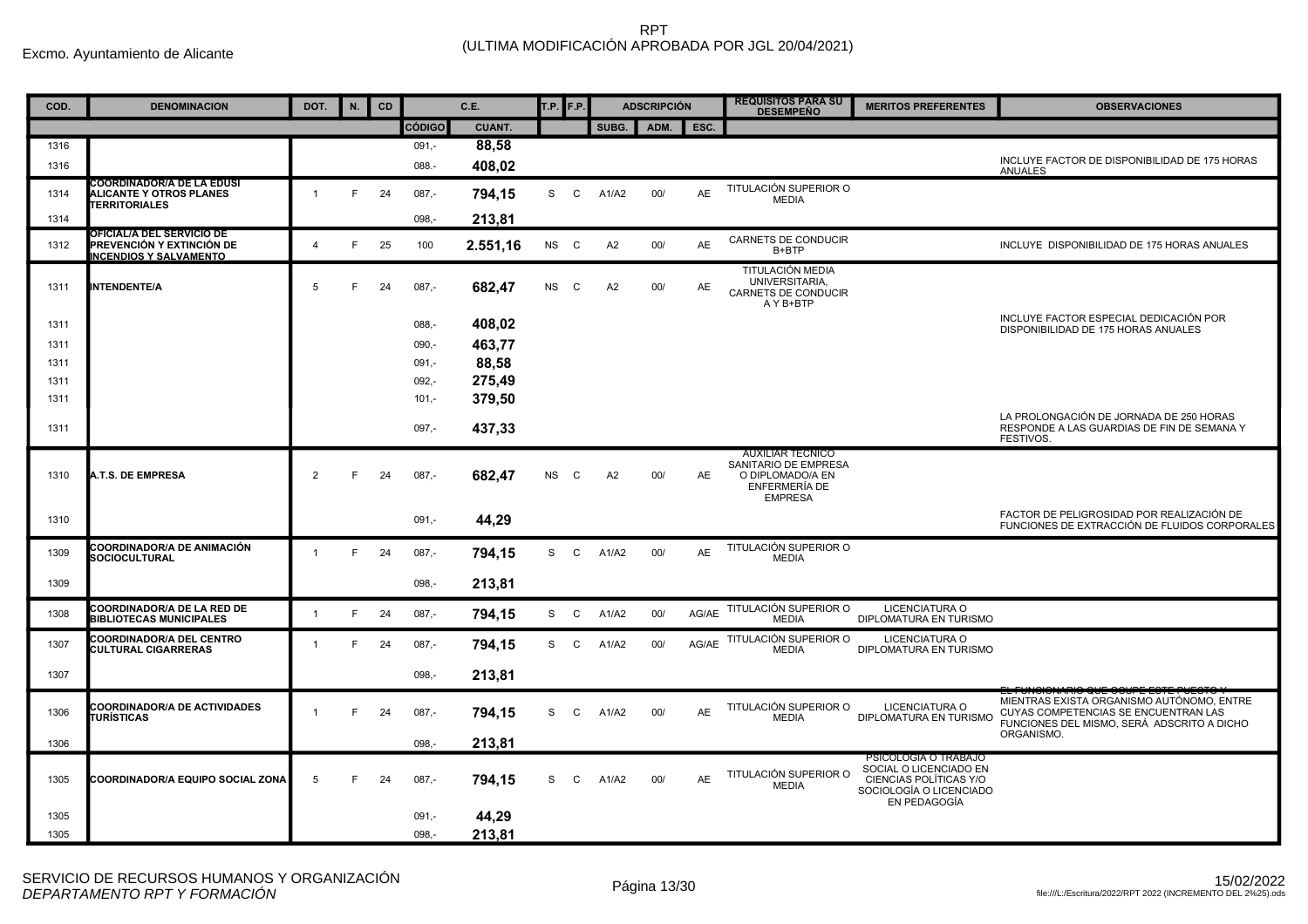| COD. | <b>DENOMINACION</b>                                                                                                                                  | DOT.           | N. | <b>CD</b> |               | C.E.            | T.P. F.P. |   |       | <b>ADSCRIPCIÓN</b> |           | <b>REQUISITOS PARA SU</b><br><b>DESEMPEÑO</b>                                                    | <b>MERITOS PREFERENTES</b>                                                                                                                                                 | <b>OBSERVACIONES</b>                                                                                                                                                                                                                                                                                                                                                                                                                               |
|------|------------------------------------------------------------------------------------------------------------------------------------------------------|----------------|----|-----------|---------------|-----------------|-----------|---|-------|--------------------|-----------|--------------------------------------------------------------------------------------------------|----------------------------------------------------------------------------------------------------------------------------------------------------------------------------|----------------------------------------------------------------------------------------------------------------------------------------------------------------------------------------------------------------------------------------------------------------------------------------------------------------------------------------------------------------------------------------------------------------------------------------------------|
|      |                                                                                                                                                      |                |    |           | <b>CÓDIGO</b> | <b>CUANT.</b>   |           |   | SUBG. | ADM.               | ESC.      |                                                                                                  |                                                                                                                                                                            |                                                                                                                                                                                                                                                                                                                                                                                                                                                    |
| 1304 | PROFESOR/A BANDA MUNICIPAL                                                                                                                           | 32             | F  | 24        | $087,-$       | 794,15          | NS C      |   | A1    | 00/                | AE        | PROFESOR SUPERIOR<br><b>INSTRUMENTO</b>                                                          |                                                                                                                                                                            |                                                                                                                                                                                                                                                                                                                                                                                                                                                    |
| 1303 | <b>TÉCNICO/A SUPERIOR</b>                                                                                                                            | 55             | F  | 24        | $087,-$       | 794,15          | <b>NS</b> | C | A1    | 00/                | AG/AE     | TITULACIÓN SUPERIOR                                                                              |                                                                                                                                                                            | LOS PUESTOS ENTRE CUYAS FUNCIONES SE<br>ENCUENTRAN COMPETENCIAS DE ALGUNO DE LOS<br>ORGANISMOS AUTÓNOMOS EXISTENTES, SE<br>ADSCRIBIRÁN A LOS MISMOS                                                                                                                                                                                                                                                                                                |
| 1303 |                                                                                                                                                      |                |    |           | $088 -$       | 349,71          |           |   |       |                    |           |                                                                                                  |                                                                                                                                                                            | ESPECIAL DEDICACIÓN POR DISPONIBILIDAD DE 150<br>HORAS SE CIRCUNSCRIBE A UNA DOTACIÓN EN EL<br>DEPARTAMENTO DE SANCIONES                                                                                                                                                                                                                                                                                                                           |
| 1303 |                                                                                                                                                      |                |    |           | $091,-$       | 44,29           |           |   |       |                    |           |                                                                                                  |                                                                                                                                                                            |                                                                                                                                                                                                                                                                                                                                                                                                                                                    |
| 1303 |                                                                                                                                                      |                |    |           |               | (ACCIÓN SOCIAL) |           |   |       |                    |           |                                                                                                  |                                                                                                                                                                            |                                                                                                                                                                                                                                                                                                                                                                                                                                                    |
| 1303 |                                                                                                                                                      |                |    |           | $091, -$      | 53,14           |           |   |       |                    |           |                                                                                                  |                                                                                                                                                                            |                                                                                                                                                                                                                                                                                                                                                                                                                                                    |
| 1303 |                                                                                                                                                      |                |    |           |               | (TOXICOMANIAS)  |           |   |       |                    |           |                                                                                                  |                                                                                                                                                                            |                                                                                                                                                                                                                                                                                                                                                                                                                                                    |
| 1303 |                                                                                                                                                      |                |    |           | $098, -$      | 213,81          |           |   |       |                    |           |                                                                                                  |                                                                                                                                                                            | LA FLEXIBILIDAD HORARIA SE CIRCUNSCRIBE A:<br>- LOS COMETIDOS DE TÉCNICO SUPERIOR EN<br>ANIMACIÓN SOCIOCULTURAL<br>- EQUIPAMIENTOS CULTURALES O<br>- DEPARTAMENTO DE IGUALDAD,<br>- UNA DOTACIÓN CON DESTINO:<br>*EN EL EQUIPO INTEGRAL DE JUAN XXIII<br>*COORDINACIÓN DE PROYECTOS<br>*DEPARTAMENTO DE MEDIO AMBIENTE - DOS<br>DOTACIONES EN CULTURA. QUE REALICEN FUNCIONES<br>DE TÉCNICO DE COMUNICACIÓN Y TÉCNICO DE<br>CONSERVACIÓN DEL MACA. |
| 1302 | TÉCNICO/A MEDIO ARQUITECTURA O<br><b>INGENIERIA TOPOGRAFICA,</b><br>INDUSTRIAL, AGRONOMA, DE OBRAS<br>PÚBLICAS O INFORMÁTICA                         | 50             | F  | 24        | $087 -$       | 682,47          | NS        | C | A2    | 00/                | AE        | <b>TÉCNICO MEDIO</b><br>ARQUITECTURA-<br><b>INGENIERIA O</b><br>TITULACIÓN<br><b>EQUIVALENTE</b> |                                                                                                                                                                            |                                                                                                                                                                                                                                                                                                                                                                                                                                                    |
|      |                                                                                                                                                      |                |    |           | 088.-         | 253,00          |           |   |       |                    |           |                                                                                                  |                                                                                                                                                                            | INCLUYE FACTOR ESPECIAL DEDICACIÓN DE 2 HORAS Y<br>30 MIN. SEMANALES DE PROMEDIO, PARA UNA<br>DOTACIÓN CON DESTINO EN INFORMÁTICA Y OTRA<br>DOTACIÓN CON DESTINO EN DISCIPLINA URBANÍSTICA                                                                                                                                                                                                                                                         |
| 1301 | TÉCNICO/A MEDIO ARQUITECTURA O<br>INGENIERIA TOPOGRÁFICA,<br>INDUSTRIAL, AGRÓNOMA O DE OBRAS<br>PÚBLICAS ENCARGADO DE<br><b>PREVENCION DEL SPEIS</b> | $\overline{1}$ | F  | 24        | $087 -$       | 682,47          | NS        | C | A2    | 00/                | AE        | <b>TÉCNICO MEDIO</b><br>ARQUITECTURA-<br><b>INGENIERIA O</b><br>TITULACIÓN<br><b>EQUIVALENTE</b> | <b>GRADO TECNICO DE</b><br>PROTECCION CONTRA<br><b>INCENDIOS RECONOCIDO</b><br>POR LA CONFEDERACION<br>EUROPEA DE ASOCIACIONES<br>DE PROTECCION CONTRA<br><b>INCENDIOS</b> |                                                                                                                                                                                                                                                                                                                                                                                                                                                    |
| 1301 |                                                                                                                                                      |                |    |           | $091,-$       | 88,58           |           |   |       |                    |           |                                                                                                  |                                                                                                                                                                            |                                                                                                                                                                                                                                                                                                                                                                                                                                                    |
| 1301 |                                                                                                                                                      |                |    |           | 088.-         | 291,49          |           |   |       |                    |           |                                                                                                  |                                                                                                                                                                            | INCLUYE FACTOR DE DISPONIBILIDAD DE 125 HORAS<br><b>ANUALES</b>                                                                                                                                                                                                                                                                                                                                                                                    |
| 1203 | SUBOFICIAL/A DEL SERVICIO DE<br><b>PREVENCION Y EXTINCIÓN DE</b><br><b>INCENDIOS Y SALVAMENTO</b>                                                    | 4              | F  | 24        | 100           | 2.436,31        | NS C      |   | B     | 00/                | <b>AE</b> | TITULO DE TÉCNICO<br><b>SUPERIOR Y CARNETS</b><br>DE CONDUCIR B+BTP                              |                                                                                                                                                                            | INCLUYE DISPONIBILIDAD DE 175 HORAS ANUALES                                                                                                                                                                                                                                                                                                                                                                                                        |
| 1202 | <b>SARGENTO/A SPEIS</b>                                                                                                                              | 6              | F  | 22        | 100           | 1.766,07        | NS C      |   | B     | 00/                | AE.       | TITULO DE TÉCNICO<br>SUPERIOR Y CARNETS<br>DE CONDUCIR B+BTP                                     |                                                                                                                                                                            |                                                                                                                                                                                                                                                                                                                                                                                                                                                    |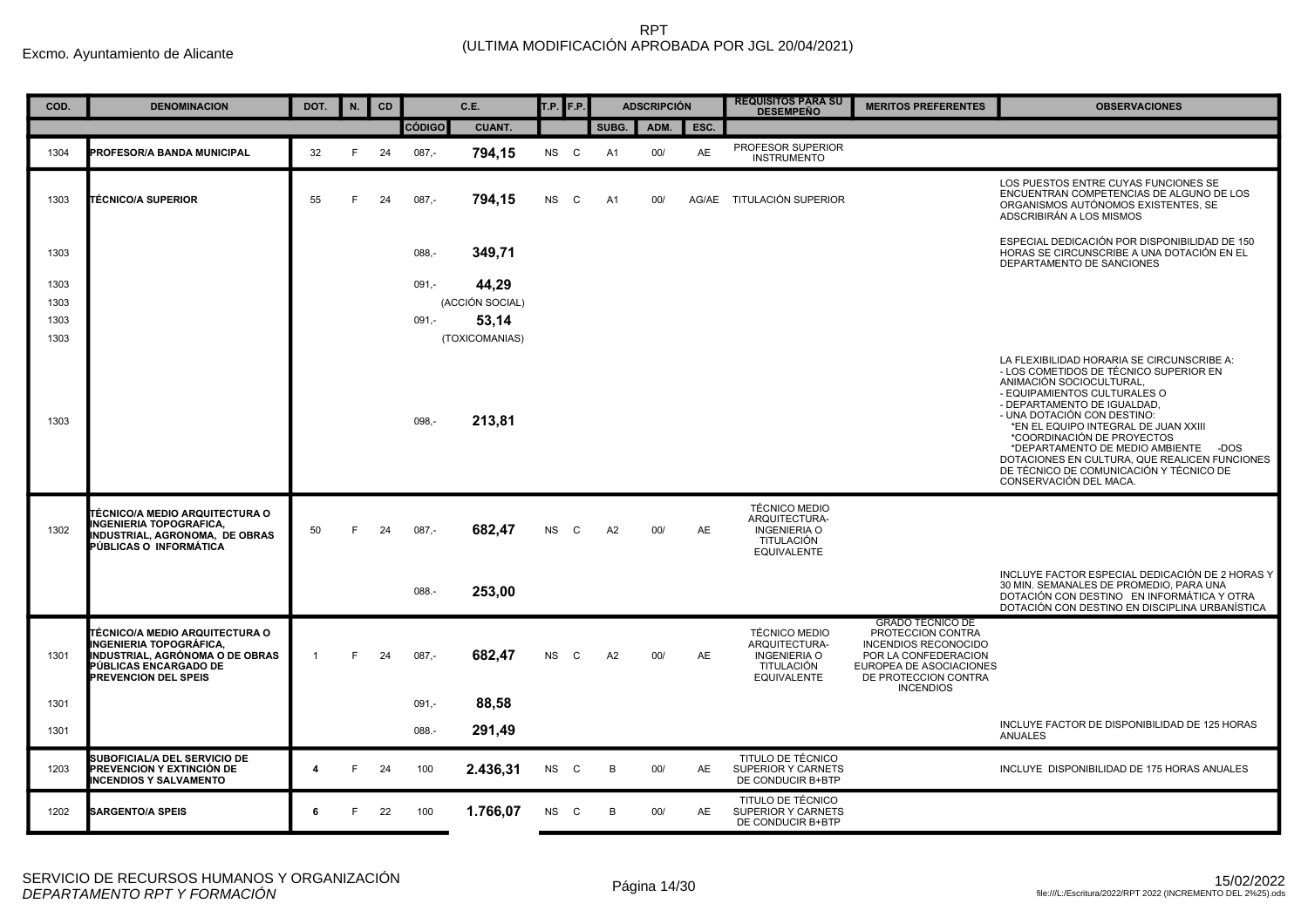| COD.         | <b>DENOMINACION</b>                                                        | DOT.           | N. | <b>CD</b> |               | C.E.                          | T.P. F.P. |              |                | <b>ADSCRIPCIÓN</b> |       | <b>REQUISITOS PARA SU</b><br><b>DESEMPEÑO</b>                                                                                                 | <b>MERITOS PREFERENTES</b>                                                                                                        | <b>OBSERVACIONES</b>                                                                                                                                                                                                                                                                                                                                                                                                                                                                                          |
|--------------|----------------------------------------------------------------------------|----------------|----|-----------|---------------|-------------------------------|-----------|--------------|----------------|--------------------|-------|-----------------------------------------------------------------------------------------------------------------------------------------------|-----------------------------------------------------------------------------------------------------------------------------------|---------------------------------------------------------------------------------------------------------------------------------------------------------------------------------------------------------------------------------------------------------------------------------------------------------------------------------------------------------------------------------------------------------------------------------------------------------------------------------------------------------------|
|              |                                                                            |                |    |           | <b>CÓDIGO</b> | <b>CUANT.</b>                 |           |              | SUBG.          | ADM.               | ESC.  |                                                                                                                                               |                                                                                                                                   |                                                                                                                                                                                                                                                                                                                                                                                                                                                                                                               |
| 1201         | <b>CABO/A SPEIS</b>                                                        | 18             | F. | 20        | 100           | 1.606,55                      | <b>NS</b> | $\mathsf{C}$ | B              | 00/                | AE    | TITULO DE TÉCNICO<br>SUPERIOR ; CARNETS DE<br><b>CONDUCIR C+E</b>                                                                             |                                                                                                                                   |                                                                                                                                                                                                                                                                                                                                                                                                                                                                                                               |
| 1105         | COORDINADOR/A DE LA O.M.I.C.                                               |                | F  | 24        | $087 -$       | 794,15                        | S         | $\mathsf{C}$ | A2             | 00/                | AG/AE | <b>DIPLOMADO</b><br>UNIVERSITARIO O TRES<br>AÑOS DE LICENCIATURA<br>O ESTUDIOS<br><b>HOMOLOGADOS</b><br><b>CORRESPONDIENTES A</b><br>LA PLAZA | CONOCIMIENTO CONSUMO                                                                                                              | INCLUYE FACTOR ESPECIAL DEDICACIÓN DE 2 HORAS Y<br>30 MIN. SEMANALES DE PROMEDIO                                                                                                                                                                                                                                                                                                                                                                                                                              |
| 1105         |                                                                            |                |    |           | 088.          | 253.00                        |           |              |                |                    |       |                                                                                                                                               |                                                                                                                                   |                                                                                                                                                                                                                                                                                                                                                                                                                                                                                                               |
| 1103         | INSPECTOR/A DE LA POLICÍA LOCAL                                            | 18             | F  | 23        | $087,-$       | 538,92                        | NS C      |              | A <sub>2</sub> | 00/                | AE    | TITULACIÓN MEDIA<br>UNIVERSITARIA,<br>CARNETS DE CONDUCIR<br>$A Y B + BTP$                                                                    |                                                                                                                                   | EL FACTOR 087 SE ESTABLECE EN RELACIÓN CON LA<br>LIMITACIÓN ESTABLECIDA EN EL ART. 21 DEL DECRETO<br>19/2003 DE G.V. SU NIVEL SE REGULARIZARÁ CUANDO<br><b>SEA POSIBLE.</b>                                                                                                                                                                                                                                                                                                                                   |
| 1103         |                                                                            |                |    |           | $090,-$       | 463,77                        |           |              |                |                    |       |                                                                                                                                               |                                                                                                                                   |                                                                                                                                                                                                                                                                                                                                                                                                                                                                                                               |
| 1103         |                                                                            |                |    |           | $092 -$       | 275,49                        |           |              |                |                    |       |                                                                                                                                               |                                                                                                                                   | LA ADSCRIPCIÓN AL GRUPO B SURTE EFECTOS CON LA<br>ENTRADA EN VIGOR DE LA LEY 6/1999 DE 19 DE ABRIL<br>$(18-5-99)$                                                                                                                                                                                                                                                                                                                                                                                             |
| 1103         |                                                                            |                |    |           |               | (SERVICIO NOCTURNO<br>NORMAL) |           |              |                |                    |       |                                                                                                                                               |                                                                                                                                   |                                                                                                                                                                                                                                                                                                                                                                                                                                                                                                               |
| 1103<br>1103 |                                                                            |                |    |           | $092 -$       | 40,64<br>(BRIGADA URBANISMO)  |           |              |                |                    |       |                                                                                                                                               |                                                                                                                                   |                                                                                                                                                                                                                                                                                                                                                                                                                                                                                                               |
| 1103         |                                                                            |                |    |           | $101 -$       | 379,50                        |           |              |                |                    |       |                                                                                                                                               |                                                                                                                                   |                                                                                                                                                                                                                                                                                                                                                                                                                                                                                                               |
| 1103         |                                                                            |                |    |           | $091 -$       | 88.58                         |           |              |                |                    |       |                                                                                                                                               |                                                                                                                                   |                                                                                                                                                                                                                                                                                                                                                                                                                                                                                                               |
| 1102         | <b>TÉCNICO/A MEDIO</b>                                                     | 108            | F. | 24        | $087 -$       | 498,12                        | <b>NS</b> | C            | A2             | 00/                | AG/AE | <b>DIPLOMADO</b><br>UNIVERSITARIO O TRES<br>O ESTUDIOS<br><b>HOMOLOGADOS</b><br><b>CORRESPONDIENTES A</b><br>LA PLAZA                         | "ATS 6 DIPLOMATURA DE<br>AÑOS DE LICENCIATURA ENFERMERIA DE EMPRESA<br>PARA DESTINO EN EL<br>DEPARTAMENTO DE<br>MEDICINA LABORAL" | LOS PUESTOS ENTRE CUYAS FUNCIONES SE<br>ENCUENTRAN COMPETENCIAS DE ALGUNO DE LOS<br>ORGANISMOS AUTÓNOMOS EXISTENTES, SE<br>ADSCRIBIRAN A LOS MISMOS                                                                                                                                                                                                                                                                                                                                                           |
| 1102         |                                                                            |                |    |           | $091 -$       | 44.29                         |           |              |                |                    |       |                                                                                                                                               |                                                                                                                                   |                                                                                                                                                                                                                                                                                                                                                                                                                                                                                                               |
| 1102         |                                                                            |                |    |           |               | (ACCIÓN SOCIAL)               |           |              |                |                    |       |                                                                                                                                               |                                                                                                                                   |                                                                                                                                                                                                                                                                                                                                                                                                                                                                                                               |
| 1102<br>1102 |                                                                            |                |    |           | $091 -$       | 53,14<br>(TOXICOMANIAS)       |           |              |                |                    |       |                                                                                                                                               |                                                                                                                                   |                                                                                                                                                                                                                                                                                                                                                                                                                                                                                                               |
| 1102         |                                                                            |                |    |           | 098,-         | 213,81                        |           |              |                |                    |       |                                                                                                                                               |                                                                                                                                   | LA FLEXIBILIDAD HORARIA SE CIRCUNSCRIBE A:<br>- COMETIDOS DE EDUCADORES DE CALLE<br>- COMETIDOS DE TRABAJO SOCIAL EN JUAN XXIII Y UNA<br>DOTACION EN LA ZONA NORTE<br>- UN TÉCNICO MEDIO CON DESTINO EN EL PLAN<br>MUNICIPAL DE DROGODEPENDENCIAS<br>- TÉCNICOS MEDIOS DE DIFUSION CULTURAL Y<br><b>EQUIPAMIENTOS CULTURALES</b><br>- ANIMADOR SOCIO-CULTURAL CON DESTINO EN EL<br>ORGANO DEL MISMO NOMBRE.<br>-DOS<br>DOTACIONES EN CULTURA. UNA EN GESTIÓN CULTURAL<br>Y UNA CON FUNCIONES DE RESTAURACIÓN. |
| 1026         | RESPONSABLE DE LA UNIDAD<br>ECONÓMICO ADMINISTRATIVA DE<br><b>DEPORTES</b> | $\overline{1}$ | F. | 21        | $087,-$       | 476,49                        | S C       |              | C <sub>1</sub> | 00/                |       | <b>BACHILLERATO</b><br>AE/AG UNIFICADO POLIVALENTE<br>O EQUIVALENTE                                                                           |                                                                                                                                   |                                                                                                                                                                                                                                                                                                                                                                                                                                                                                                               |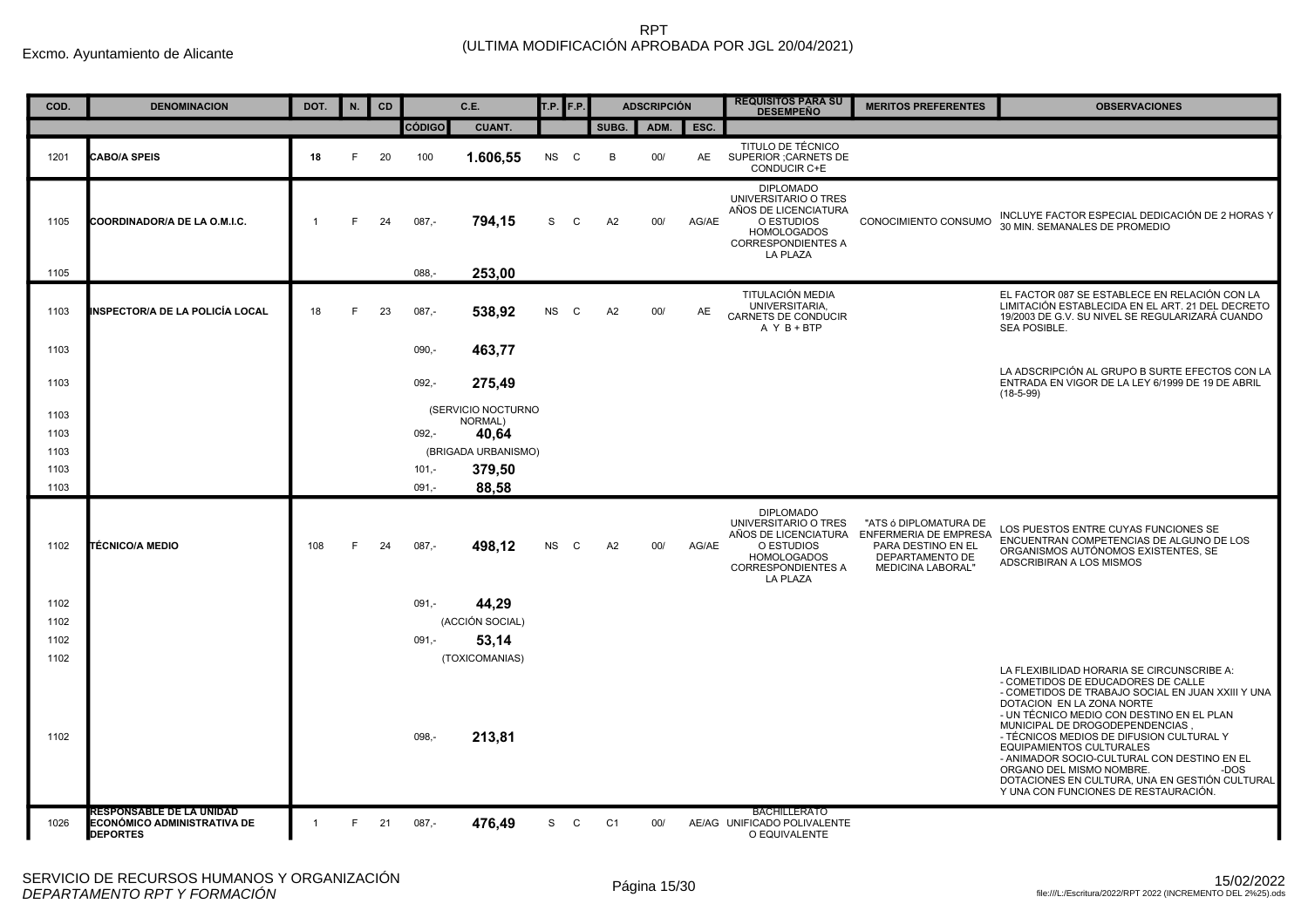| COD. | <b>DENOMINACION</b>                                                                         | DOT.         | N. | CD |               | C.E.   | T.P. <b>F.P.</b> |              |                | <b>ADSCRIPCIÓN</b> |      | <b>REQUISITOS PARA SU</b><br><b>DESEMPEÑO</b>                       | <b>MERITOS PREFERENTES</b> | <b>OBSERVACIONES</b>                                                                                                                                          |
|------|---------------------------------------------------------------------------------------------|--------------|----|----|---------------|--------|------------------|--------------|----------------|--------------------|------|---------------------------------------------------------------------|----------------------------|---------------------------------------------------------------------------------------------------------------------------------------------------------------|
|      |                                                                                             |              |    |    | <b>CÓDIGO</b> | CUANT. |                  |              | SUBG.          | ADM.               | ESC. |                                                                     |                            |                                                                                                                                                               |
| 1026 |                                                                                             |              |    |    | $098 -$       | 213,81 |                  |              |                |                    |      |                                                                     |                            | FACTOR DE ESPECIAL DEDICACIÓN POR FLEXIBILIDAD<br><b>HORARIA</b>                                                                                              |
| 1025 | RESPONSABLE DE LA UNIDAD TÉCNICA<br><b>DE DELINEACIÓN</b>                                   | $\mathbf{1}$ | F. | 21 | $087 -$       | 476,49 | S                | C            | C <sub>1</sub> | 00/                |      | <b>BACHILLERATO</b><br>AE UNIFICADO POLIVALENTE<br>O EQUIVALENTE    |                            |                                                                                                                                                               |
| 1024 | <b>RESPONSABLE DE LA UNIDAD</b><br>ECONÓMICO ADMINISTRATIVA DE<br><b>JUVENTUD</b>           | $\mathbf{1}$ | F  | 21 | $087 -$       | 476,49 | S                | C            | C1             | 00/                |      | <b>BACHILLERATO</b><br>AE/AG UNIFICADO POLIVALENTE<br>O EQUIVALENTE |                            |                                                                                                                                                               |
| 1024 |                                                                                             |              |    |    | $088,-$       | 185,30 |                  |              |                |                    |      |                                                                     |                            | FACTOR DE ESPECIAL DEDICACIÓN POR<br>DISPONIBILIDAD EN EXCESO DE 125 HORAS ANUALES                                                                            |
| 1023 | RESPONSABLE DEL ÁREA DE<br><b>ACTIVIDADES JUVENILES</b>                                     | $\mathbf{1}$ | E  | 21 | $087 -$       | 476.49 | S                | C            | C <sub>1</sub> | 00/                |      | <b>BACHILLERATO</b><br>AE/AG UNIFICADO POLIVALENTE<br>O EQUIVALENTE |                            |                                                                                                                                                               |
| 1023 |                                                                                             |              |    |    | $098 -$       | 213,81 |                  |              |                |                    |      |                                                                     |                            | FACTOR DE ESPECIAL DEDICACIÓN POR FLEXIBILIDAD<br><b>HORARIA</b>                                                                                              |
| 1022 | <b>RESPONSABLE DE LA OFICINA DE</b><br><b>ASISTENCIA EN MATERIA DE</b><br><b>REGISTROS</b>  | $\mathbf{1}$ | F  | 21 | $087 -$       | 476,49 | S                | $\mathbf{C}$ | C <sub>1</sub> | 00/                |      | <b>BACHILLERATO</b><br>AG/AE UNIFICADO POLIVALENTE<br>O EQUIVALENTE |                            |                                                                                                                                                               |
|      |                                                                                             |              |    |    | $088 -$       | 185.30 |                  |              |                |                    |      |                                                                     |                            | FACTOR DE ESPECIAL DEDICACIÓN POR<br>DISPONIBILIDAD EN EXCESO DE 125 HORAS ANUALES                                                                            |
| 1020 | RESPONSABLE DE LA UNIDAD DE<br><b>REGISTRO DE CONTRATOS Y</b><br><b>RELACIONES EXTERNAS</b> | -1           | E  | 18 | $087 -$       | 476,49 | S                | $\mathsf{C}$ | C1/C2          | 00/                |      | <b>BACHILLERATO</b><br>AE/AG UNIFICADO POLIVALENTE<br>O EQUIVALENTE |                            |                                                                                                                                                               |
| 1019 | RESPONSABLE DE LA GESTIÓN DE<br><b>GRANDES CONTRATOS</b>                                    | $\mathbf{1}$ | F  | 21 | $087 -$       | 476,49 | S                | C            | C1             | 00/                |      | <b>BACHILLERATO</b><br>AE/AG UNIFICADO POLIVALENTE<br>O EQUIVALENTE |                            |                                                                                                                                                               |
| 1018 | <b>RESPONSABLE DE CENTROS JUVENILES</b>                                                     | $\mathbf{1}$ | E  | 21 | $087 -$       | 476,49 | <b>NS</b>        | C            | C <sub>1</sub> | 00/                |      | <b>BACHILLERATO</b><br>AE/AG UNIFICADO POLIVALENTE<br>O EQUIVALENTE |                            |                                                                                                                                                               |
| 1018 |                                                                                             |              |    |    | $098, -$      | 213,81 |                  |              |                |                    |      |                                                                     |                            | FACTOR DE ESPECIAL DEDICACIÓN POR FLEXIBILIDAD<br><b>HORARIA</b>                                                                                              |
| 1017 | ENCARGADO/A DE LA AGRUPACIÓN DE<br>/OLUNTARIOS DE PROTECCIÓN CIVIL                          | $\mathbf{1}$ | E  | 21 | $087 -$       | 476,49 | S.               | $\mathsf{L}$ | C <sub>1</sub> | 00/                |      | <b>BACHILLERATO</b><br>AE/AG UNIFICADO POLIVALENTE<br>O EQUIVALENTE |                            |                                                                                                                                                               |
| 1017 |                                                                                             |              |    |    | 088.-         | 355,77 |                  |              |                |                    |      | CARNET DE CONDUCIR A<br>Y B+BTP                                     |                            | INCLUYE FACTOR ESPECIAL DEDICACIÓN POR<br>DISPONIBILIDAD DE 240 HORAS ANUALES<br>EL PERCIBO DEL COMPLEMENTO DE INCOMPATIBILIDAD                               |
| 1017 |                                                                                             |              |    |    | $090 -$       | 345.71 |                  |              |                |                    |      |                                                                     |                            | ASIGNADO A ESTE PUESTO VENDRA CONDICIONADO A<br>QUE EL FUNCIONARIO QUE LO DESEMPEÑE SEA<br>MIEMBRO DE LAS FUERZAS Y CUERPOS DE SEGURIDAD<br><b>DEL ESTADO</b> |
| 1017 |                                                                                             |              |    |    | $091 -$       | 88,58  |                  |              |                |                    |      |                                                                     |                            |                                                                                                                                                               |
| 1017 |                                                                                             |              |    |    | $097 -$       | 257,36 |                  |              |                |                    |      |                                                                     |                            | INCLUYE FACTOR ESPECIAL DEDICACIÓN POR<br>PROLONGACIÓN DE JORNADA DE 1 HORA DIARIA                                                                            |
| 1015 | <b>COORDINADOR/A DE DISTRITOS DE</b><br>PARTICIPACIÓN CIUDADANA                             | $\mathbf{1}$ | E  | 21 | $087 -$       | 476,49 | S                | C            | C <sub>1</sub> | 00/                |      | <b>BACHILLERATO</b><br>AE/AG UNIFICADO POLIVALENTE<br>O EQUIVALENTE |                            |                                                                                                                                                               |
| 1015 |                                                                                             |              |    |    | $088 -$       | 160,82 |                  |              |                |                    |      |                                                                     |                            |                                                                                                                                                               |
| 1014 | COORDINADOR/A DE AUTOPROTECCIÓN<br>SOCIAL Y FORMACIÓN                                       | $\mathbf{1}$ | F. | 21 | $087 -$       | 476,49 | S.               | $\mathbf{C}$ | C <sub>1</sub> | 00/                |      | <b>BACHILLERATO</b><br>AE/AG UNIFICADO POLIVALENTE<br>O EQUIVALENTE |                            |                                                                                                                                                               |
| 1014 |                                                                                             |              |    |    | 088.-         | 444,68 |                  |              |                |                    |      |                                                                     |                            |                                                                                                                                                               |
| 1014 |                                                                                             |              |    |    | $091 -$       | 88,58  |                  |              |                |                    |      |                                                                     |                            |                                                                                                                                                               |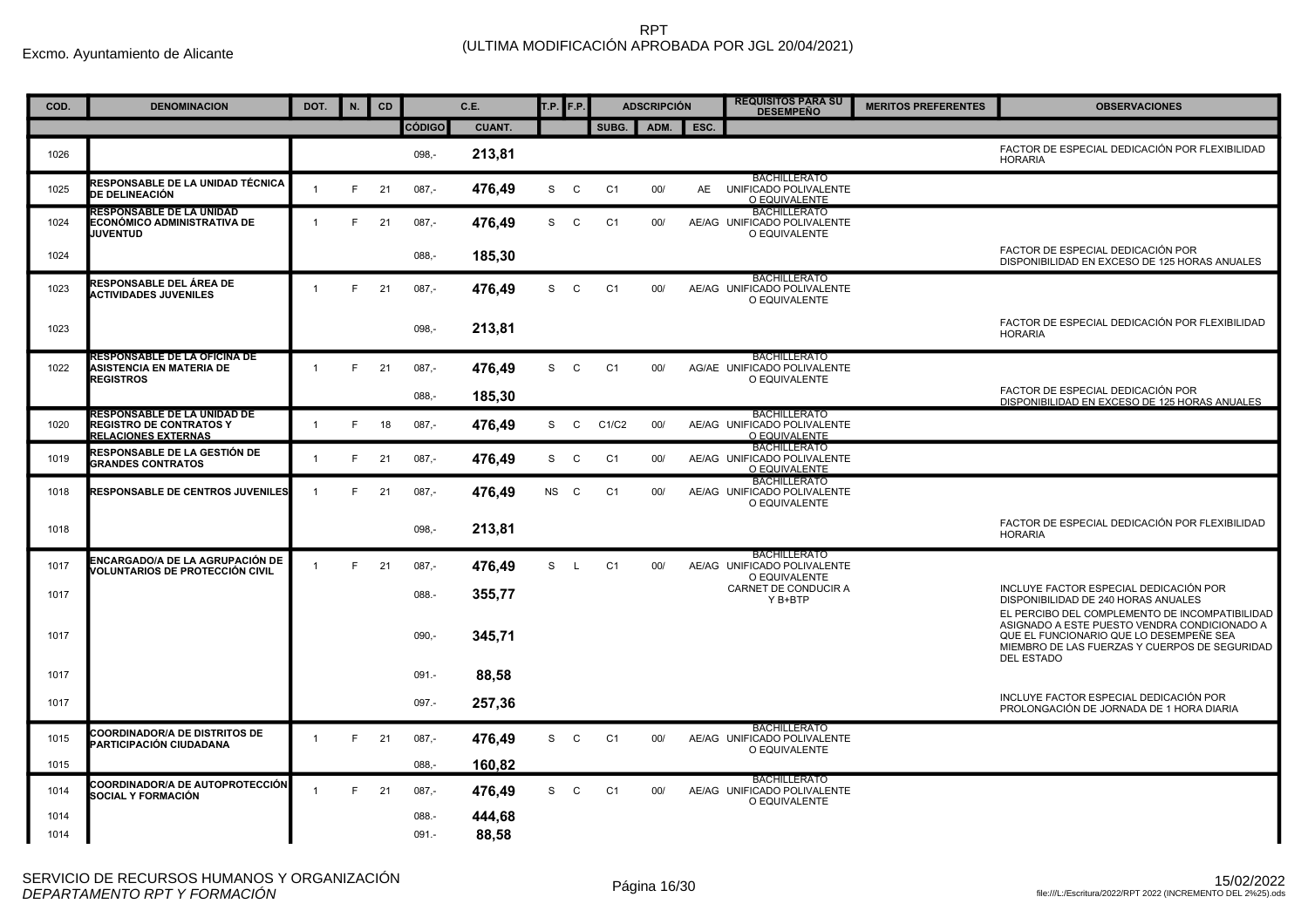| COD. | <b>DENOMINACION</b>                                                                    | DOT.           | N. | CD |               | C.E.          | T.P.      | F.P.         |                | <b>ADSCRIPCIÓN</b> |           | <b>REQUISITOS PARA SU</b><br><b>DESEMPEÑO</b>                                       | <b>MERITOS PREFERENTES</b>                    | <b>OBSERVACIONES</b>                                                                                                                                                                                            |
|------|----------------------------------------------------------------------------------------|----------------|----|----|---------------|---------------|-----------|--------------|----------------|--------------------|-----------|-------------------------------------------------------------------------------------|-----------------------------------------------|-----------------------------------------------------------------------------------------------------------------------------------------------------------------------------------------------------------------|
|      |                                                                                        |                |    |    | <b>CÓDIGO</b> | <b>CUANT.</b> |           |              | SUBG.          | ADM.               | ESC.      |                                                                                     |                                               |                                                                                                                                                                                                                 |
| 1014 |                                                                                        |                |    |    | 097.-         | 257,36        |           |              |                |                    |           |                                                                                     |                                               |                                                                                                                                                                                                                 |
| 1013 | <b>RESPONSABLE DE LA UNIDAD DE</b><br><b>SANCIONES Y SUBASTAS</b>                      | $\overline{1}$ | F  | 21 | $087,-$       | 476,49        | S         | C            | C1             | 00/                |           | <b>BACHILLERATO</b><br>AE/AG UNIFICADO POLIVALENTE<br>O EQUIVALENTE                 |                                               |                                                                                                                                                                                                                 |
| 1013 |                                                                                        |                |    |    | $088, -$      | 444,68        |           |              |                |                    |           |                                                                                     |                                               | INCLUYE EL FACTOR DE ESPECIAL DEDICACIÓN POR<br>DISPONIBILIDAD EN EXCESO DE 300 HORAS ANUALES                                                                                                                   |
| 1013 |                                                                                        |                |    |    | $090 -$       | 345,71        |           |              |                |                    |           |                                                                                     |                                               | EL PERCIBO DEL COMPLEMENTO DE INCOMPATIBILIDAD<br>ASIGNADO A ESTE PUESTO VENDRÁ CONDICIONADO A<br>QUE EL FUNCIONARIO QUE LO DESEMPEÑE SEA<br>MIEMBRO DE LAS FUERZAS Y CUERPOS DE SEGURIDAD<br><b>DEL ESTADO</b> |
| 1012 | RESPONSABLE ADMINISTRATIVO DEL<br><b>SPEIS</b>                                         | $\overline{1}$ | F  | 21 | $087,-$       | 476,49        | S         | $\mathsf{C}$ | C <sub>1</sub> | 00/                |           | <b>BACHILLERATO</b><br>AE/AG UNIFICADO POLIVALENTE<br>O EQUIVALENTE                 |                                               |                                                                                                                                                                                                                 |
| 1010 | PROGRAMADOR/A DE INFORMATICA                                                           | 3              | F  | 21 | $087 -$       | 476,49        | NS C      |              | C <sub>1</sub> | 00/                | AE/AG     | FP II.-RAMA<br><b>INFORMATICA O</b><br><b>EQUIVALENTE</b>                           |                                               |                                                                                                                                                                                                                 |
| 1009 | <b>RESPONSABLE DEL CENTRO</b><br>PERMANENTE DE FORMACIÓN Y<br>EDUCACIÓN DEL CONSUMIDOR | $\mathbf{1}$   | F  | 21 | $087 -$       | 476,49        | S         | $\mathsf{C}$ | C <sub>1</sub> | 00/                | AG/AE     | TITULACION MEDIO O<br><b>BACHILLERATO</b><br>UNIFICADO POLIVALENTE<br>O EQUIVALENTE | <b>CONOCIMIENTOS EN</b><br>MATERIA DE CONSUMO | INCLUYE FACTOR ESPECIAL DEDICACIÓN DE 2 HORAS Y<br>30 MIN. SEMANALES DE PROMEDIO                                                                                                                                |
| 1009 |                                                                                        |                |    |    | $088 -$       | 160,82        |           |              |                |                    |           |                                                                                     |                                               |                                                                                                                                                                                                                 |
| 1008 | <b>RESPONSABLE DE LA OFICINA DE</b><br>INFORMACIÓN URBANÍSTICA                         | $\overline{1}$ | F  | 21 | $087,-$       | 476,49        | S         | $\mathsf{C}$ | C <sub>1</sub> | 00/                |           | <b>BACHILLERATO</b><br>AG/AE UNIFICADO POLIVALENTE<br>O EQUIVALENTE                 |                                               |                                                                                                                                                                                                                 |
| 1008 |                                                                                        |                |    |    | $088 -$       | 259,41        |           |              |                |                    |           |                                                                                     |                                               | INCLUYE FACTOR DE ESPECIAL DEDICACIÓN POR<br>EXTENSIÓN DE JORNADA DE 175 HORAS ANUALES                                                                                                                          |
| 1007 | OFICIAL/A POLICÍA LOCAL                                                                | 36             | F  | 21 | $087 -$       | 476,49        | NS C      |              | B              | 00/                | <b>AE</b> | POLIVALENTE O<br><b>EQUIVALENTE, CARNETS</b><br>DE CONDUCIR A Y                     |                                               |                                                                                                                                                                                                                 |
| 1007 |                                                                                        |                |    |    | $090,-$       | 345,71        |           |              |                |                    |           | B+BTP                                                                               |                                               |                                                                                                                                                                                                                 |
| 1007 |                                                                                        |                |    |    | $092 -$       | 275,49        |           |              |                |                    |           |                                                                                     |                                               | LA ADSCRIPCIÓN AL GRUPO C SURTE EFECTOS CON LA<br>ENTRADA EN VIGOR DE LA LEY 6/1999 DE 19 DE ABRIL<br>$(18-5-99)$                                                                                               |
| 1007 |                                                                                        |                |    |    | $101 -$       | 257,36        |           |              |                |                    |           |                                                                                     |                                               |                                                                                                                                                                                                                 |
| 1007 |                                                                                        |                |    |    | $091 -$       | 88,58         |           |              |                |                    |           |                                                                                     |                                               |                                                                                                                                                                                                                 |
| 1006 | <b>GESTOR/A ADMINISTRATIVO/A</b>                                                       | 20             | F  | 21 | $087 -$       | 476,49        | <b>NS</b> | $\mathbf{C}$ | C <sub>1</sub> | 00/                | AG        | <b>BACHILLERATO</b><br>UNIFICADO POLIVALENTE<br>O EQUIVALENTE                       |                                               | EL FUNCIONARIO QUE OCUPE ESTE PUESTO Y<br>MIENTRAS EXISTA ESTE ORGANISMO AUTÓNOMO<br>ENTRE CUYAS COMPETENCIAS SE ENCUENTRAN LAS<br>FUNCIONES DEL MISMO, SERÁ ADSCRITO A DICHO<br>ORGANISMO                      |
| 1006 |                                                                                        |                |    |    | $088 -$       | 185,30        |           |              |                |                    |           |                                                                                     |                                               | INCLUYE FACTOR ESPECIAL DEDICACIÓN DE 125 HORAS<br>ANUALES DE PROMEDIO. PARA DOS DOTACIONES EN EL<br>SERVICIO JURÍDICO MUNICIPAL                                                                                |
| 1006 |                                                                                        |                |    |    | $088 -$       | 160,82        |           |              |                |                    |           |                                                                                     |                                               | INCLUYE FACTOR DE ESPECIAL DEDICACIÓN DE DOS<br>HORAS Y MEDIA SEMANALES PARA UNA DOTACIÓN CON<br>DESTINO EN COORDINACIÓN DE PROYECTOS                                                                           |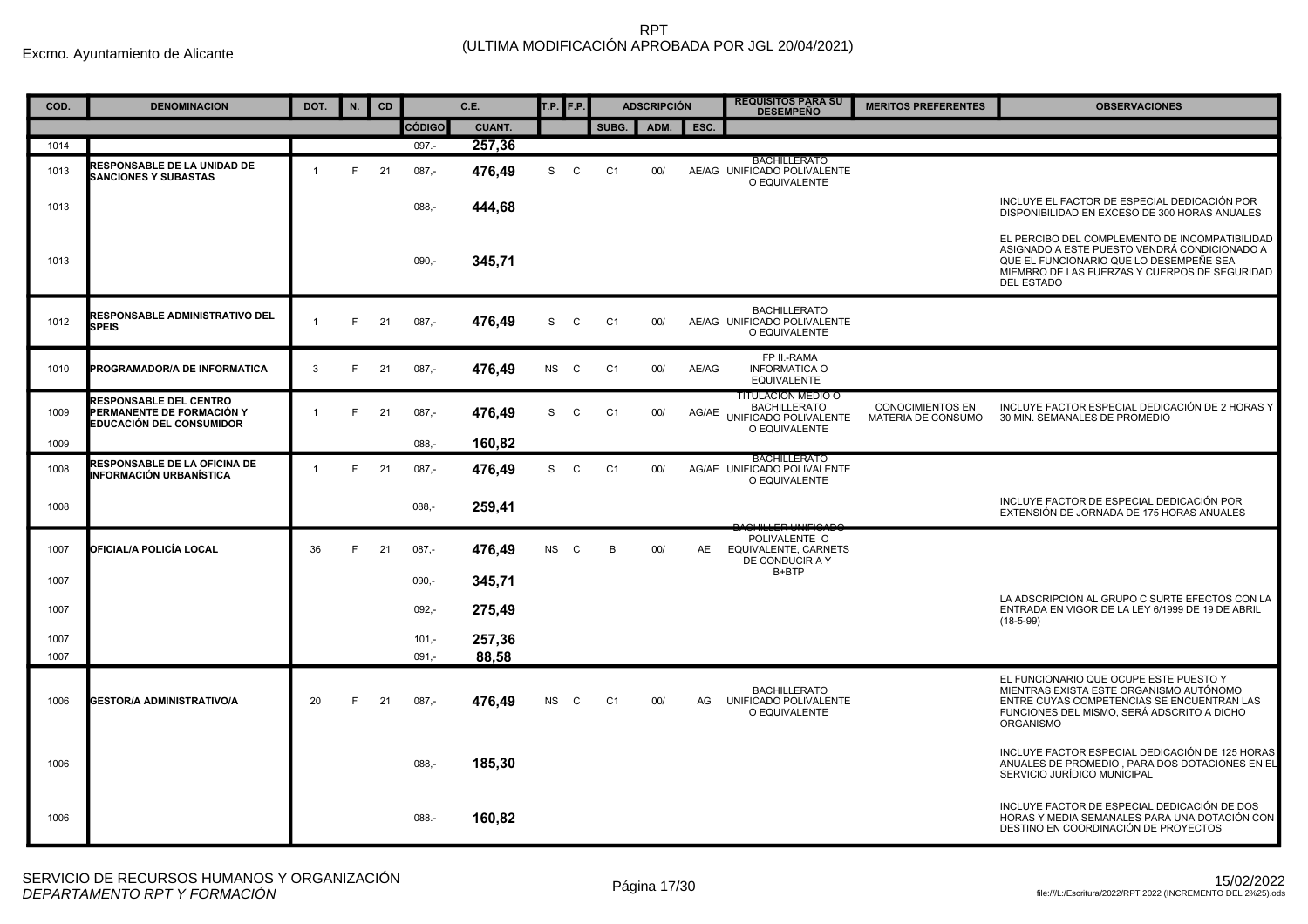| COD. | <b>DENOMINACION</b>                                                       | DOT.           | N. | CD |               | C.E.                                    | T.P. <b>F.P.</b> |              |                | <b>ADSCRIPCIÓN</b> |       | <b>REQUISITOS PARA SU</b><br><b>DESEMPEÑO</b>                                                                      | <b>MERITOS PREFERENTES</b>                                               | <b>OBSERVACIONES</b>                                                                                                                                                                                                                                     |
|------|---------------------------------------------------------------------------|----------------|----|----|---------------|-----------------------------------------|------------------|--------------|----------------|--------------------|-------|--------------------------------------------------------------------------------------------------------------------|--------------------------------------------------------------------------|----------------------------------------------------------------------------------------------------------------------------------------------------------------------------------------------------------------------------------------------------------|
|      |                                                                           |                |    |    | <b>CÓDIGO</b> | <b>CUANT.</b>                           |                  |              | SUBG.          | ADM.               | ESC.  |                                                                                                                    |                                                                          |                                                                                                                                                                                                                                                          |
| 1005 | <b>PROMOTOR/A DE IGUALDAD</b>                                             | 2              | E  | 21 | $087,-$       | 433,15                                  | NS C             |              | C1/B           | 00/                | AG/AE |                                                                                                                    |                                                                          |                                                                                                                                                                                                                                                          |
| 1004 | <b>RESPONSABLE DE LA OFICINA DE</b><br><b>SUGERENCIAS Y RECLAMACIONES</b> | $\overline{1}$ | F  | 21 | $087,-$       | 476,49                                  | <b>NS</b>        | C.           | C <sub>1</sub> | 00/                | AG    | <b>EQUIVALENTE</b>                                                                                                 | TITULO DE BACHILLER O CERTIFICAT DE GRAU MITJÀ<br>DE VALENCIÀ DE LA JOCV |                                                                                                                                                                                                                                                          |
| 1004 |                                                                           |                |    |    | 088.-         | 160,82                                  |                  |              |                |                    |       |                                                                                                                    |                                                                          | INCLUYE FACTOR DE ESPECIAL DEDICACIÓN DE DOS<br><b>HORAS Y MEDIA SEMANALES</b>                                                                                                                                                                           |
| 1003 | JEFE/A DE SECRETARIA DEL SR.<br><b>ALCALDE</b>                            | $\overline{1}$ | F. | 21 | $087,-$       | 476,49                                  | S                | $\mathsf{L}$ | C <sub>1</sub> | 00/                |       | <b>BACHILLERATO</b><br>AG/AE UNIFICADO POLIVALENTE<br>O EQUIVALENTE                                                |                                                                          |                                                                                                                                                                                                                                                          |
| 1003 |                                                                           |                |    |    | $088, -$      | 259,41                                  |                  |              |                |                    |       |                                                                                                                    |                                                                          | INCLUYE FACTOR DE ESPECIAL DEDICACIÓN POR<br>EXTENSIÓN DE JORNADA DE 175 HORAS ANUALES                                                                                                                                                                   |
| 904  | CAPATAZ/A-JEFE/A (GRUPO C1)                                               | $\overline{7}$ | F. | 19 | $087,-$       | 454,80                                  | <b>NS</b>        | C            | C <sub>1</sub> | 00/                | AE    | FPII.-RAMA<br><b>CORRESPONDIENTE O</b><br>EQUIVALENTE, CARNET<br>DE CONDUCIR B                                     |                                                                          |                                                                                                                                                                                                                                                          |
| 904  |                                                                           |                |    |    | $088, -$      | 160,82                                  |                  |              |                |                    |       |                                                                                                                    |                                                                          | INCLUYE FACTOR ESPECIAL DEDICACIÓN DE 2 HORAS Y<br>30 MIN. SEMANALES DE PROMEDIO, PARA UNA<br>DOTACIÓN EN CADA UNO DE LOS SIGUIENTES<br>DESTINOS: SEMÁFOROS Y ALUMBRADO; PARQUE MÓVIL;<br>VÍAS Y OBRAS: CULTURA: MANTENIMIENTO DE EDIFICIOS<br>PÚBLICOS. |
| 904  |                                                                           |                |    |    |               | (SEMAF. Y ALUMBRADO)                    |                  |              |                |                    |       |                                                                                                                    |                                                                          | INCLUYE FACTOR DE FLEXIBILIDAD PARA UNA                                                                                                                                                                                                                  |
| 904  |                                                                           |                |    |    | $098 -$       | 213,81                                  |                  |              |                |                    |       |                                                                                                                    |                                                                          | DOTACIÓN EN CULTURA                                                                                                                                                                                                                                      |
|      |                                                                           |                |    |    |               | (CULTURA)                               |                  |              |                |                    |       |                                                                                                                    |                                                                          |                                                                                                                                                                                                                                                          |
|      |                                                                           |                |    |    | $091,-$       | 88,58                                   |                  |              |                |                    |       |                                                                                                                    |                                                                          | INCLUYE FACTOR DE PELIGROSIDAD POR CONDUCCIÓN<br>DE VEHÍCULOS PESADOS PARA UNA DOTACIÓN DE<br><b>CULTURA</b>                                                                                                                                             |
|      |                                                                           |                |    |    |               | (CONDUCCIÓN VEH. PESADOS)               |                  |              |                |                    |       |                                                                                                                    |                                                                          |                                                                                                                                                                                                                                                          |
| 904  |                                                                           |                |    |    | $088 -$       | 444,68                                  |                  |              |                |                    |       |                                                                                                                    |                                                                          | INCLUYE FACTOR DE ESPECIAL DEDICACIÓN POR<br>EXTENSIÓN DE JORNADA DE 300 ANUALES.                                                                                                                                                                        |
| 904  |                                                                           |                |    |    |               | (TALLERES Y DESTINO EN<br>SERVICIO AIC) |                  |              |                |                    |       |                                                                                                                    |                                                                          |                                                                                                                                                                                                                                                          |
| 902  | <b>ADMINISTRADOR/A DEPENDENCIAS</b>                                       | 2              | F. | 19 | $087,-$       | 454,80                                  | S                | C            | C <sub>1</sub> | 00/                |       | <b>BACHILLERATO</b><br>AG/AE UNIFICADO POLIVALENTE<br>O EQUIVALENTE                                                |                                                                          |                                                                                                                                                                                                                                                          |
| 902  |                                                                           |                |    |    | $088 -$       | 160,82                                  |                  |              |                |                    |       |                                                                                                                    |                                                                          | INCLUYE FACTOR ESPECIAL DEDICACIÓN DE 2 HORAS Y<br>30 MIN. SEMANALES DE PROMEDIO EN EL DESTINO DEL<br>MERCADO CENTRAL                                                                                                                                    |
| 902  |                                                                           |                |    |    |               | (MERCADO CENTRAL)                       |                  |              |                |                    |       |                                                                                                                    |                                                                          |                                                                                                                                                                                                                                                          |
| 901  | TÉCNICO/A AUXILIAR DE IMAGEN,<br>DELINEACIÓN O TOPOGRAFÍA                 | 25             | F  | 19 | $087,-$       | 454,80                                  | <b>NS</b>        | C            | C <sub>1</sub> | 00/                | AE    | FP II .- RAMA<br><b>CORRESPONDIENTE A LA</b><br>ESPECIALIDAD DE LA<br>PLAZA O EQUIVALENTE.<br>CARNET DE CONDUCIR B |                                                                          |                                                                                                                                                                                                                                                          |
| 901  |                                                                           |                |    |    | $098 -$       | 213,81                                  |                  |              |                |                    |       |                                                                                                                    |                                                                          |                                                                                                                                                                                                                                                          |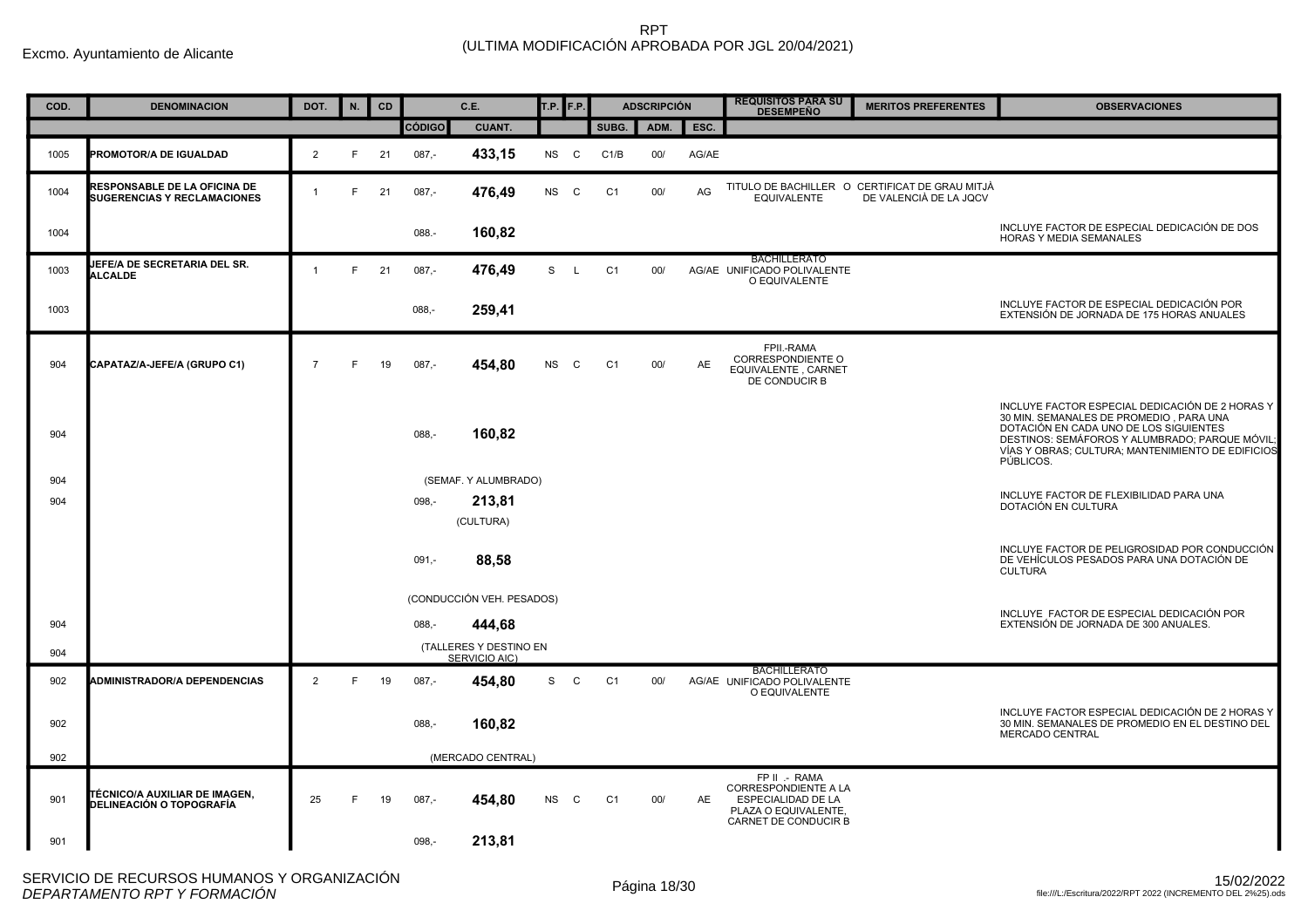| COD. | <b>DENOMINACION</b>                                                                                     | DOT.           | N. | <b>CD</b> |               | C.E.                                 |           | T.P. <b>F.P.</b> |                | <b>ADSCRIPCIÓN</b> |           | <b>REQUISITOS PARA SU</b><br><b>DESEMPEÑO</b>                                                                                             | <b>MERITOS PREFERENTES</b>                                                                                                                                           | <b>OBSERVACIONES</b>                                                                                                                                                                                                                                                                                                                                                      |
|------|---------------------------------------------------------------------------------------------------------|----------------|----|-----------|---------------|--------------------------------------|-----------|------------------|----------------|--------------------|-----------|-------------------------------------------------------------------------------------------------------------------------------------------|----------------------------------------------------------------------------------------------------------------------------------------------------------------------|---------------------------------------------------------------------------------------------------------------------------------------------------------------------------------------------------------------------------------------------------------------------------------------------------------------------------------------------------------------------------|
|      |                                                                                                         |                |    |           | <b>CÓDIGO</b> | <b>CUANT.</b>                        |           |                  | SUBG.          |                    | ADM. ESC. |                                                                                                                                           |                                                                                                                                                                      |                                                                                                                                                                                                                                                                                                                                                                           |
| 901  |                                                                                                         |                |    |           |               | (IMAGEN)                             |           |                  |                |                    |           |                                                                                                                                           |                                                                                                                                                                      |                                                                                                                                                                                                                                                                                                                                                                           |
| 808  | ENCARGADO/A DE INSPECCIÓN DE<br><b>SEMÁFOROS</b>                                                        | $\overline{1}$ | E  | 18        | $087 -$       | 454,80                               | S         | C                | C1/C2          | 00/                | AG/AE     | FPII.- RAMA ELECTRICA O<br><b>EDUCACION GENERAL</b><br>BÁSICA O TITULACIÓN<br>DE CONDUCIR DE TIPO<br>"B"                                  | FORMACIÓN RELATIVA A<br>TECNICAS DE REGULACION<br><b>DE SISTEMAS</b><br>EQUIVALENTE Y CARNET SEMAFÓRICOS.CONOCIMIEN<br>TOS EN ELECTRÓNICA Y<br>ELECTRICIDAD.         |                                                                                                                                                                                                                                                                                                                                                                           |
| 808  |                                                                                                         |                |    |           | $091 -$       | 44,29                                |           |                  |                |                    |           |                                                                                                                                           |                                                                                                                                                                      |                                                                                                                                                                                                                                                                                                                                                                           |
| 808  |                                                                                                         |                |    |           | $098 -$       | 213,81                               |           |                  |                |                    |           |                                                                                                                                           |                                                                                                                                                                      |                                                                                                                                                                                                                                                                                                                                                                           |
| 807  | <b>ENCARGADO/A RADIOTRANSMISIONES</b><br>SPEIS, PROTECCIÓN CIVIL Y SERVICIOS<br><b>DE MANTENIMIENTO</b> | $\mathbf 1$    | F  | 18        | $087 -$       | 454.80                               | S         | C                | C1/C2          | 00/                | <b>AE</b> | FP 1 O EQUIVALENTE.<br>CARNETS DE CONDUCIR<br>A Y B+BTP                                                                                   | <b>CONOCIMIENTOS EN</b><br>ELECTRÓNICA O<br><b>ELECTRICIDAD</b>                                                                                                      | INCLUYE FACTOR DE ESPECIAL DEDICACIÓN POR UNA<br>EXTENSIÓN DE LA JORNADA DE 175 HORAS ANUALES,<br>EN FUNCIONES DE RADIOTRANSMISIONES DEL<br>AYUNTAMIENTO, SIN INCLUIR POLICÍA                                                                                                                                                                                             |
| 807  |                                                                                                         |                |    |           | $091,-$       | 44,29                                |           |                  |                |                    |           |                                                                                                                                           |                                                                                                                                                                      |                                                                                                                                                                                                                                                                                                                                                                           |
| 807  |                                                                                                         |                |    |           | $088 -$       | 259.41                               |           |                  |                |                    |           |                                                                                                                                           |                                                                                                                                                                      |                                                                                                                                                                                                                                                                                                                                                                           |
| 803  | CAPATAZ/A-JEFE/A (GRUPO C2)                                                                             | 2              | F  | 18        | $087 -$       | 458,25                               | NS        | C                | C <sub>2</sub> | 00/                | AE        | FPI O EDUCACION<br>GENERAL BÁSICA O<br>EQUIVALENTE, CARNET<br>DE CONDUCIR B                                                               |                                                                                                                                                                      | INCLUYE FACTOR ESPECIAL DEDICACIÓN DE 2 HORAS Y<br>30 MIN. SEMANALES DE PROMEDIO                                                                                                                                                                                                                                                                                          |
| 803  |                                                                                                         |                |    |           | $088,-$       | 160,82                               |           |                  |                |                    |           |                                                                                                                                           |                                                                                                                                                                      | A TRANSFORMAR EN GRUPO C                                                                                                                                                                                                                                                                                                                                                  |
| 803  |                                                                                                         |                |    |           |               | (EXCEPTO DESTINO EN<br>SERVICIO AIC) |           |                  |                |                    |           |                                                                                                                                           |                                                                                                                                                                      |                                                                                                                                                                                                                                                                                                                                                                           |
| 802  | TÉCNICO/A AUXILIAR ENCARGADO DE<br>LA SALA DE CONTROL DE TRÁFICO                                        | $\mathbf 1$    | F  | 18        | $087,-$       | 458.25                               | <b>NS</b> | C                | C1/C2          | 00/                | AG/AE     | FP II .- RAMA ELECTRICA<br>O EDUCACION GENERAL<br>CARNET CONDUCIR B                                                                       | FORMACION RELATIVA A<br><b>TECNICAS DE REGULACION</b><br><b>DE SISTEMAS</b><br>BÁSICA O EQUIVALENTE. SEMAFÓRICOS.CONOCIMIEN<br>TOS EN ELECTRÓNICA Y<br>ELECTRICIDAD. |                                                                                                                                                                                                                                                                                                                                                                           |
| 802  |                                                                                                         |                |    |           | $088 -$       | 222,33                               |           |                  |                |                    |           |                                                                                                                                           |                                                                                                                                                                      | FACTOR DE ESPECIAL DEDICACIÓN POR<br>DISPONIBILIDAD EN EXCESO DE 150 HORAS                                                                                                                                                                                                                                                                                                |
| 802  |                                                                                                         |                |    |           | $098 -$       | 213.81                               |           |                  |                |                    |           |                                                                                                                                           |                                                                                                                                                                      |                                                                                                                                                                                                                                                                                                                                                                           |
| 801  | TÉCNICO/A AUXILIAR ENCARGADO DE<br><b>EXPLOTACIÓN DE LA SALA DE</b><br><b>CONTROL DE TRÁFICO</b>        | $\overline{1}$ | F  | 18        | $087,-$       | 458,25                               | <b>NS</b> | C                | C1/C2          | 00/                |           |                                                                                                                                           | <b>CONOCIMIENTOS EN</b><br>TRÁFICO.                                                                                                                                  | LA RETRIBUCIÓN DE COMPLEMENTO ESPECÍFICO ESTA<br>EDUCACION GENERAL INFORMÁTICA;CONOCIMIENT VINCULADA A LA COBERTURA POR UN AGENTE DE LA<br>AG/AE BÁSICA O EQUIVALENTE, OS DE SISTEMA OPERATIVO POLICÍA LOCAL. LA ADSCRIPCIÓN AL GRUPO C SURTE<br>CARNET DE CONDUCIR B VMS Y BASE DE DATOS DE EFECTOS CON LA ENTRADA EN VIGOR DE LA LEY 6/1999<br>DE 19 DE ABRIL (18-5-99) |
| 801  |                                                                                                         |                |    |           | $088 -$       | 222,33                               |           |                  |                |                    |           |                                                                                                                                           |                                                                                                                                                                      | FACTOR DE ESPECIAL DEDICACIÓN POR<br>DISPONIBILIDAD EN EXCESO DE 150 HORAS                                                                                                                                                                                                                                                                                                |
| 801  |                                                                                                         |                |    |           | $098 -$       | 213.81                               |           |                  |                |                    |           |                                                                                                                                           |                                                                                                                                                                      |                                                                                                                                                                                                                                                                                                                                                                           |
| 714  | SOCORRISTA ACUÁTICO Y AUXILIAR<br><b>DEPORTIVO</b>                                                      | 19             | F. | 18        | $087,-$       | 433,15                               | NS C      |                  | C <sub>2</sub> | 00/                | AE        | FPI O EDUCACION<br>GENERAL BÁSICA O<br>EQUIVALENTE.                                                                                       |                                                                                                                                                                      | DOS DE LOS PUESTOS SON A TIEMPO PARCIAL<br>(24H/SEMANALES)                                                                                                                                                                                                                                                                                                                |
| 714  |                                                                                                         |                |    |           | $091 -$       | 44,29                                |           |                  |                |                    |           |                                                                                                                                           |                                                                                                                                                                      |                                                                                                                                                                                                                                                                                                                                                                           |
| 713  | TÉCNICO/A AUXILIAR DE FOTOGRAFÍA                                                                        | $\mathbf 1$    | E  | 18        | $087 -$       | 433.15                               | NS C      |                  | C <sub>1</sub> | 00/                | AE        | FPII.- RAMA<br><b>CORRESPONDIENTE A LA</b><br><b>ESPECIALIDAD DE LA</b><br>PLAZA O BACHILLERATO<br>UNIFICADO POLIVALENTE<br>O EQUIVALENTE |                                                                                                                                                                      |                                                                                                                                                                                                                                                                                                                                                                           |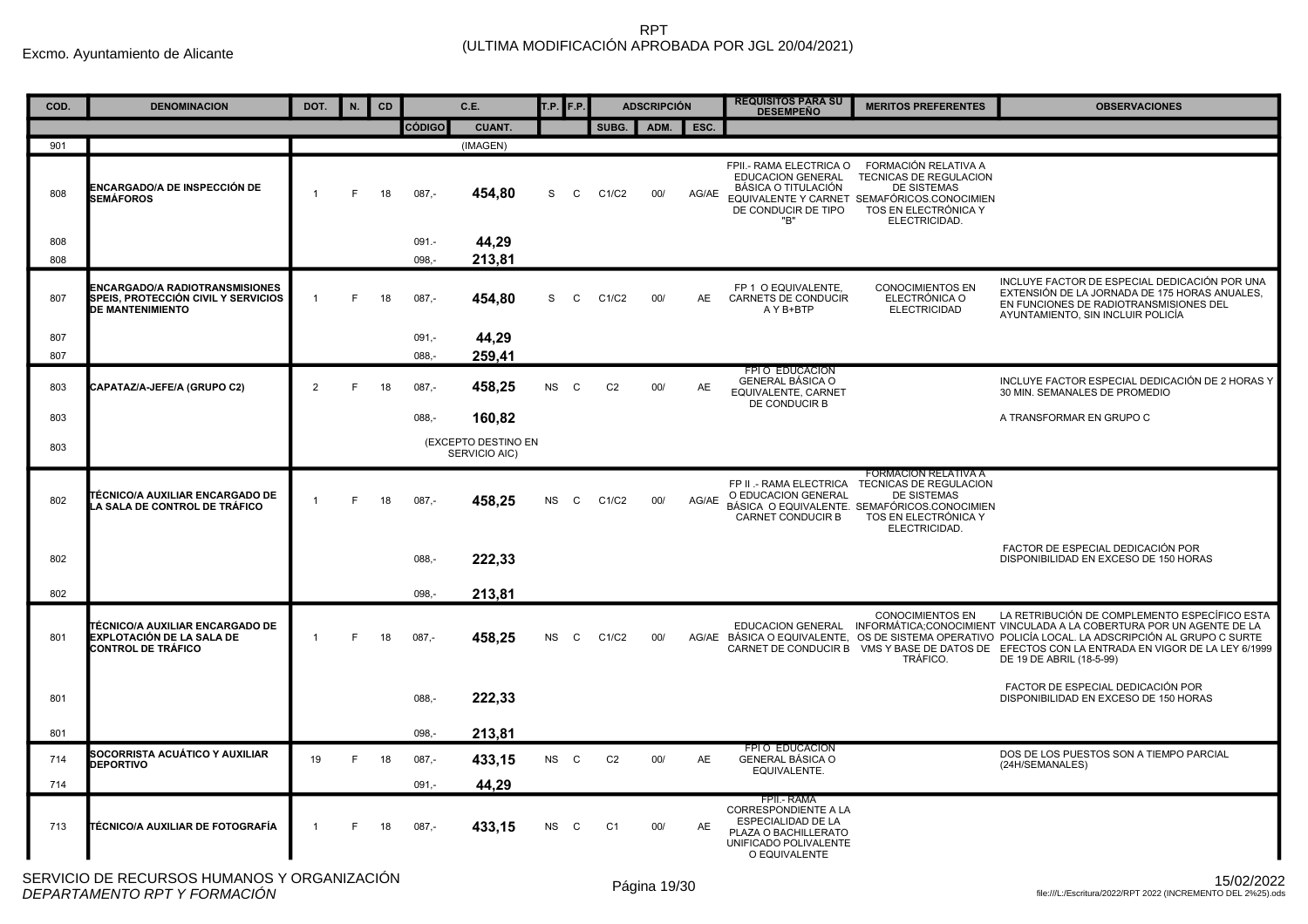| COD.       | <b>DENOMINACION</b>            | DOT.           | N. | <b>CD</b> |               | C.E.                       | $T.P.$ F.P.               |                | <b>ADSCRIPCIÓN</b> |           | <b>REQUISITOS PARA SU</b><br><b>DESEMPEÑO</b>                                                                                | <b>MERITOS PREFERENTES</b> | <b>OBSERVACIONES</b>                                                                                                                                                                                                   |
|------------|--------------------------------|----------------|----|-----------|---------------|----------------------------|---------------------------|----------------|--------------------|-----------|------------------------------------------------------------------------------------------------------------------------------|----------------------------|------------------------------------------------------------------------------------------------------------------------------------------------------------------------------------------------------------------------|
|            |                                |                |    |           | <b>CÓDIGO</b> | <b>CUANT.</b>              |                           | SUBG.          | ADM.               | ESC.      |                                                                                                                              |                            |                                                                                                                                                                                                                        |
| 713        |                                |                |    |           | 098,-         | 213,81                     |                           |                |                    |           |                                                                                                                              |                            |                                                                                                                                                                                                                        |
| 712        | <b>AGENTE DE POLICÍA LOCAL</b> | 502            | F  | 18        | $087 -$       | 433,15                     | <b>NS</b><br>$\mathbf{C}$ | C <sub>1</sub> | 00/                | <b>AE</b> | POLIVALENTE O<br>EQUIVALENTE;CARNET<br>DE CONDUCIR A y B +                                                                   |                            |                                                                                                                                                                                                                        |
| 712        |                                |                |    |           | 090.-         | 345.71                     |                           |                |                    |           | <b>BTP</b>                                                                                                                   |                            |                                                                                                                                                                                                                        |
| 712        |                                |                |    |           | $092 -$       | 275,49                     |                           |                |                    |           |                                                                                                                              |                            | LOS AGENTE DESTINADOS EN LA ISLA TABARCA<br>PERCIBIRAN EL FACTOR DE NOCTURNIDAD EN UNA<br>CUANTIA EQUIVALENTE AL VALOR NOCHE DEL TURNO<br>NOCTURNO DE LA POLICÍA LOCAL, POR LOS DIAS QUE<br>ESTEN EN EL CITADO DESTINO |
| 712        |                                |                |    |           |               | (SERVICIO NOCTURNO NORMAL) |                           |                |                    |           |                                                                                                                              |                            |                                                                                                                                                                                                                        |
| 712        |                                |                |    |           | $092 -$       | 40.64                      |                           |                |                    |           |                                                                                                                              |                            |                                                                                                                                                                                                                        |
| 712        |                                |                |    |           |               | (BRIGADA URBANISMO)        |                           |                |                    |           |                                                                                                                              |                            |                                                                                                                                                                                                                        |
| 712        |                                |                |    |           | $101 -$       | 257,36                     |                           |                |                    |           |                                                                                                                              |                            |                                                                                                                                                                                                                        |
| 712        |                                |                |    |           | $091 -$       | 88.58                      |                           |                |                    |           |                                                                                                                              |                            |                                                                                                                                                                                                                        |
| 712        |                                |                |    |           | $098. -$      | 213,81                     |                           |                |                    |           |                                                                                                                              |                            | LA FLEXIBILIDAD HORARIA SE CIRCUNSCRIBE A UNA<br>DOTACIÓN CON DESTINO EN EL EQUIPO DE CALLE DEL<br><b>CENTRO DE ACOGIDA</b>                                                                                            |
| 711        | <b>BOMBERO/A SPEIS</b>         | 147            | F  | 18        | 100           | 1.605,26                   | <b>NS</b><br>$\mathbf{C}$ | C <sub>1</sub> | 00/                | AE        | <b>TITULO DE BACHILLER</b><br>SUPERIOR O FORMACIÓN<br>PROFESIONAL DE II<br>GRADO O<br>EQUIVALENTE;CARNETS<br>DE CONDUCIR C+E |                            | ESTE PUESTO PODRÁ SER DESEMPEÑADO POR<br>BOMBEROS DEL SUBGRUPO C2, A EXTINGUIR                                                                                                                                         |
| 710        | <b>MONITOR/A OCUPACIONAL</b>   | $\overline{2}$ | F. | 18        | $087 -$       | 433,15                     | NS C                      | C <sub>1</sub> | 00/                | AE        | <b>BACHILLER UNIFICADO</b><br>POLIVALENTE O<br><b>EQUIVALENTE</b>                                                            |                            |                                                                                                                                                                                                                        |
| 710<br>710 |                                |                |    |           | $091 -$       | 53,14<br>(TOXICOMANÍAS)    |                           |                |                    |           |                                                                                                                              |                            |                                                                                                                                                                                                                        |
| 710        |                                |                |    |           | 098,-         | 213,81                     |                           |                |                    |           |                                                                                                                              |                            | EL FACTOR DE FLEXIBILIDAD HORARIA DEL<br>COMPLEMENTO ESPECÍFICO SE CIRCUNSCRIBE A LOS<br>PUESTOS CON DESTINO EN EL PLAN MUNICIPAL DE<br>DROGODEPENDENCIAS.                                                             |
| 707        | <b>ADMINISTRATIVO/A</b>        | 125            | F  | 18        | $087,-$       | 433,15                     | NS.<br>C C                | C <sub>1</sub> | 00/                | AG        | <b>BACHILLERATO</b><br>UNIFICADO POLIVALENTE<br>O EQUIVALENTE                                                                |                            | LOS PUESTOS ENTRE CUYAS FUNCIONES SE<br>ENCUENTRAN COMPETENCIAS DE ALGUNO DE LOS<br>ORGANISMOS AUTÓNOMOS EXISTENTES. SE<br>ADSCRIBIRAN A LOS MISMOS. UNO DE LOS PUESTOS ES<br>A TIEMPO PARCIAL (30,5 HORAS SEMANANLES) |
| 707        |                                |                |    |           | $088, -$      | 160,82                     |                           |                |                    |           |                                                                                                                              |                            | INCLUYE FACTOR DE ESPECIAL DEDICACIÓN POR<br>DISPONIBILIDAD EN EXCESO DE 2 HORAS Y MEDIA<br>SEMANALES PARA UNA DOTACIÓN CON DESTINO EN<br>PROMOCIÓN COMERCIAL.                                                         |
| 707        |                                |                |    |           | 088.          | 259,41                     |                           |                |                    |           |                                                                                                                              |                            | INCLUYE FACTOR ESPECIAL DEDICACIÓN DE 175 HORAS<br>ANUALES. PARA TRES DOTACIONES DE CON DESTINO<br>EN FIESTAS.                                                                                                         |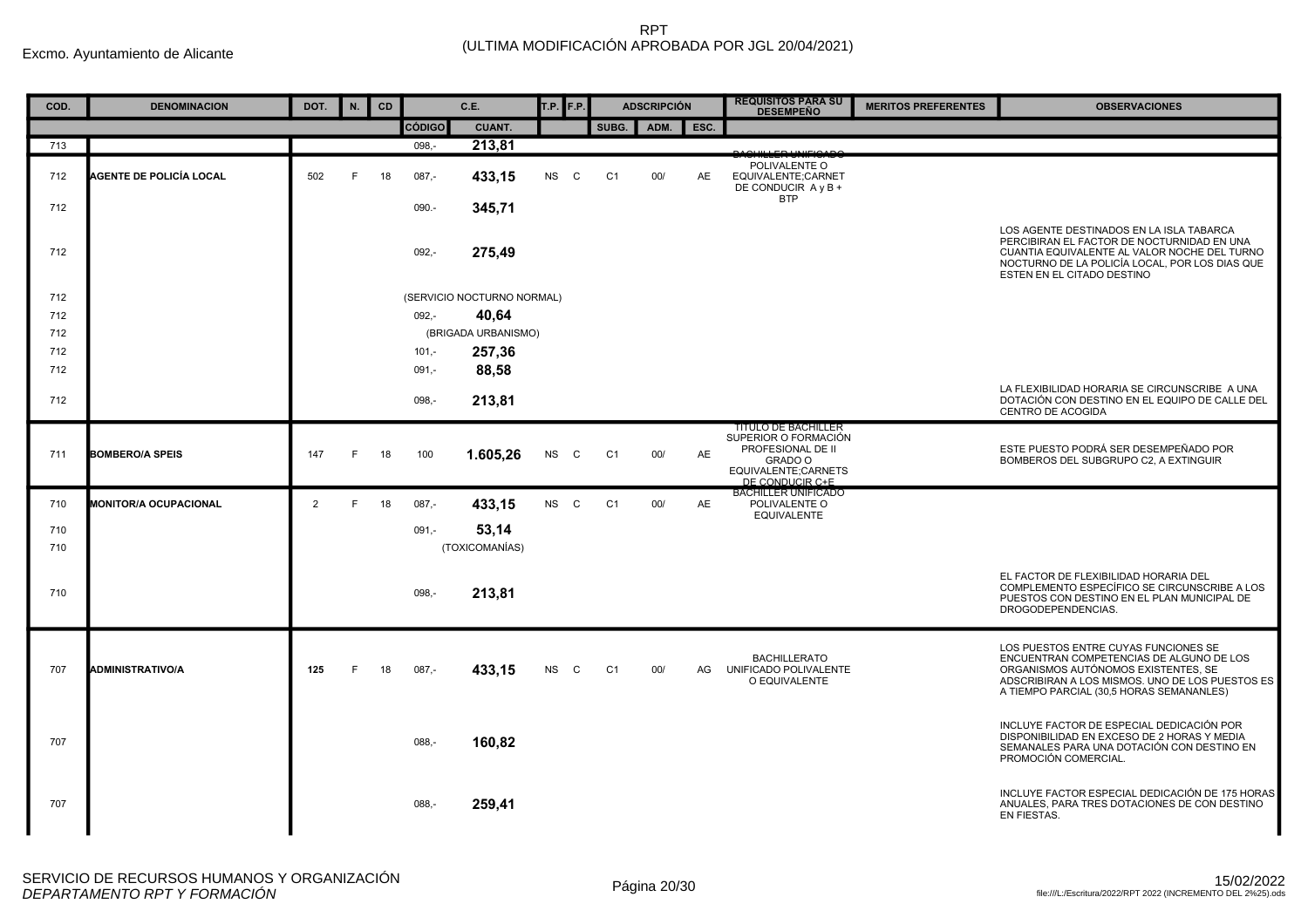| COD.       | <b>DENOMINACION</b>                   | DOT.                    | N. | CD |                     | C.E.                           | T.P. <b>F.P.</b> |              |                | <b>ADSCRIPCIÓN</b> |      | <b>REQUISITOS PARA SU</b><br><b>DESEMPEÑO</b>                                                                                             | <b>MERITOS PREFERENTES</b> | <b>OBSERVACIONES</b>                                                                                                                                                                                                                        |
|------------|---------------------------------------|-------------------------|----|----|---------------------|--------------------------------|------------------|--------------|----------------|--------------------|------|-------------------------------------------------------------------------------------------------------------------------------------------|----------------------------|---------------------------------------------------------------------------------------------------------------------------------------------------------------------------------------------------------------------------------------------|
|            |                                       |                         |    |    | <b>CÓDIGO</b>       | <b>CUANT.</b>                  |                  |              | SUBG.          | ADM.               | ESC. |                                                                                                                                           |                            |                                                                                                                                                                                                                                             |
| 707        |                                       |                         |    |    | 098,-               | 213,81                         |                  |              |                |                    |      |                                                                                                                                           |                            | EL FACTOR DE FLEXIBILIDAD HORARIA DEL<br>COMPLEMENTO ESPECÍFICO SE CIRCUNSCRIBE TRES<br>DOTACIONES CON FUNCIONES DE CONTROL DE<br>MATERIAL Y EQUIPAMIENTOS EN LOS CENTROS<br>SOCIALES Y PARA UNA DOTACIÓN CON DESTINO EN<br><b>DEPORTES</b> |
|            |                                       |                         |    |    | $088. -$            | 185,30                         |                  |              |                |                    |      |                                                                                                                                           |                            | INCLUYE FACTOR DE ESPECIAL DEDICACIÓN POR<br>EXTENSIÓN DE JORNADA DE 125 HORAS ANUALES PARA<br>UNA DOTACIÓN CON DESTINO EN INFRAESTRUCTURAS                                                                                                 |
| 707        |                                       |                         |    |    |                     |                                |                  |              |                |                    |      |                                                                                                                                           |                            | LOS ADMINISTRATIVO CON DESTINO EN JUNTAS DE<br>DISTRITO TENDRÁN EL DENOMINADO HORARIO<br>EUROPEO.                                                                                                                                           |
| 705<br>705 | SECRETARIO/A DE DIRECCIÓN             | 26                      | F  | 18 | $087,-$<br>$088 -$  | 433,15<br>259,41               | <b>NS</b>        | $\mathsf{L}$ | C1/C2          | 00/                |      | <b>BACHILLERATO</b><br>AG/AE UNIFICADO POLIVALENTE<br>O EQUIVALENTE                                                                       |                            | LOS PUESTOS ENTRE CUYAS FUNCIONES SE<br>ENCUENTRAN COMPETENCIAS DE ALGUNO DE LOS<br>ORGANISMOS AUTÓNOMOS EXISTENTES, SE<br>ADSCRIBIRAN A LOS MISMOS<br>INCLUYE FACTOR ESPECIAL DEDICACIÓN POR                                               |
|            |                                       |                         |    |    |                     |                                |                  |              |                |                    |      |                                                                                                                                           |                            | EXTENSIÓN DE JORNADA DE 175 HORAS ANUALES<br>PUESTOS CREADOS PARA PROMOCION INTERNA SE                                                                                                                                                      |
| 704<br>704 | <b>FÉCNICO/A AUXILIAR DE MERCADOS</b> | $\overline{\mathbf{4}}$ | F  | 18 | $087 -$<br>$088. -$ | 433,15<br>222.33               | NS C             |              | C <sub>1</sub> | 00/                | AE   |                                                                                                                                           |                            | AMORTIZARÁN LOS PUESTOS DE ADMINSITRADOR/A DE<br>MERCADOS DE BARRIOS UNA VEZ QUE SE CUBRAN                                                                                                                                                  |
| 703        | TÉCNICO/A AUXILIAR                    | 32                      | F  | 18 | $087,-$             | 433,15                         | <b>NS</b>        | C.           | C1/B           | 00/                | AE   | FPII.- RAMA<br><b>CORRESPONDIENTE A LA</b><br><b>ESPECIALIDAD DE LA</b><br>PLAZA O BACHILLERATO<br>UNIFICADO POLIVALENTE<br>O EQUIVALENTE |                            | LOS PUESTOS ENTRE CUYAS FUNCIONES SE<br>ENCUENTRAN COMPETENCIAS DE ALGUNO DE LOS<br>ORGANISMOS AUTÓNOMOS EXISTENTES, SE<br>ADSCRIBIRAN A LOS MISMOS                                                                                         |
| 703<br>703 |                                       |                         |    |    | $091, -$            | 44,29<br>(ACCIÓN SOCIAL)       |                  |              |                |                    |      |                                                                                                                                           |                            |                                                                                                                                                                                                                                             |
| 703        |                                       |                         |    |    | $091, -$            | 53,14                          |                  |              |                |                    |      |                                                                                                                                           |                            | FUNCIONES DE CONTROL DE ZOONOSIS E HIGIENEN<br><b>PUBLICA</b>                                                                                                                                                                               |
| 703        |                                       |                         |    |    |                     | (SANIDAD)                      |                  |              |                |                    |      |                                                                                                                                           |                            |                                                                                                                                                                                                                                             |
| 703<br>703 |                                       |                         |    |    | $096 -$             | 19,19<br>(INFORMACIÓN JUVENIL) |                  |              |                |                    |      |                                                                                                                                           |                            |                                                                                                                                                                                                                                             |
| 703        |                                       |                         |    |    | $095 -$             | 51,83                          |                  |              |                |                    |      |                                                                                                                                           |                            | SE AJUSTA AL NUEVO HORARIO DECRETO DE 19/06/2017                                                                                                                                                                                            |
| 703        |                                       |                         |    |    |                     | (BIBLIOTECAS)                  |                  |              |                |                    |      |                                                                                                                                           |                            |                                                                                                                                                                                                                                             |
| 703        |                                       |                         |    |    | 098,-               | 213,81                         |                  |              |                |                    |      |                                                                                                                                           |                            | FACTOR DE ESPECIAL DEDICACIÓN POR FLEXIBILIDAD<br>PARA UNA DOTACIÓN EN DEPORTES, UNA DOTACIÓN EN<br>JUVENTUD Y OTRA DOTACIÓN POR REALIZAR<br>FUNCIONES DE GESTIÓN DE REDES SOCIALES CON<br><b>DESTINO EN RRHH</b>                           |
| 702        | <b>ANIMADOR/A CULTURAL</b>            | $\overline{4}$          | F. | 18 | $087,-$             | 433,15                         | NS C             |              | C1             | 00/                |      | <b>BACHILLERATO</b><br>AE UNIFICADO POLIVALENTE<br>O EQUIVALENTE                                                                          |                            |                                                                                                                                                                                                                                             |
| 702        |                                       |                         |    |    | $098 -$             | 213,81                         |                  |              |                |                    |      |                                                                                                                                           |                            | INCLUYE FACTOR DE ESPECIAL DEDICACIÓN POR<br>FLEXIBILIDAD HORARIA                                                                                                                                                                           |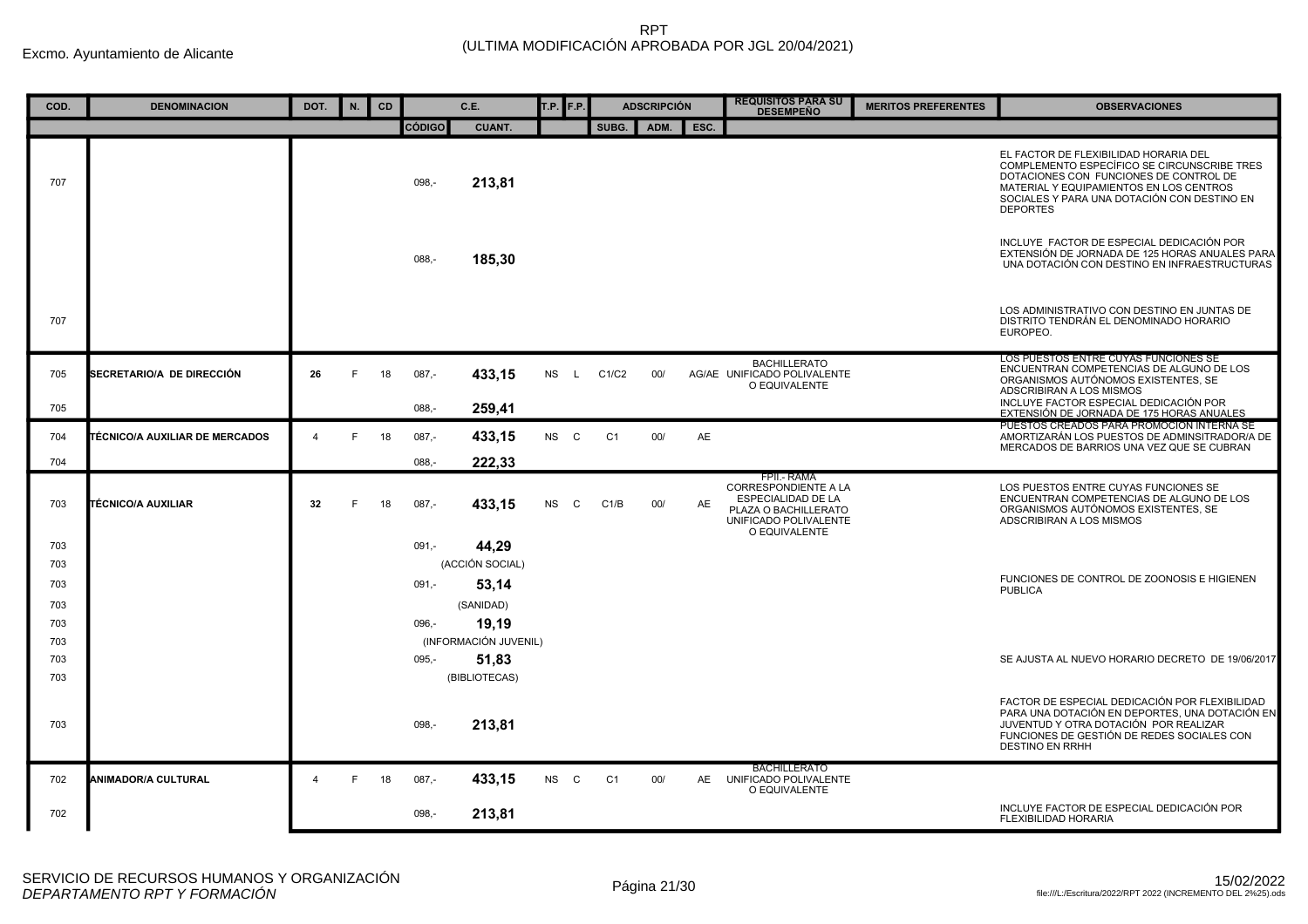| COD. | <b>DENOMINACION</b>                                                                                                                                                      | DOT.           | N. | CD |               | C.E.                      | T.P. <b>F.P.</b> |             |                | <b>ADSCRIPCIÓN</b> |           | <b>REQUISITOS PARA SU</b><br><b>DESEMPEÑO</b>                                                                                   | <b>MERITOS PREFERENTES</b>                                               | <b>OBSERVACIONES</b>                                                                                                                                               |
|------|--------------------------------------------------------------------------------------------------------------------------------------------------------------------------|----------------|----|----|---------------|---------------------------|------------------|-------------|----------------|--------------------|-----------|---------------------------------------------------------------------------------------------------------------------------------|--------------------------------------------------------------------------|--------------------------------------------------------------------------------------------------------------------------------------------------------------------|
|      |                                                                                                                                                                          |                |    |    | <b>CÓDIGO</b> | <b>CUANT.</b>             |                  |             | SUBG.          | ADM.               | ESC.      |                                                                                                                                 |                                                                          |                                                                                                                                                                    |
| 701  | <b>OPERADOR/A DE COMUNICACIONES</b><br><b>DEL SPEIS</b>                                                                                                                  | 12             | E  | 18 | 100           | 1.605,26                  | <b>NS</b>        | C           | C <sub>1</sub> | 00/                | AE        | <b>TITULO DE BACHILLER</b><br>SUPERIOR O FORMACIÓN<br>PROFESIONAL DE II<br>GRADO O<br>EQUIVALENTE;CARNETS<br>DE CONDUCIR B +BTP |                                                                          | SE ADECUARÁN LOS PUESTOS DE BOMBEROS QUE<br>QUEDEN VACANTES CON OCASIÓN DE SU COBERTURA                                                                            |
| 602  | <b>ENCARGADO/A DE CASTILLO DE SANTA</b><br><b>BARBARA</b>                                                                                                                |                | E  | 18 | $087 -$       | 454,48                    | <b>NS</b>        | $\mathbf C$ | C <sub>2</sub> | 00/                | AE        | FP1 O EDUCACION<br>GENERAL BÁSICA O<br><b>EQUIVALENTE CARNET</b><br>DE CONDUCIR B                                               |                                                                          |                                                                                                                                                                    |
| 602  |                                                                                                                                                                          |                |    |    | $098 -$       | 213.81                    |                  |             |                |                    |           |                                                                                                                                 |                                                                          |                                                                                                                                                                    |
| 601  | <b>CAPATAZ/A</b>                                                                                                                                                         | 19             | E  | 18 | $087 -$       | 454,48                    | <b>NS</b>        | C.          | C <sub>2</sub> | 00/                | <b>AE</b> | FP1 O EDUCACION<br><b>GENERAL BÁSICA O</b><br><b>EQUIVALENTE CARNET</b><br>DE CONDUCIR B                                        |                                                                          | LOS PUESTOS ENTRE CUYAS FUNCIONES SE<br>ENCUENTRAN COMPETENCIAS DE ALGUNO DE LOS<br>ORGANISMOS AUTÓNOMOS EXISTENTES, SE<br>ADSCRIBIRAN A LOS MISMOS                |
| 601  |                                                                                                                                                                          |                |    |    | $098, -$      | 213,81                    |                  |             |                |                    |           |                                                                                                                                 |                                                                          | LA FLEXIBILIDAD SE CIRCUNSCRIBE AL CEMENTERIO                                                                                                                      |
| 601  |                                                                                                                                                                          |                |    |    | 098,-         | 213,81                    |                  |             |                |                    |           |                                                                                                                                 |                                                                          | LA FLEXIBILIDAD SE CIRCUNSCRIBE A CASTILLOS                                                                                                                        |
| 509  | NSPECTOR/A DE LIMPIEZA VIARIA Y<br><b>RESIDUOS MUNICIPALES</b>                                                                                                           | 14             | F. | 18 | $087 -$       | 399.84                    | NS C             |             | C1/C2          | 00/                | AG/AE     |                                                                                                                                 |                                                                          |                                                                                                                                                                    |
| 509  |                                                                                                                                                                          |                |    |    | $088, -$      | 185,30                    |                  |             |                |                    |           |                                                                                                                                 |                                                                          | INCLUYE FACTOR DE ESPECIAL DEDICACIÓN POR<br>EXTENSIÓN DE JORNADA DE 2.5 SEMANALES DE<br>PROMEDIO ANUAL                                                            |
| 509  |                                                                                                                                                                          |                |    |    | $091 -$       | 44,29                     |                  |             |                |                    |           |                                                                                                                                 |                                                                          |                                                                                                                                                                    |
| 509  |                                                                                                                                                                          |                |    |    |               | (CONDUCCIÓN VEH. LIGEROS) |                  |             |                |                    |           |                                                                                                                                 |                                                                          |                                                                                                                                                                    |
| 509  |                                                                                                                                                                          |                |    |    | $092 -$       | 75,25                     |                  |             |                |                    |           |                                                                                                                                 |                                                                          |                                                                                                                                                                    |
| 509  |                                                                                                                                                                          |                |    |    |               | (NOCTURNIDAD)             |                  |             |                |                    |           |                                                                                                                                 |                                                                          |                                                                                                                                                                    |
| 509  |                                                                                                                                                                          |                |    |    | $095 -$       | 9,04                      |                  |             |                |                    |           |                                                                                                                                 |                                                                          |                                                                                                                                                                    |
| 507  | <b>RESPONSABLE DE RELACIONES CON</b><br><b>USUARIOS</b>                                                                                                                  | $\overline{1}$ | F. | 21 | $087,-$       | 476.49                    | NS C             |             | C <sub>1</sub> | 00/                | AG/AE     | <b>EQUIVALENTE</b>                                                                                                              | TITULO DE BACHILLER O CERTIFICAT DE GRAU MITJA<br>DE VALENCIÀ DE LA JQCV |                                                                                                                                                                    |
| 507  |                                                                                                                                                                          |                |    |    | 088.-         | 160,82                    |                  |             |                |                    |           |                                                                                                                                 |                                                                          | INCLUYE FACTOR DE ESPECIAL DEDICACIÓN DE DOS<br><b>HORAS Y MEDIA SEMANALES</b>                                                                                     |
| 508  | AGENTE DE INFORMACIÓN Y<br>TRAMITACIÓN DEL SAIC                                                                                                                          | 20             | E  | 18 | $087,-$       | 433,15                    | <b>NS</b>        | C           | C1/C2          | 00/                | AG/AE     |                                                                                                                                 | CERTIFICAT DE GRAU MITJÀ<br>DE VALENCIÀ DE LA JQCV                       |                                                                                                                                                                    |
| 505  | <b>NSPECTOR/A (*)</b>                                                                                                                                                    | 28             | F  | 18 | $087 -$       | 399.84                    | <b>NS</b>        | C           | C <sub>2</sub> | 00/                | AG/AE     | FP1 O EDUCACION<br>GENERAL BÁSICA O<br>EQUIVALENTE, CARNET<br>DE CONDUCIR B                                                     |                                                                          | AQUELLOS QUE CONDUZCAN VEHÍCULOS MUNICIPALES<br>TENDRÁN DERECHO A PERCIBIR EL FACTOR DE<br>PELIGROSIDAD DEL COMPLEMENTO ESPECÍFICO, CON<br>LOS CRITERIOS ACORDADOS |
| 505  | *) PENDIENTE DE ACTUALIZAR EL<br><b>NUMERO DE DOTACIONES POR</b><br><b>CREACION DE LAS NUEVAS</b><br><b>DOTACIONES DEL PUESTO 509</b><br><b>INSPECTOR/A DE LIMPIEZA)</b> |                |    |    | $088, -$      | 185,30                    |                  |             |                |                    |           |                                                                                                                                 |                                                                          | INCLUYE FACTOR DE ESPECIAL DEDICACIÓN POR<br>EXTENSIÓN DE JORNADA DE 125 HORAS ANUALES PARA<br>FUNCIONES DE. INSPECCION DE SEÑALIZACION Y<br>SEMAFOROS.            |
|      |                                                                                                                                                                          |                |    |    | $088 -$       | 185.30                    |                  |             |                |                    |           |                                                                                                                                 |                                                                          | INCLUYE FACTOR DE ESPECIAL DEDICACIÓN POR<br>EXTENSIÓN DE JORNADA DE 125 HORAS ANUALES PARA<br>DOS DOTACIONES EN EL SERVICIO DE LIMPIEZA                           |
| 505  |                                                                                                                                                                          |                |    |    | $088, -$      | 160.82                    |                  |             |                |                    |           |                                                                                                                                 |                                                                          | INCLUYE FACTOR DE ESPECIAL DEDICACIÓN POR<br>DISPONIBILIDAD EN EXCESO DE 2 HORAS Y MEDIA<br>SEMANALES POR FUNCIONES DE INSPECCION DE<br><b>VADOS</b>               |
| 505  |                                                                                                                                                                          |                |    |    | $091 -$       | 44,29                     |                  |             |                |                    |           |                                                                                                                                 |                                                                          |                                                                                                                                                                    |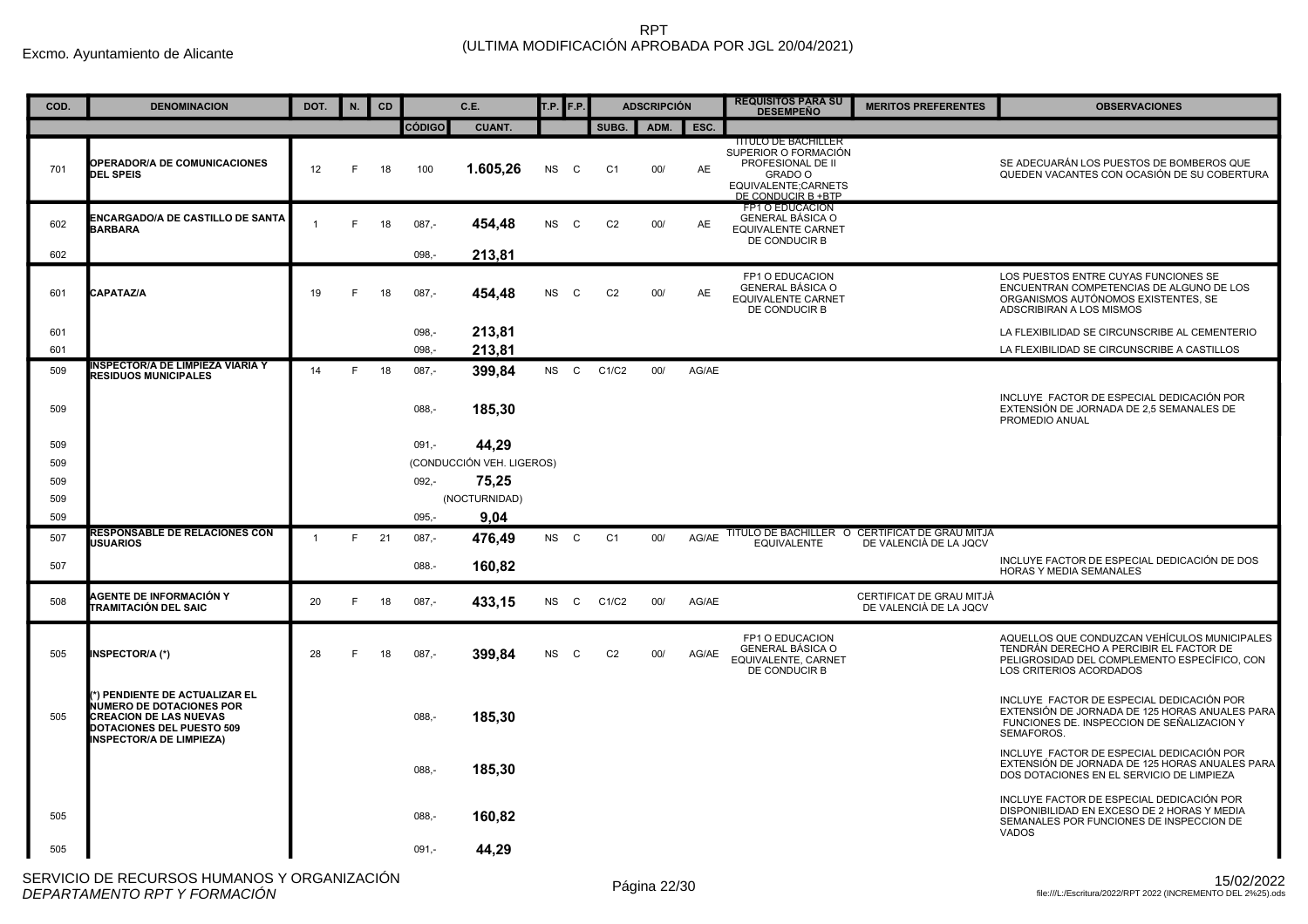| COD. | <b>DENOMINACION</b>                                               | DOT.           | N. | CD |          | C.E.                                              | T.P. <b>F.P.</b> |              |                | <b>ADSCRIPCIÓN</b> |           | <b>REQUISITOS PARA SU</b><br><b>DESEMPEÑO</b>                                      | <b>MERITOS PREFERENTES</b>                 | <b>OBSERVACIONES</b>                                                                                                                                                                          |
|------|-------------------------------------------------------------------|----------------|----|----|----------|---------------------------------------------------|------------------|--------------|----------------|--------------------|-----------|------------------------------------------------------------------------------------|--------------------------------------------|-----------------------------------------------------------------------------------------------------------------------------------------------------------------------------------------------|
|      |                                                                   |                |    |    | CÓDIGO   | <b>CUANT.</b>                                     |                  |              | SUBG.          | ADM.               | ESC.      |                                                                                    |                                            |                                                                                                                                                                                               |
| 505  |                                                                   |                |    |    |          | (CONDUCCION VEHICULOS)                            |                  |              |                |                    |           |                                                                                    |                                            |                                                                                                                                                                                               |
| 505  |                                                                   |                |    |    | $091 -$  | 53,14                                             |                  |              |                |                    |           |                                                                                    |                                            |                                                                                                                                                                                               |
| 505  |                                                                   |                |    |    |          | (CONTROL DE ZOONOSIS E<br><b>HIGIENE PUBLICA)</b> |                  |              |                |                    |           |                                                                                    |                                            |                                                                                                                                                                                               |
| 505  |                                                                   |                |    |    | $091,-$  | 56,69                                             |                  |              |                |                    |           |                                                                                    |                                            |                                                                                                                                                                                               |
| 505  |                                                                   |                |    |    |          | (INSPECCIÓN DE DEMARCACIÓN<br>TERRITORIAL)        |                  |              |                |                    |           |                                                                                    |                                            |                                                                                                                                                                                               |
| 505  |                                                                   |                |    |    |          | (CONTROL SEMAFÓRICO)                              |                  |              |                |                    |           |                                                                                    |                                            |                                                                                                                                                                                               |
| 505  |                                                                   |                |    |    | 098.-    | 213,81                                            |                  |              |                |                    |           |                                                                                    |                                            | INCLUYE FACTOR DE FLEXIBILIDAD PARA UNA<br>DOTACIÓN CON FUNCIONES DE INSPECCION DE<br>LIMPIEZA DE CENTROS ESCOLARES Y DEPENDENCIAS<br>MANIGE NEEVAS DOTACIONES DE INSPECTOR DE                |
| 505  |                                                                   |                |    |    | $092, -$ | 260,87                                            |                  |              |                |                    |           |                                                                                    |                                            | LIMPIEZA TENDRÁN HORARIO NOCTURNO Y FINES DE<br>SEMANA.<br>DE LAS DOTACIONES DEL PUESTO DE INSPECTOR 6<br>CORRESPONDEN A INSPECTORES DE LIMPIEZA<br>INCLUYE FACTOR DE ESPECIAL DEDICACIÓN POR |
| 505  |                                                                   |                |    |    | $098, -$ | 213,81                                            |                  |              |                |                    |           |                                                                                    |                                            | FLEXIBILIDAD POR TAREAS DE INSPECCIÓN DE<br>DEMARCACIÓN TERRITORIAL                                                                                                                           |
| 504  | <b>ADMINISTRADOR/A DE MERCADOS DE</b><br><b>BARRIOS (GRUPO D)</b> | $\overline{1}$ | E  | 18 | $087 -$  | 399,84                                            | <b>NS</b>        | C            | C <sub>2</sub> | 00/                | AG/AE     | FP1 O EDUCACION<br><b>GENERAL BÁSICA O</b><br>EQUIVALENTE; CARNET<br>DE CONDUCIR B |                                            |                                                                                                                                                                                               |
| 504  |                                                                   |                |    |    | $088, -$ | 222,33                                            |                  |              |                |                    |           |                                                                                    |                                            |                                                                                                                                                                                               |
| 503  | OPERADOR/A DE INFORMATICA GRUPO                                   | $\overline{4}$ | E  | 18 | $087 -$  | 399,84                                            | <b>NS</b>        | $\mathbf C$  | C <sub>2</sub> | 00/                | AG/AE     | FP 1 O EDUCACION<br><b>GENERAL BÁSICA O</b><br><b>EQUIVALENTE</b>                  | <b>CONOCIMIENTOS</b><br><b>INFORMATICA</b> |                                                                                                                                                                                               |
| 501  | JEFE/A DE EQUIPO                                                  | 6              | F  | 18 | $087,-$  | 399,84                                            | <b>NS</b>        | $\mathbf{C}$ | C <sub>2</sub> | 00/                | AE        | FP1 O EDUCACION<br><b>GENERAL BÁSICA O</b><br>EQUIVALENTE;CARNET<br>DE CONDUCIR B  |                                            |                                                                                                                                                                                               |
| 501  |                                                                   |                |    |    | $091,-$  | 44,29                                             |                  |              |                |                    |           |                                                                                    |                                            | JEFES D EQUIPO CON DESTINO EN ATENCIÓN URBANA                                                                                                                                                 |
| 324  | AUXILIAR DE GESTIÓN CULTURAL                                      | 3              | F  | 16 | $087,-$  | 344,81                                            | <b>NS</b>        | $\mathbf{C}$ | C <sub>2</sub> | 00/                | AE        | FP1 O EDUCACION<br>GENERAL BÁSICA O<br>EQUIVALENTE;CARNET<br>DE CONDUCIR B         |                                            |                                                                                                                                                                                               |
| 324  |                                                                   |                |    |    | 098.-    | 213,81                                            |                  |              |                |                    |           |                                                                                    |                                            |                                                                                                                                                                                               |
| 323  | <b>AUXILIAR DE BIBLIOTECAS</b>                                    | 15             | F  | 16 | $087,-$  | 344,81                                            | NS C             |              | C <sub>2</sub> | 00/                | <b>AE</b> | FP1 O EDUCACION<br>GENERAL BÁSICA O<br>EQUIVALENTE:CARNET<br>DE CONDUCIR B         |                                            |                                                                                                                                                                                               |
| 323  |                                                                   |                |    |    | $096 -$  | 95,98                                             |                  |              |                |                    |           |                                                                                    |                                            | SE AJUSTA AL NUEVO HORARIO DECRETO DE 19/06/2017                                                                                                                                              |
|      |                                                                   |                |    |    | $095 -$  | 51,83                                             |                  |              |                |                    |           |                                                                                    |                                            | SE AJUSTA AL NUEVO HORARIO DECRETO DE 19/06/2017                                                                                                                                              |
|      |                                                                   |                |    |    |          | (BIBLIOTECAS)                                     |                  |              |                |                    |           |                                                                                    |                                            |                                                                                                                                                                                               |
| 323  |                                                                   |                |    |    |          | (BIBLIOTECAS, EXCEPTO<br>MERCADO BABEL Y CENTRAL) |                  |              |                |                    |           |                                                                                    |                                            |                                                                                                                                                                                               |
| 321  | AGENTE DE MÓVILIDAD                                               | 16             | F  | 16 | $087 -$  | 344,81                                            | NS               | $\mathbf{C}$ | C <sub>2</sub> | 00/                |           | <b>GENERAL BÁSICA O</b><br>AG/AE EQUIVALENTE;CARNET<br>DE CONDUCIR A Y             |                                            | LAS FUNCIONES DE CONTROLADOR DE TRAFICO<br>PODRAN DESARROLLARSE EN TRES TURNOS DE<br>MAÑANA, TARDE Y NOCHE.                                                                                   |
| 321  |                                                                   |                |    |    | $091,-$  | 88,58                                             |                  |              |                |                    |           | B+BTP.                                                                             |                                            |                                                                                                                                                                                               |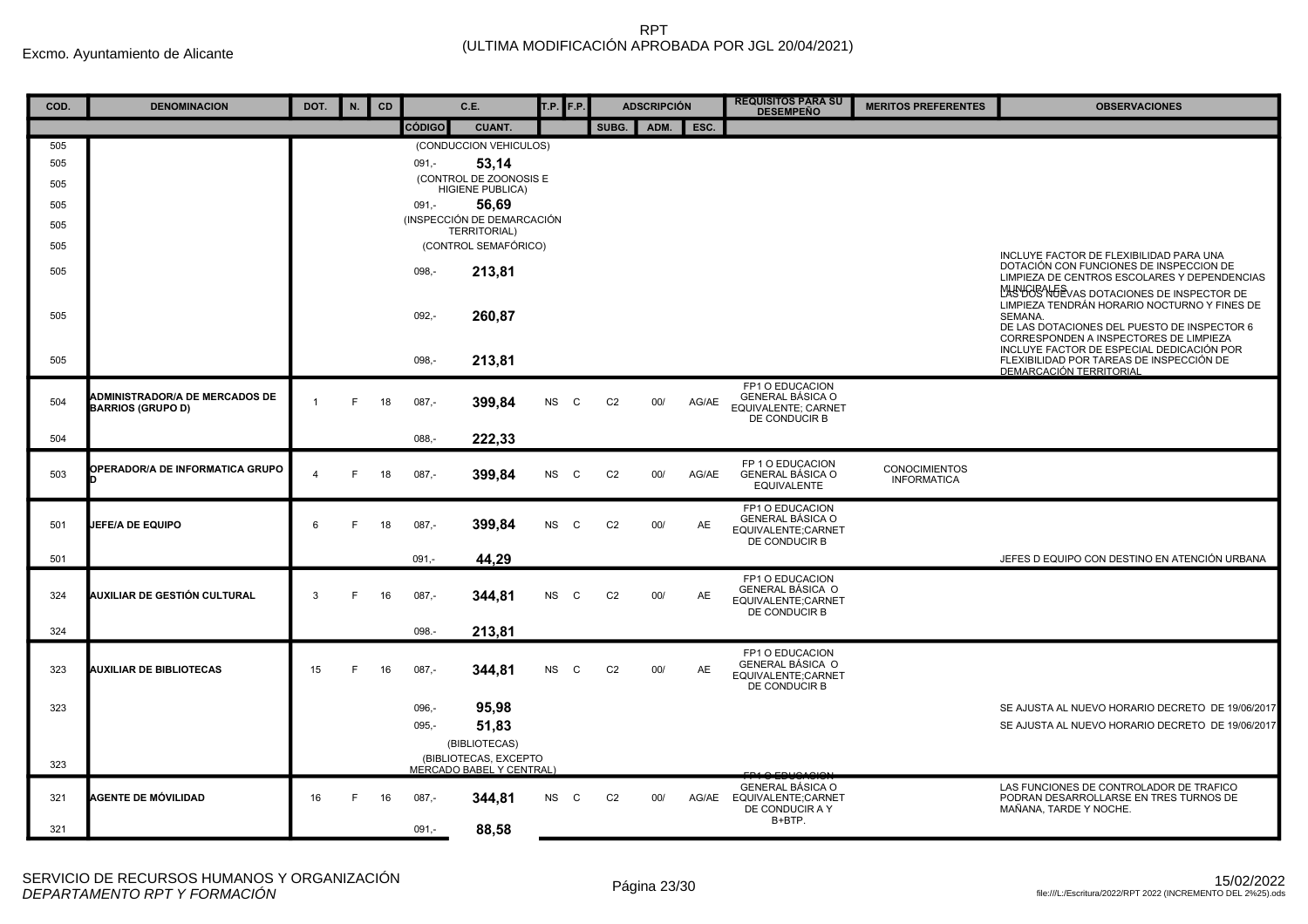| COD. | <b>DENOMINACION</b>                                    | DOT.           | N. | CD |                   | C.E.                                                                         | T.P.      | F.P.         |                | <b>ADSCRIPCIÓN</b> |           | <b>REQUISITOS PARA SU</b><br><b>DESEMPEÑO</b>                                                                                                                      | <b>MERITOS PREFERENTES</b>                                                                                                                                                                           | <b>OBSERVACIONES</b>                                                                                                                                |
|------|--------------------------------------------------------|----------------|----|----|-------------------|------------------------------------------------------------------------------|-----------|--------------|----------------|--------------------|-----------|--------------------------------------------------------------------------------------------------------------------------------------------------------------------|------------------------------------------------------------------------------------------------------------------------------------------------------------------------------------------------------|-----------------------------------------------------------------------------------------------------------------------------------------------------|
|      |                                                        |                |    |    | <b>CÓDIGO</b>     | <b>CUANT.</b>                                                                |           |              | SUBG.          | ADM.               | ESC.      |                                                                                                                                                                    |                                                                                                                                                                                                      |                                                                                                                                                     |
| 319  | OFICIAL/A ESPECIALISTA DE AIRE<br><b>ACONDICIONADO</b> | $\overline{2}$ | F  | 18 | $087,-$           | 433,15                                                                       | <b>NS</b> | C            | C1/C2          | 00/                | AE        | FP1 O EDUCACION<br><b>GENERAL BÁSICA O</b><br><b>EQUIVALENTE</b>                                                                                                   | <b>CONOCIMIENTOS DE</b><br><b>INSTALACIONES Y</b><br>MANTENIMIENTO DE<br><b>EQUIPOS DE AIRE</b><br>ACONDICIONADO Y TENER<br>EL CARNET PROFESIONAL<br>EN INSTALACIONES TÉRMICA<br>EN EDIFICIOS (RITE) |                                                                                                                                                     |
| 319  |                                                        |                |    |    |                   | 44,29                                                                        |           |              |                |                    |           | CARNET DE CONDUCIR B                                                                                                                                               |                                                                                                                                                                                                      |                                                                                                                                                     |
| 317  | CELADOR/A-CONDUCTOR/A                                  | $\overline{1}$ | F. | 14 | $087 -$           | 373,70                                                                       | <b>NS</b> | $\mathbf{C}$ | C2/OAP         | 00/                | <b>AE</b> | CERTIFICADO DE<br><b>ESTUDIOS PRIMARIOS.</b><br>CARNET DE CONDUCIR B                                                                                               |                                                                                                                                                                                                      |                                                                                                                                                     |
| 317  |                                                        |                |    |    | $088 -$           | 259,41                                                                       |           |              |                |                    |           |                                                                                                                                                                    |                                                                                                                                                                                                      | INCLUYE FACTOR DE ESPECIAL DEDICACIÓN POR<br>EXTENSIÓN DE JORNADA DE 175 HORAS ANUALES POR<br>FUNCIONES DE CONDUCTOR DE CONCEJALES.<br>(DEPORTES)   |
| 317  |                                                        |                |    |    | $091 -$           | 56.69                                                                        |           |              |                |                    |           |                                                                                                                                                                    |                                                                                                                                                                                                      |                                                                                                                                                     |
| 317  |                                                        |                |    |    |                   | (CONDUCCION VEHICULOS)                                                       |           |              |                |                    |           |                                                                                                                                                                    |                                                                                                                                                                                                      |                                                                                                                                                     |
| 316  | AUXILIAR DE INSPECIÓN TRIBUTARIA                       | 3              | F. | 16 | $087 -$           | 344,81                                                                       | NS C      |              | C <sub>2</sub> | 00/                | AG        | FP1 O EDUCACION<br><b>GENERAL BÁSICA O</b><br><b>EQUIVALENTE</b>                                                                                                   |                                                                                                                                                                                                      |                                                                                                                                                     |
| 316  |                                                        |                |    |    | $091. -$<br>098,- | 56,69<br>213,81                                                              |           |              |                |                    |           |                                                                                                                                                                    |                                                                                                                                                                                                      |                                                                                                                                                     |
| 315  | OFICIAL/A MECÁNICO/A DEL SPEIS                         | -1             | F  | 16 | $087 -$           | 344,81                                                                       | <b>NS</b> | $\mathbf{C}$ | C <sub>2</sub> | 00/                | AE        | FP1 O EDUCACION<br>GENERAL BÁSICA O<br>EQUIVALENTE;CARNET<br>DE CONDUCIR B;<br>CARNET DE CONDUCIR<br>B+BTP Y C PARA<br>CONDUCTOR DEL<br>PARQUE MÓVIL               |                                                                                                                                                                                                      |                                                                                                                                                     |
|      |                                                        |                |    |    | $088 -$           | 444,68                                                                       |           |              |                |                    |           |                                                                                                                                                                    |                                                                                                                                                                                                      | INCLUYE FACTOR ESPECIAL DEDICACIÓN DE 300 HORAS<br>ANUALES PARA EL COMETIDO DE MECÁNICO DEL                                                         |
|      |                                                        |                |    |    | 091.              | 88,58                                                                        |           |              |                |                    |           |                                                                                                                                                                    |                                                                                                                                                                                                      | S.P.E.I.S.                                                                                                                                          |
| 314  | <b>OFICIAL/A</b>                                       | 79             | F  | 16 | $087,-$           | 344,81                                                                       | <b>NS</b> | C            | C <sub>2</sub> | 00/                | AE        | FP1 O EDUCACION<br><b>GENERAL BÁSICA O</b><br>EQUIVALENTE;CARNET<br>DE CONDUCIR B;<br>CARNET DE CONDUCIR<br>B+BTP Y C PARA<br><b>CONDUCTOR DEL</b><br>PARQUE MÓVIL |                                                                                                                                                                                                      | LOS PUESTOS ENTRE CUYAS FUNCIONES SE<br>ENCUENTRAN COMPETENCIAS DE ALGUNO DE LOS<br>ORGANISMOS AUTÓNOMOS EXISTENTES, SE<br>ADSCRIBIRAN A LOS MISMOS |
| 314  |                                                        |                |    |    | $088 -$           | 185,30                                                                       |           |              |                |                    |           |                                                                                                                                                                    |                                                                                                                                                                                                      | FUNCIONES DE INSPECCION DE SEÑALIZACION Y<br>SEMAFOROS, Y CUATRO PUESTOS CON FUNCIONES DE<br>CONDUCTOR DE CONCEJALES.                               |
| 314  |                                                        |                |    |    | $091,-$           | 44,29                                                                        |           |              |                |                    |           |                                                                                                                                                                    |                                                                                                                                                                                                      |                                                                                                                                                     |
| 314  |                                                        |                |    |    |                   | (SVOS. Y MTO, BRIGADA<br>CASTILLOS O CONDUCCION<br><b>VEHICULOS LIGEROS)</b> |           |              |                |                    |           |                                                                                                                                                                    |                                                                                                                                                                                                      |                                                                                                                                                     |
| 314  |                                                        |                |    |    | $091 -$           | 88,58                                                                        |           |              |                |                    |           | CARNET DE CONDUCIR C                                                                                                                                               |                                                                                                                                                                                                      |                                                                                                                                                     |
| 314  |                                                        |                |    |    |                   | (CONDUCCION VEH. PESADOS)                                                    |           |              |                |                    |           |                                                                                                                                                                    |                                                                                                                                                                                                      |                                                                                                                                                     |
| 314  |                                                        |                |    |    | $091 -$           | 69,06                                                                        |           |              |                |                    |           |                                                                                                                                                                    |                                                                                                                                                                                                      |                                                                                                                                                     |
|      |                                                        |                |    |    |                   |                                                                              |           |              |                |                    |           |                                                                                                                                                                    |                                                                                                                                                                                                      |                                                                                                                                                     |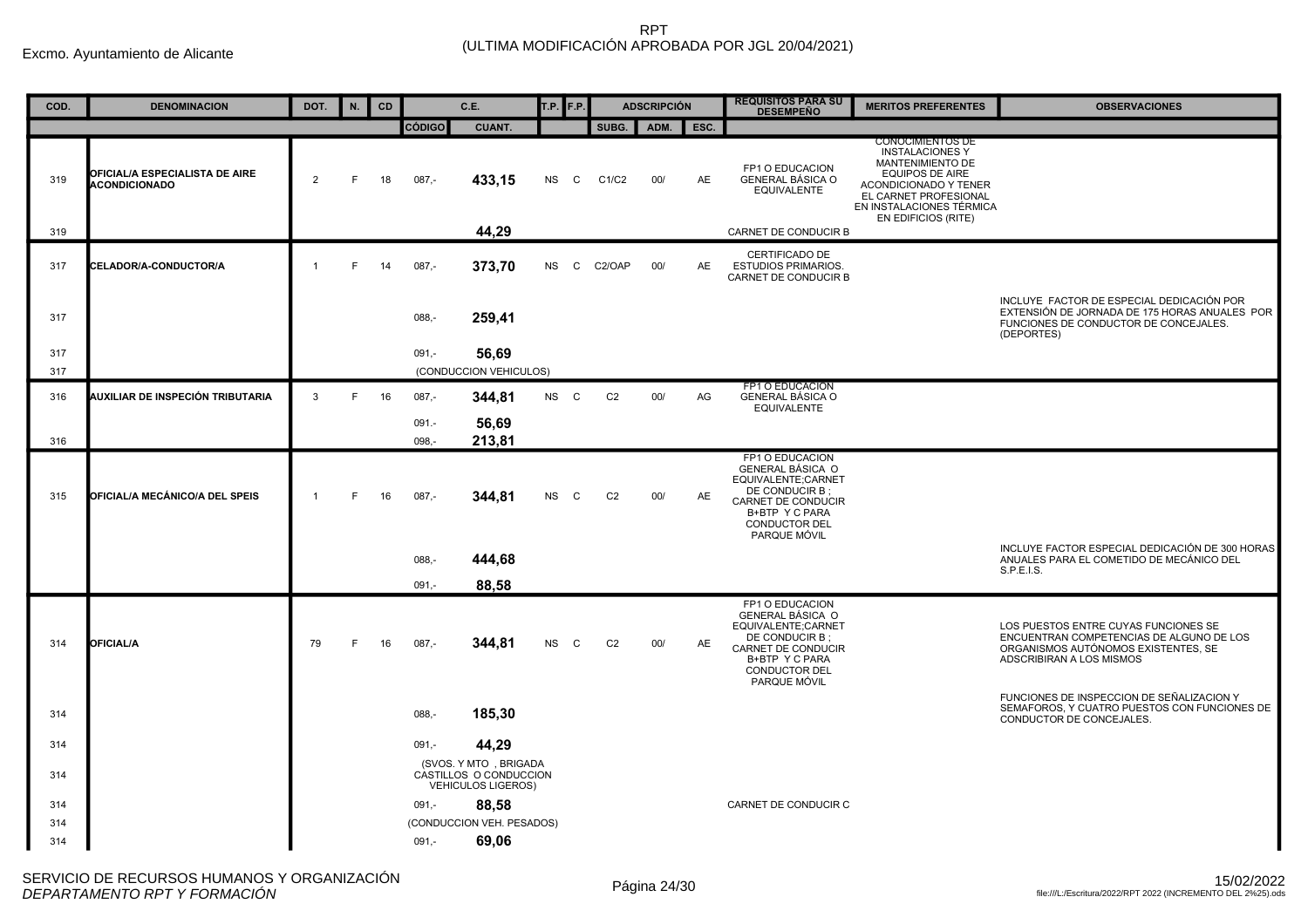| COD.       | <b>DENOMINACION</b>                  | DOT.           | N. | CD |                    | C.E.                                           | T.P. F.P.                 |                | <b>ADSCRIPCIÓN</b> |      | <b>REQUISITOS PARA SU</b><br><b>DESEMPEÑO</b>                                     | <b>MERITOS PREFERENTES</b> | <b>OBSERVACIONES</b>                                                                                                                                                                                                                               |
|------------|--------------------------------------|----------------|----|----|--------------------|------------------------------------------------|---------------------------|----------------|--------------------|------|-----------------------------------------------------------------------------------|----------------------------|----------------------------------------------------------------------------------------------------------------------------------------------------------------------------------------------------------------------------------------------------|
|            |                                      |                |    |    | <b>CÓDIGO</b>      | <b>CUANT.</b>                                  |                           | SUBG.          | ADM.               | ESC. |                                                                                   |                            |                                                                                                                                                                                                                                                    |
| 314        |                                      |                |    |    |                    | (VÍAS PÚBLICAS Y OBRAS,<br>BACHEO DE CALZADAS) |                           |                |                    |      |                                                                                   |                            |                                                                                                                                                                                                                                                    |
| 314        |                                      |                |    |    | $098 -$            | 213,81                                         |                           |                |                    |      |                                                                                   |                            | EL FACTOR DE FLEXIBILIDAD HORARIA DEL C.<br>ESPECÍFICO SE CIRCUNSCRIBE A LAS FUNCIONES DE<br>AUXILIAR DE INSPECCION DE LIMPIEZA                                                                                                                    |
| 313        | <b>AUXILIAR</b>                      | 180            | F  | 16 | $087,-$            | 344,81                                         | <b>NS</b><br>$\mathbf{C}$ | C <sub>2</sub> | 00/                | AG   | FP1 O EDUCACION<br><b>GENERAL BÁSICA O</b><br><b>EQUIVALENTE</b>                  |                            | DOS PUESTOS DE TRABAJO DE LA DOTACION QUE<br>ESTAN OCUPADOS POR FUNCIONARIOS DEL GRUPO E<br>SE TRANSFORMARAN CUANDO QUEDEN VACANTES                                                                                                                |
| 313        |                                      |                |    |    | 088.-              | 160,82                                         |                           |                |                    |      |                                                                                   |                            | INCLUYE FACTOR ESPECIAL DEDICACIÓN DE 2 HORAS Y<br>30 MIN. SEMANALES DE PROMEDIO PARA:<br>*DOS DOTACIONES CON DESTINO EN FIESTAS,<br>*UNA CON DESTINO EN COORDINACIÓN PROYECTOS<br>*UNA CON DESTINO EN MERCADOS<br>*UNA<br>CON DESTINO EN ALCALDIA |
| 313        |                                      |                |    |    | $088 -$            | 185,30                                         |                           |                |                    |      |                                                                                   |                            | INCLUYE FACTOR ESPECIAL DEDICACIÓN DE 125 HORAS<br><b>ANUALES PARA:</b><br>-1 DOTACIÓN EN DEPORTES<br>$-1$<br>DOTACIÓN EN SERVICIO JURÍDICO<br>$-1$<br>DOTACIÓN EN EDUCACIÓN                                                                       |
| 313        |                                      |                |    |    | $088,-$            | 259,41                                         |                           |                |                    |      |                                                                                   |                            | INCLUYE FACTOR ESPECIAL DEDICACIÓN POR<br>DISPONIBILIDAD EN EXCESO DE 175 HORAS ANUALES A<br>UNA DOTACIÓN POR FUNCIONES DE COLABORACIÓN<br>EN LA MESA DE CONTRATACIÓN                                                                              |
| 313        |                                      |                |    |    | $088, -$           | 259,41                                         |                           |                |                    |      |                                                                                   |                            | INCLUYE FACTOR ESPECIAL DEDICACIÓN POR<br>DISPONIBILIDAD EN EXCESO DE 175 HORAS ANUALES AS<br>UNA DOTACIÓN CON DESTINO EN SERVICIO DE<br>ASESORIA JURIDICA                                                                                         |
| 313        |                                      |                |    |    | $098 -$            | 213,81                                         |                           |                |                    |      |                                                                                   |                            | EL FACTOR DE FLEXIBILIDAD HORARIA DEL<br>COMPLEMENTO ESPECÍFICO SE CIRCUNSCRIBE A UN<br>PUESTO CON DESTINO EN EL CASTILLO DE SANTA<br>BARBARA Y A UNA CON DESTINO EN EL EQUIPO DE<br>INTERVENCIÓN DE LA ZONA NORTE (ACCIÓN SOCIAL)                 |
| 313        |                                      |                |    |    | $091 -$            | 56,69                                          |                           |                |                    |      |                                                                                   |                            | EL FACTOR DE PELIGROSIDAD SE CIRCUNSCRIBE A<br>TRES DOTACIONES POR REALIZAR FUNCIONES DE<br>INSPECCIÓN TRIBUTARIA.                                                                                                                                 |
| 313        |                                      |                |    |    |                    | (VEHÍCULOS LIGEROS)                            |                           |                |                    |      |                                                                                   |                            | LOS PUESTOS ENTRE CUYAS FUNCIONES SE<br>ENCUENTRAN COMPETENCIAS DE ALGUNO DE LOS<br>ORGANISMOS AUTÓNOMOS EXISTENTES, SE<br>ADSCRIBIRAN A LOS MISMOS                                                                                                |
| 312        | <b>CONDUCTOR/A DE LA CORPORACION</b> | 5              | F. | 16 | $087 -$            | 344.81                                         | S<br>-L                   | C <sub>2</sub> | 00/                | AE   | FP1 O EDUCACION<br><b>GENERAL BÁSICA O</b><br>EQUIVALENTE;CARNET<br>DE CONDUCIR B |                            | INCLUYE FACTOR ESPECIAL DEDICACIÓN POR<br>EXTENSIÓN HORARIA EN LOS SERVICIOS QUE SE<br><b>REQUIERA</b>                                                                                                                                             |
| 312<br>312 |                                      |                |    |    | $088 -$<br>$091 -$ | 444,68<br>56,69                                |                           |                |                    |      |                                                                                   |                            |                                                                                                                                                                                                                                                    |
| 311        | CONDUCTOR/A SR/A. ALCALDE/SA         | $\overline{1}$ | F. | 16 | $087 -$            | 344,81                                         | S<br>- L                  | C <sub>2</sub> | 00/                | AE   | FP1 O EDUCACION<br>GENERAL BÁSICA O<br>EQUIVALENTE:CARNET<br>DE CONDUCIR B        |                            | INCLUYE FACTOR ESPECIAL DEDICACIÓN POR<br>EXTENSIÓN HORARIA EN LOS SERVICIOS QUE SE<br><b>REQUIERA</b>                                                                                                                                             |
| 311<br>311 |                                      |                |    |    | $088,-$<br>$091 -$ | 444,68<br>56,69                                |                           |                |                    |      |                                                                                   |                            |                                                                                                                                                                                                                                                    |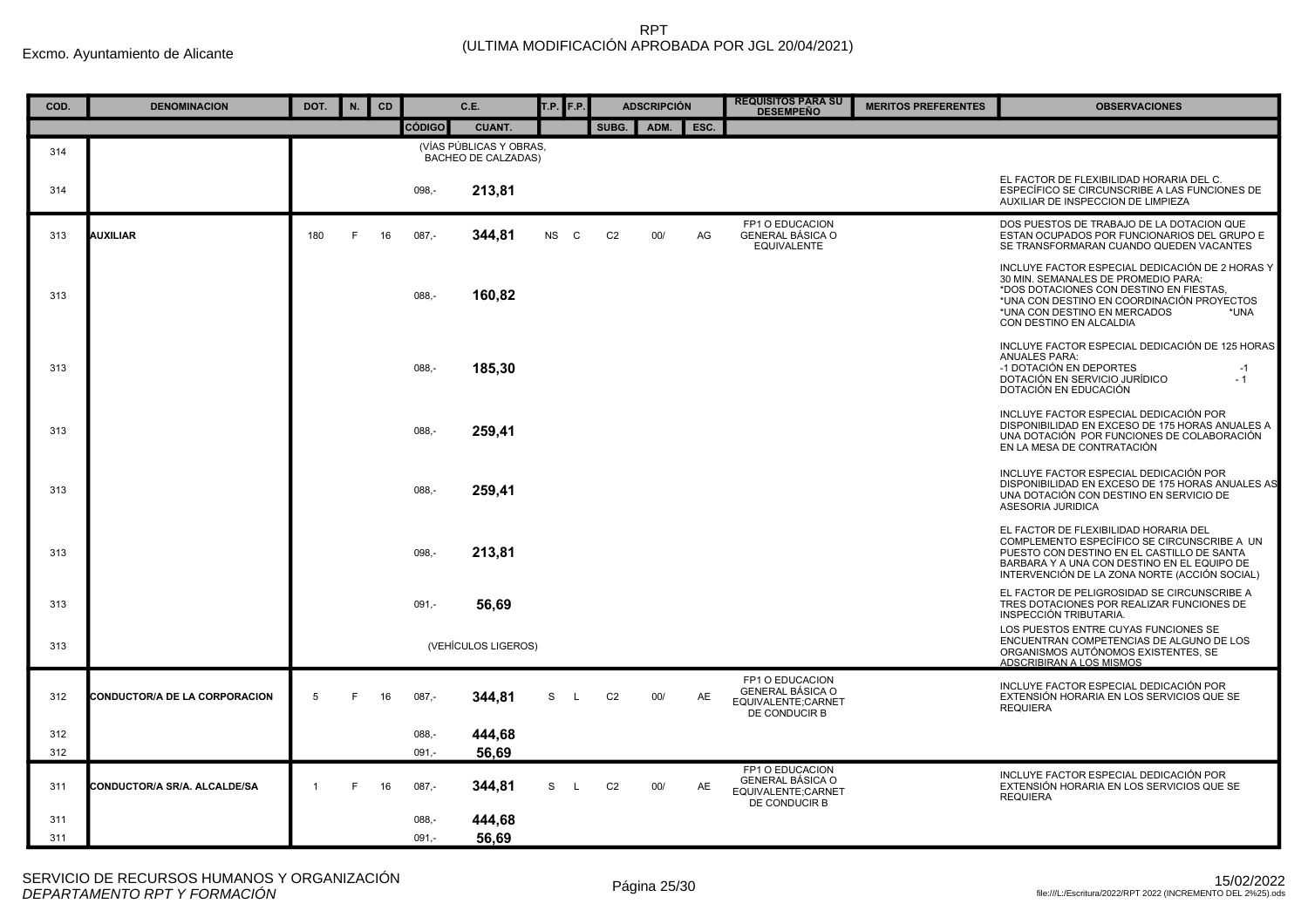| COD. | <b>DENOMINACION</b>                                   | DOT.           | N. | <b>CD</b> |          | C.E.          | T.P. F.P. |              |                | <b>ADSCRIPCIÓN</b> |           | <b>REQUISITOS PARA SU</b><br><b>DESEMPEÑO</b>                              | <b>MERITOS PREFERENTES</b>                                                           | <b>OBSERVACIONES</b>                                                                                                                                                                                                                                                                                                                                                                      |
|------|-------------------------------------------------------|----------------|----|-----------|----------|---------------|-----------|--------------|----------------|--------------------|-----------|----------------------------------------------------------------------------|--------------------------------------------------------------------------------------|-------------------------------------------------------------------------------------------------------------------------------------------------------------------------------------------------------------------------------------------------------------------------------------------------------------------------------------------------------------------------------------------|
|      |                                                       |                |    |           | CÓDIGO   | <b>CUANT.</b> |           |              | SUBG.          | ADM.               | ESC.      |                                                                            |                                                                                      |                                                                                                                                                                                                                                                                                                                                                                                           |
| 308  | <b>OFICIAL/A RECAUDACION</b>                          | 2              | F  | 16        | $087 -$  | 344,81        | NS        | $\mathbf{C}$ | C <sub>2</sub> | 00/                | <b>AE</b> | FP1 O EDUCACION<br><b>GENERAL BÁSICA O</b><br><b>EQUIVALENTE</b>           |                                                                                      |                                                                                                                                                                                                                                                                                                                                                                                           |
| 306  | OPERADOR/A DE LA SALA DE CONTROL<br><b>DE TRAFICO</b> | 3              | F  | 18        | $087 -$  | 399,84        | <b>NS</b> | $\mathsf{C}$ | C1/C2          | 00/                | AG/AE     | FP1 O EDUCACION<br>GENERAL BÁSICA O<br>EQUIVALENTE;CARNET<br>DE CONDUCIR B | <b>CONOCIMIENTOS</b><br>INFORMATICA,<br>ELECTRICIDAD Y COMPO.<br><b>ELECTRONICOS</b> | INCLUYE FACTOR DE ESPECIAL DEDICACIÓN POR<br>EXTENSIÓN DE JORNADA DE 125 HORAS ANUALES                                                                                                                                                                                                                                                                                                    |
| 306  |                                                       |                |    |           | $087,-$  | 212,18        |           |              |                |                    |           |                                                                            |                                                                                      | LA RETRIBUCIÓN DE C. ESPECÍFICO ESTA VINCULADA A<br>LA COBERTURA POR UN AGENTE DE LA POLICÍA LOCAL.<br>LA ADSCRIPCIÓN AL GRUPO ESTABLECIDO EN LA LEY<br>6/1999 ES CON EFECTOS DE LA ENTRADA EN VIGOR DE<br>LA MISMA (18-5-99)                                                                                                                                                             |
| 306  |                                                       |                |    |           | $088 -$  | 185,30        |           |              |                |                    |           |                                                                            |                                                                                      | LOS PUESTOS DE TRABAJO DE GRUPO C. OCUPADOS<br>ACTUAL Y EXCEPCIONALMENTE, POR AGENTES DE LA<br>POLICÍA LOCAL, SE PROVEERAN POR FUNCIONARIOS<br>DEL GRUPO D, UNA VEZ QUEDEN VACANTES                                                                                                                                                                                                       |
| 306  |                                                       |                |    |           | $095 -$  | 63,34         |           |              |                |                    |           |                                                                            |                                                                                      |                                                                                                                                                                                                                                                                                                                                                                                           |
| 305  | <b>TELEFONISTA</b>                                    | $\overline{2}$ | E  | 16        | $087,-$  | 344,81        | NS C      |              | C <sub>2</sub> | 00/                | AE        | FP1 O EDUCACION<br><b>GENERAL BÁSICA O</b><br><b>EQUIVALENTE</b>           |                                                                                      |                                                                                                                                                                                                                                                                                                                                                                                           |
| 303  | <b>OFICIAL/A-CONSERJE</b>                             | $\overline{7}$ | F. | 16        | $087 -$  | 344,81        | NS C      |              | C <sub>2</sub> | 00/                | AE        | FP1 O EDUCACION<br><b>GENERAL BÁSICA O</b><br><b>EQUIVALENTE</b>           | CARNET DE CONDUCIR B                                                                 |                                                                                                                                                                                                                                                                                                                                                                                           |
| 303  |                                                       |                |    |           | $088 -$  | 185,30        |           |              |                |                    |           |                                                                            |                                                                                      | INCLUYE FACTOR DE ESPECIAL DEDICACIÓN POR<br>EXTENSIÓN DE JORNADA DE 125 HORAS ANUALES PARA<br>EL SERVICIO DE AIC.                                                                                                                                                                                                                                                                        |
|      |                                                       |                |    |           |          | (DESTINO AIC) |           |              |                |                    |           |                                                                            |                                                                                      |                                                                                                                                                                                                                                                                                                                                                                                           |
| 303  |                                                       |                |    |           | 098.-    | 213,81        |           |              |                |                    |           |                                                                            |                                                                                      | INCLUYE FACTOR DE ESPECIAL DEDICACIÓN POR<br>FLEXIBILIDAD HORARIA PARA - UNA-DOTACION CON<br>DESTINO EN DEPORTES.                                                                                                                                                                                                                                                                         |
| 201  | <b>ENCARGADO/A DE EQUIPAMIENTOS</b>                   | 10             | F. | 16        | $087 -$  | 344.81        | NS        | $\mathbf{C}$ | C <sub>2</sub> | 00/                | AG/AE     | CERTIFICADO DE<br><b>ESTUDIOS PRIMARIOS</b>                                |                                                                                      | "LOS VIGENTES ENCARGADO/AS DE EQUIPAMIENTOS<br>SON: • DOS ENCARGADO/AS DE SALAS DE<br>EXPOSICIONES • UN ENCARGADO/A DE MATERIAL DE<br>OFICINA . UN ENCARGADO/A DE MATERIAL DE<br>SERVICIOS Y MANTENIMIENTO . UN ENCARGADO/A DE<br>REPROGRAFÍA • UN ENCARGADO/A DE MANTENIMIENTO<br>DE MERCADOS . UN ENCARGADO/A DEL CC. LAS<br>CIGARRERAS . UN ENCARGADO/A DE EQUIPAMIENTOS<br>DE EMPLEO" |
| 201  |                                                       |                |    |           | 098.     | 213,81        |           |              |                |                    |           |                                                                            |                                                                                      | INCLUYE FACTOR DE ESPECIAL DEDICACIÓN POR<br>FLEXIBIILIDAD HORARIA PARA FUNCIONES,<br>ENCARGADO/A DE LA SALA DE EXPOSICIONES, CC. LAS<br>CIGARRERAS Y EQUIPAMIENTOS DE EMPLEO                                                                                                                                                                                                             |
| 201  |                                                       |                |    |           | 088.-    | 185,30        |           |              |                |                    |           |                                                                            |                                                                                      | INCLUYE FACTOR DE ESPECIAL DEDICACIÓN POR<br>DISPONIBILIDAD HORARIA DE 125H ANUALES POR<br>FUNCIONES DE ENCARGADO/A DE REPROGRAFÍA Y<br>MATERIAL DE OFICINA.                                                                                                                                                                                                                              |
| 201  |                                                       |                |    |           | $088, -$ | 444,68        |           |              |                |                    |           |                                                                            |                                                                                      | INCLUYE FACTOR DE ESPECIAL DEDICACIÓN POR<br>DISPONIBILIDAD HORARIA DE 300H ANUALES POR<br>FUNCIONES DE ENCARGADO/A DE MANTENIMIENTO DE<br><b>MERCADOS</b>                                                                                                                                                                                                                                |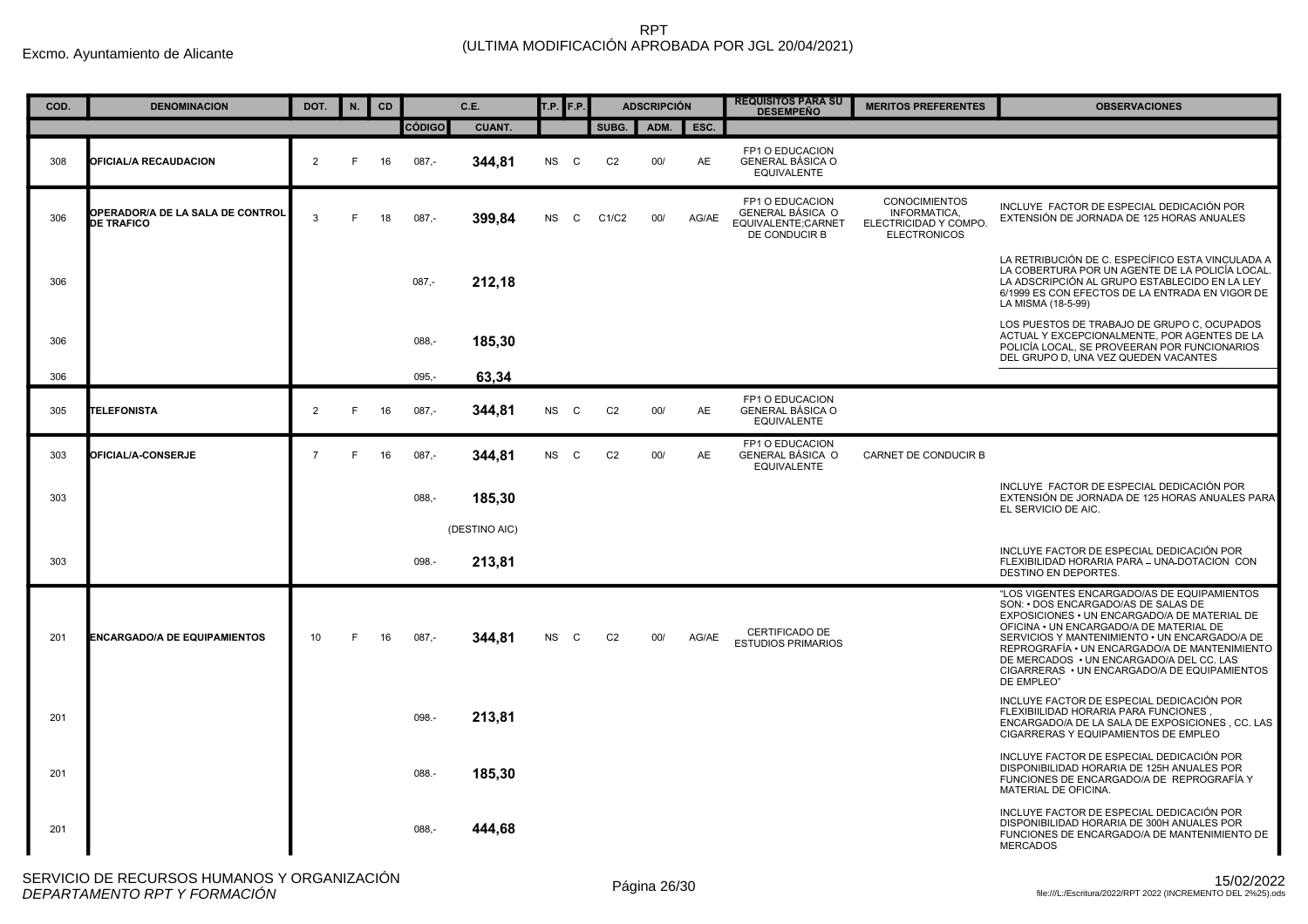| COD. | <b>DENOMINACION</b>    | DOT. | N. | CD |          | C.E.                                                    | T.P. F.P. |        | <b>ADSCRIPCIÓN</b> |       | <b>REQUISITOS PARA SU</b><br><b>DESEMPEÑO</b>                            | <b>MERITOS PREFERENTES</b> | <b>OBSERVACIONES</b>                                                                                                                                                                                                                                    |
|------|------------------------|------|----|----|----------|---------------------------------------------------------|-----------|--------|--------------------|-------|--------------------------------------------------------------------------|----------------------------|---------------------------------------------------------------------------------------------------------------------------------------------------------------------------------------------------------------------------------------------------------|
|      |                        |      |    |    | CÓDIGO   | <b>CUANT.</b>                                           |           | SUBG.  | ADM.               | ESC.  |                                                                          |                            |                                                                                                                                                                                                                                                         |
| 201  |                        |      |    |    | $091 -$  | 44,29                                                   |           |        |                    |       |                                                                          |                            |                                                                                                                                                                                                                                                         |
| 201  |                        |      |    |    |          | (MANT. MERCADOS)                                        |           |        |                    |       |                                                                          |                            |                                                                                                                                                                                                                                                         |
| 201  |                        |      |    |    | $091 -$  | 88,58                                                   |           |        |                    |       |                                                                          |                            |                                                                                                                                                                                                                                                         |
| 201  |                        |      |    |    |          | (MAT.SERV Y MANT)                                       |           |        |                    |       | <b>CERTIFICADO DE</b>                                                    |                            |                                                                                                                                                                                                                                                         |
| 109  | AUXILIAR ACCIÓN SOCIAL | 5    | F. | 14 | $087,-$  | 281,38                                                  | NS C      | C2/OAP | 00/                | AE    | <b>ESTUDIOS PRIMARIOS</b>                                                |                            |                                                                                                                                                                                                                                                         |
| 109  |                        |      |    |    | $091 -$  | 44,29                                                   |           |        |                    |       |                                                                          |                            |                                                                                                                                                                                                                                                         |
| 107  | <b>AYUDANTE/A</b>      | 101  | F  | 14 | $087,-$  | 281,38                                                  | NS C      | C2/OAP | 00/                | AG/AE | CERTIFICADO DE<br><b>ESTUDIOS PRIMARIOS,</b><br>CARNETS DE CONDUCIR<br>B |                            | LOS PUESTOS ENTRE CUYAS FUNCIONES SE<br>ENCUENTRAN COMPETENCIAS DE ALGUNO DE LOS<br>ORGANISMOS AUTÓNOMOS EXISTENTES, SE<br>ADSCRIBIRAN A LOS MISMOS                                                                                                     |
| 107  |                        |      |    |    | 088,     | 185,30                                                  |           |        |                    |       |                                                                          |                            | INCLUYE FACTOR DE ESPECIAL DEDICACIÓN POR<br>EXTENSIÓN DE JORNADA DE 125 HORAS ANUALES PARA<br>FUNCIONES DE INSPECCION DE SEÑALIZACION Y<br>SEMAFOROS Y LA DOTACIÓN DE UN PUESTO CON<br>SERVICIO EN LA BANDA DE MUSICA.                                 |
| 107  |                        |      |    |    | $088. -$ | 160,82                                                  |           |        |                    |       |                                                                          |                            | INCLUYE FACTOR DE ESPECIAL DEDICACIÓN POR<br>DISPONIBILIDAD EN EXCESO DE 2 HORAS Y 30 MINUTOS<br>SEMANALES PARA UN MÁXIMO DE 6 DOTACIONES DE<br>PUESTOS CON ADSCRIPCIÓN AL SUBGRUPO "OAP".                                                              |
| 107  |                        |      |    |    | $088. -$ | 222,33                                                  |           |        |                    |       |                                                                          |                            | INCLUYE FACTOR DE ESPECIAL DEDICACIÓN POR<br>DISPONIBILIDAD EN EXCESO DE 150 HORAS PARA<br>CINCO PUESTOS DE AYUDANTE QUE EJERCEN<br>FUNCIONES DE AYUDANTE DE ADMINISTRADOR DE<br>MERCADOS.                                                              |
| 107  |                        |      |    |    | $091 -$  | 44,29                                                   |           |        |                    |       |                                                                          |                            |                                                                                                                                                                                                                                                         |
| 107  |                        |      |    |    |          | (CULTURA, CASTILLO SANTA<br>BARBARA)                    |           |        |                    |       |                                                                          |                            |                                                                                                                                                                                                                                                         |
| 107  |                        |      |    |    | $091,-$  | 44,29                                                   |           |        |                    |       |                                                                          |                            |                                                                                                                                                                                                                                                         |
| 107  |                        |      |    |    |          | (SVOS. Y MTO, BRIGADA DE<br>CASTILLOS)                  |           |        |                    |       |                                                                          |                            |                                                                                                                                                                                                                                                         |
| 107  |                        |      |    |    | $091 -$  | 56,69                                                   |           |        |                    |       |                                                                          |                            |                                                                                                                                                                                                                                                         |
| 107  |                        |      |    |    |          | (CONDUCCION VEH. LIGEROS,<br>SEPULTURERO)               |           |        |                    |       |                                                                          |                            |                                                                                                                                                                                                                                                         |
| 107  |                        |      |    |    | $091 -$  | 88,58                                                   |           |        |                    |       | CARNET DE CONDUCIR C                                                     |                            |                                                                                                                                                                                                                                                         |
| 107  |                        |      |    |    |          | (CONDUCCION VEH. PESADOS)                               |           |        |                    |       |                                                                          |                            |                                                                                                                                                                                                                                                         |
| 107  |                        |      |    |    |          | (CONTROL SEMAFORICO,<br>CEMENTERIO, PARQUE<br>TEMATICO) |           |        |                    |       |                                                                          |                            |                                                                                                                                                                                                                                                         |
| 107  |                        |      |    |    | 096,-    | 105,58                                                  |           |        |                    |       |                                                                          |                            | LA CUANTÍA INDICADA EN CONCEPTO DE JORNADA<br>PARTIDA, PARA LOS PARQUES TEMÁTICOS,<br>CORRESPONDE A MES COMPLETO TRABAJADO. EN<br>CASO DE QUE LA JORNADA PARTIDA SE REALICE UN<br>NUMERO INFERIOR DE DIAS AL MES SE RETRIBUIRÁ DE<br>FORMA PROPORCIONAL |
| 107  |                        |      |    |    |          | (PARQUE TEMATICO)                                       |           |        |                    |       |                                                                          |                            |                                                                                                                                                                                                                                                         |
| 107  |                        |      |    |    | $098, -$ | 213,81                                                  |           |        |                    |       |                                                                          |                            | LA FLEXIBILIDAD HORARIA SE CIRCUNSCRIBE A DOS<br>DOTACIONES DE AYUDANTE/A QUE REALIZA FUNCIONES<br>DE INSPECCIÓN DE LIMPIEZA DE EDIFICIOS PÚBLICOS. Y<br>A UNA DOTACIÓN CON DESTINO EN EL CASTILLO DE<br>SANTA BÁRBARA.                                 |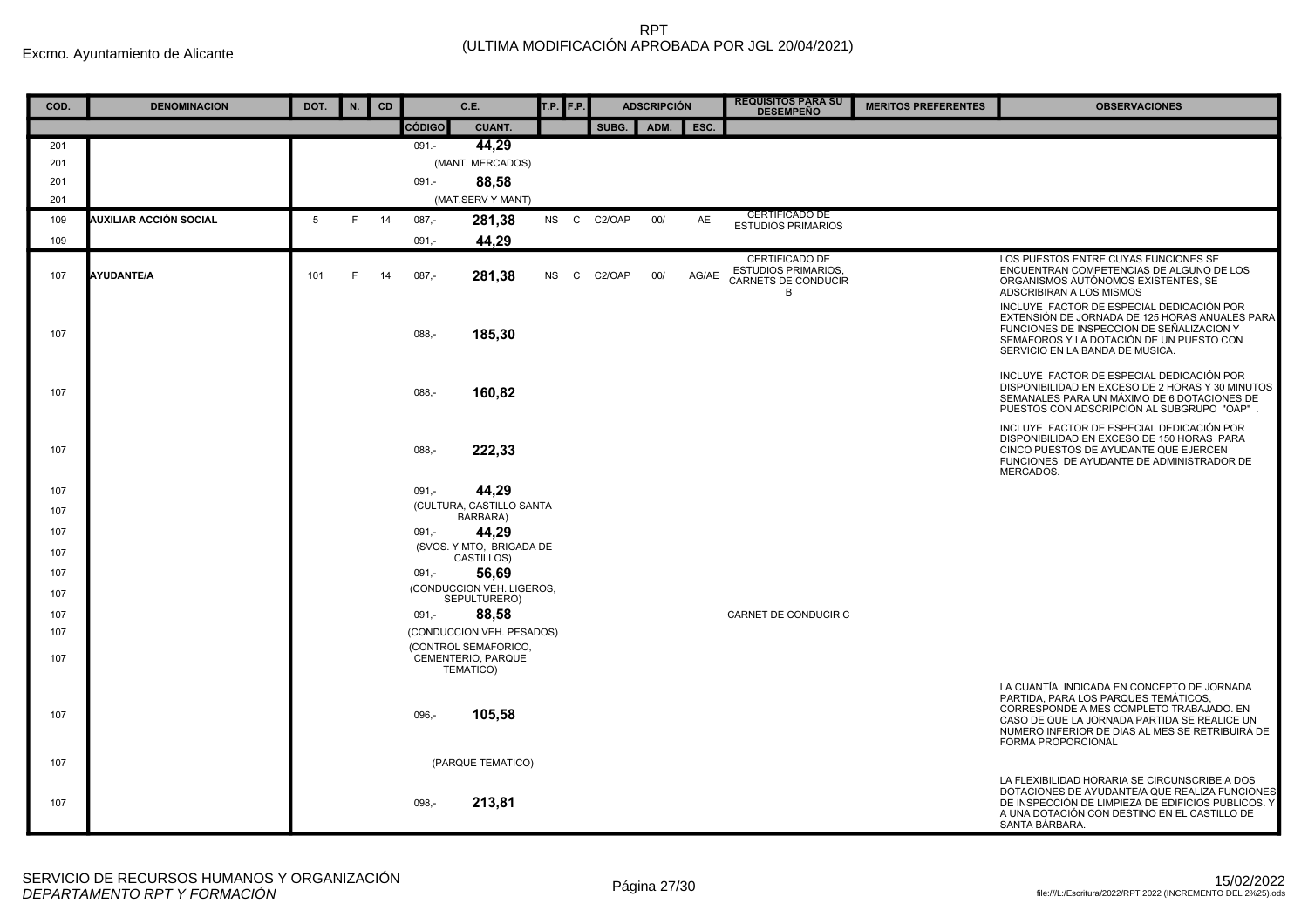| COD. | <b>DENOMINACION</b>          | DOT. | N. | CD |               | C.E.                                                                                                                                      | <b>T.P.</b> F.P. |        | <b>ADSCRIPCIÓN</b> |       | <b>REQUISITOS PARA SU</b><br><b>DESEMPEÑO</b>                            | <b>MERITOS PREFERENTES</b> | <b>OBSERVACIONES</b>                                                                                                                                                                                                                                                                                                                                                                                               |
|------|------------------------------|------|----|----|---------------|-------------------------------------------------------------------------------------------------------------------------------------------|------------------|--------|--------------------|-------|--------------------------------------------------------------------------|----------------------------|--------------------------------------------------------------------------------------------------------------------------------------------------------------------------------------------------------------------------------------------------------------------------------------------------------------------------------------------------------------------------------------------------------------------|
|      |                              |      |    |    | <b>CÓDIGO</b> | <b>CUANT.</b>                                                                                                                             |                  | SUBG.  | ADM.               | ESC.  |                                                                          |                            |                                                                                                                                                                                                                                                                                                                                                                                                                    |
| 106  | <b>CONDUCTOR/A</b>           | 3    | F  | 14 | $087 -$       | 281,38                                                                                                                                    | <b>NS</b><br>C.  | C2/OAP | 00/                |       | EDUCACIÓN PRIMARIA O<br>AG/AE EQUIVALENTE, CARNETS<br>DE CONDUCIR B      |                            |                                                                                                                                                                                                                                                                                                                                                                                                                    |
| 106  |                              |      |    |    | $091 -$       | 56,69                                                                                                                                     |                  |        |                    |       |                                                                          |                            |                                                                                                                                                                                                                                                                                                                                                                                                                    |
| 106  |                              |      |    |    |               | (CONDUCCIÓN VEH. LIGEROS)                                                                                                                 |                  |        |                    |       |                                                                          |                            |                                                                                                                                                                                                                                                                                                                                                                                                                    |
| 106  |                              |      |    |    | $091 -$       | 88.58                                                                                                                                     |                  |        |                    |       | CARNET DE CONDUCIR C                                                     |                            |                                                                                                                                                                                                                                                                                                                                                                                                                    |
| 106  |                              |      |    |    |               | (CONDUCCIÓN VEH. PESADOS)                                                                                                                 |                  |        |                    |       |                                                                          |                            |                                                                                                                                                                                                                                                                                                                                                                                                                    |
| 106  |                              |      |    |    | 088.-         | 185,30                                                                                                                                    |                  |        |                    |       |                                                                          |                            | INCLUYE FACTOR DE ESPECIAL DEDICACIÓN DE POR<br>DISPONIBILIDAD EN EXCESO DE 125H ANUALES, PARA<br>UNA DOTACIÓN CON DESTINO EN DEPORTES.                                                                                                                                                                                                                                                                            |
| 105  | <b>AUXILIAR DE SERVICIOS</b> | 248  | F  | 14 | $087 -$       | 281,38                                                                                                                                    | NS.<br>C.        | C2/OAP | 00/                | AG/AE | CERTIFICADO DE<br><b>ESTUDIOS PRIMARIOS,</b><br>CARNETS DE CONDUCIR<br>B |                            | LOS PUESTOS ENTRE CUYAS FUNCIONES SE<br>ENCUENTRAN COMPETENCIAS DE ALGUNO DE LOS<br>ORGANISMOS AUTÓNOMOS EXISTENTES, SE<br>ADSCRIBIRAN A LOS MISMOS                                                                                                                                                                                                                                                                |
| 105  |                              |      |    |    | $088 -$       | 160,82                                                                                                                                    |                  |        |                    |       |                                                                          |                            | INCLUYE FACTOR ESPECIAL DEDICACIÓN DE 2 HORAS Y<br>30 MIN. SEMANALES DE PROMEDIO CON DOTA CION DE<br>CUATRO PUESTOS DE TRABAJO PARA LOS CENTROS<br>SOCIALES 2 Y 4 O, EVENTUALMENTE, EN LAS DEPENDEN<br>CIAS DEL SERVICIO DE ACCIÓN SOCIAL EN QUE SEAN<br>NECESARIOS SUS SERVICIOS. Y PARA UN MÁXIMO DE 6<br>DOTACIONES DE PUESTOS CON ADSCRIPCIÓN AL<br>SUBGRUPO "OAP", POR ASISTENCIA COMPACTADOR<br>FRIGORIFICO. |
| 105  |                              |      |    |    |               | (ACC. SOCIAL Y MERCADO CENTRAL<br>"COMPACTADOR FRIGORÍFICO")                                                                              |                  |        |                    |       |                                                                          |                            | INCLUYE FACTOR DE ESPECIAL DEDICACIÓN POR                                                                                                                                                                                                                                                                                                                                                                          |
| 105  |                              |      |    |    | $088 -$       | 185,30                                                                                                                                    |                  |        |                    |       |                                                                          |                            | EXTENSIÓN DE JORNADA DE 125 HORAS ANUALES PARA<br>EL SERVICIO DE AIC Y JUNTAS DE DISTRITO, DOS<br>PUESTOS CON DESTINO EN EL DEPARTAMENTO DE<br>JUVENTUD, DOS PUESTOS PARA EL C.C. CIGARRERAS                                                                                                                                                                                                                       |
| 105  |                              |      |    |    |               | (JUNTAS DE DISTRITO, DESTINO<br>AIC)                                                                                                      |                  |        |                    |       |                                                                          |                            | LAS DOTACIONES CON DESTINO EN JUNTAS DE<br>DISTRITO TENDRÁN EL DENOMINADO "HORARIO<br>EUROPEO"                                                                                                                                                                                                                                                                                                                     |
| 105  |                              |      |    |    | $091 -$       | 44,29                                                                                                                                     |                  |        |                    |       |                                                                          |                            |                                                                                                                                                                                                                                                                                                                                                                                                                    |
| 105  |                              |      |    |    |               | (ACCIÓN SOCIAL Y DEPORTES)                                                                                                                |                  |        |                    |       |                                                                          |                            |                                                                                                                                                                                                                                                                                                                                                                                                                    |
| 105  |                              |      |    |    | $091 -$       | 56,69                                                                                                                                     |                  |        |                    |       |                                                                          |                            |                                                                                                                                                                                                                                                                                                                                                                                                                    |
| 105  |                              |      |    |    |               | (CONDUCCION VEH. LIGEROS)                                                                                                                 |                  |        |                    |       |                                                                          |                            | LA CUANTÍA INDICADA EN CONCEPTO DE JORNADA                                                                                                                                                                                                                                                                                                                                                                         |
| 105  |                              |      |    |    | $095. -$      | 63,34                                                                                                                                     |                  |        |                    |       |                                                                          |                            | PARTIDA Y TURNICIDAD, SE ADAPTARAN A LA JORNADA<br>LABORAL QUE EN CADA MOMENTO SE ESTABLEZCA                                                                                                                                                                                                                                                                                                                       |
| 105  |                              |      |    |    |               | (CASTILLO STA BARBARA O<br>SÀLA EXPOSICIONES LONJA O<br>CENTROS SOCIALES.<br><b>CEMENTERIO, FIESTAS, MACA Y</b><br>CIGARRERAS) Y DEPORTES |                  |        |                    |       |                                                                          |                            |                                                                                                                                                                                                                                                                                                                                                                                                                    |
| 105  |                              |      |    |    | 096.          | 105.58                                                                                                                                    |                  |        |                    |       |                                                                          |                            | LA CUANTÍA INDICADA EN CONCEPTO DE JORNADA<br>PARTIDA. PARA LOS PARQUES TEMÁTICOSY ACCIÓN<br>SOCIAL CORRESPONDE A MES COMPLETO TRABAJADO.<br>EN CASO DE QUE LA JORNADA PARTIDA SE REALICE UN<br>NÚMERO INFERIOR DE DIAS AL MES SE RETRIBUIRÁ DE<br>FORMA PROPORCIONAL                                                                                                                                              |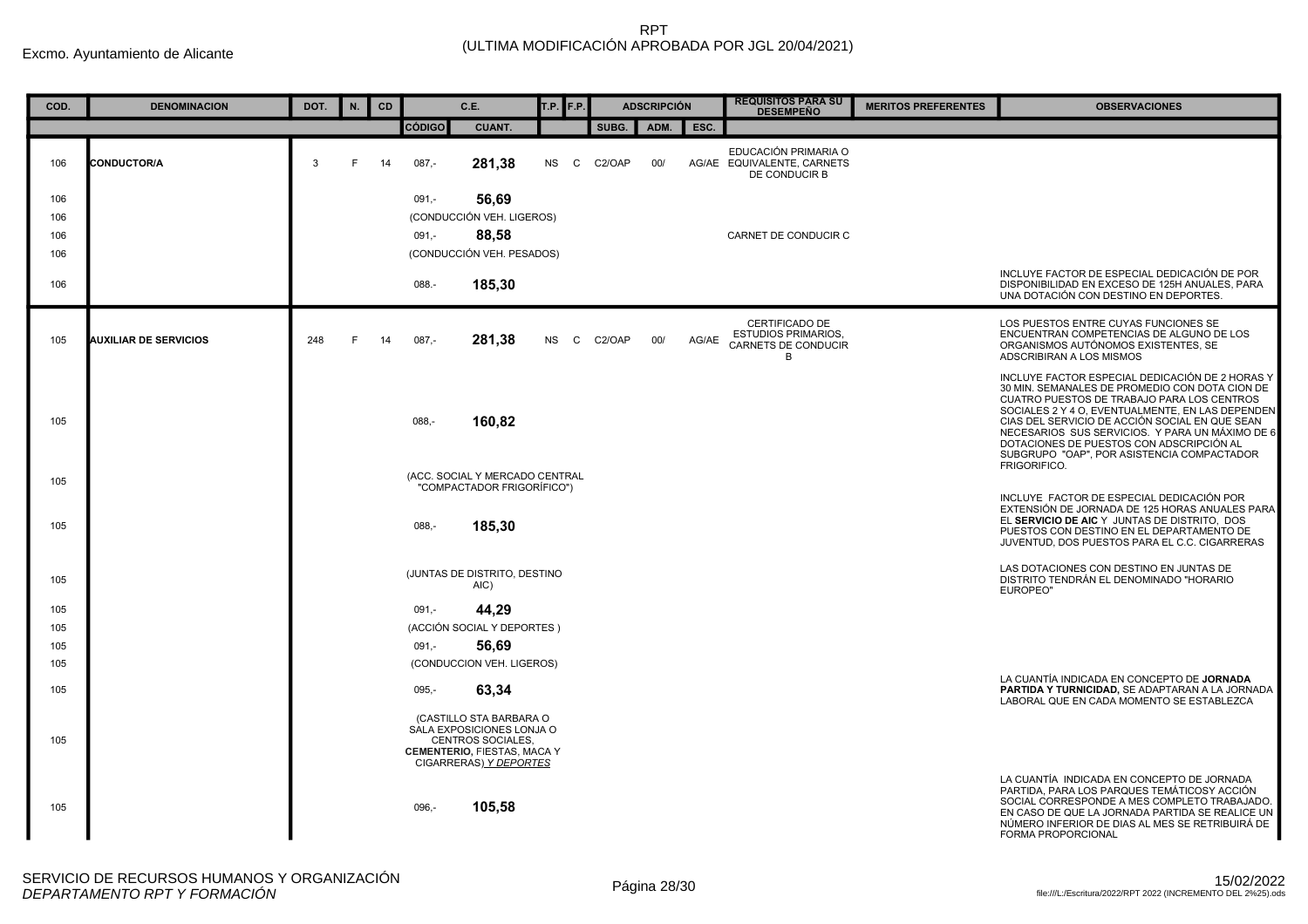| COD.         | <b>DENOMINACION</b>                                                                                                                                                                                                            | DOT.           | N. | CD | C.E.                                                   | T.P.<br>F.P.    | <b>ADSCRIPCIÓN</b> |      | <b>REQUISITOS PARA SU</b><br><b>DESEMPEÑO</b>     | <b>MERITOS PREFERENTES</b> | <b>OBSERVACIONES</b>                                                                                                                                                                                                                                                                                                                                                                                                                                             |  |
|--------------|--------------------------------------------------------------------------------------------------------------------------------------------------------------------------------------------------------------------------------|----------------|----|----|--------------------------------------------------------|-----------------|--------------------|------|---------------------------------------------------|----------------------------|------------------------------------------------------------------------------------------------------------------------------------------------------------------------------------------------------------------------------------------------------------------------------------------------------------------------------------------------------------------------------------------------------------------------------------------------------------------|--|
|              |                                                                                                                                                                                                                                |                |    |    | <b>CÓDIGO</b><br><b>CUANT.</b>                         |                 | SUBG.<br>ADM.      | ESC. |                                                   |                            |                                                                                                                                                                                                                                                                                                                                                                                                                                                                  |  |
| 105          |                                                                                                                                                                                                                                |                |    |    | (PARQUE TEMATICO, FIESTAS,<br>AULAS DE CULTURA, MACA Y |                 |                    |      |                                                   |                            |                                                                                                                                                                                                                                                                                                                                                                                                                                                                  |  |
|              |                                                                                                                                                                                                                                |                |    |    | CIGARRERAS Y ACCIÓN SOCIAL)<br>096.-<br>67,18          |                 |                    |      |                                                   |                            | PARA TODOS LOS QUE ESTEN EN CENTROS QUE NO SE                                                                                                                                                                                                                                                                                                                                                                                                                    |  |
|              |                                                                                                                                                                                                                                |                |    |    | (CENTROS ESCOLARES)                                    |                 |                    |      |                                                   |                            | <b>HAYA ESTABLECIDO LA JORNADA INTENSIVA</b>                                                                                                                                                                                                                                                                                                                                                                                                                     |  |
| 105          |                                                                                                                                                                                                                                |                |    |    | $088 -$<br>80,41                                       |                 |                    |      |                                                   |                            | INCLUYE FACTOR ESPECIAL DEDICACIÓN DE 1 HORAS Y                                                                                                                                                                                                                                                                                                                                                                                                                  |  |
| 105          |                                                                                                                                                                                                                                |                |    |    | (CENTROS ESCOLARES)                                    |                 |                    |      |                                                   |                            | 25 MIN. PARA CENTROS ESCOLARES)                                                                                                                                                                                                                                                                                                                                                                                                                                  |  |
| 105          |                                                                                                                                                                                                                                |                |    |    | 096,-<br>105.58                                        |                 |                    |      |                                                   |                            |                                                                                                                                                                                                                                                                                                                                                                                                                                                                  |  |
| 105          |                                                                                                                                                                                                                                |                |    |    | (MUS. ASEGURADA, MUSEO DE<br>BELENES, MUSEO TAURINO)   |                 |                    |      |                                                   |                            |                                                                                                                                                                                                                                                                                                                                                                                                                                                                  |  |
|              |                                                                                                                                                                                                                                |                |    |    |                                                        |                 |                    |      |                                                   |                            | LA FLEXIBILIDAD HORARIA SE CIRCUNSCRIBE A LA                                                                                                                                                                                                                                                                                                                                                                                                                     |  |
| 105          |                                                                                                                                                                                                                                |                |    |    | 213,81<br>$098, -$                                     |                 |                    |      |                                                   |                            | DOTACION DE UN PUESTO CON DESTINO EN CULTURA Y<br>EDUCACIÓN Y UN PUESTO CON DESTINO EN LA PLAZA                                                                                                                                                                                                                                                                                                                                                                  |  |
|              |                                                                                                                                                                                                                                |                |    |    |                                                        |                 |                    |      |                                                   |                            | <b>DE TOROS</b>                                                                                                                                                                                                                                                                                                                                                                                                                                                  |  |
| 102          | <b>VIGILANTE DE LIMPIEZA</b>                                                                                                                                                                                                   | $\overline{1}$ | E  | 14 | 281,38<br>$087 -$                                      | <b>NS</b><br>C. | 00/<br>C2/OAP      | AE   | <b>ESTUDIOS PRIMARIOS,</b><br>CARNETS DE CONDUCIR |                            |                                                                                                                                                                                                                                                                                                                                                                                                                                                                  |  |
| 102          |                                                                                                                                                                                                                                |                |    |    | 56,69<br>$091 -$                                       |                 |                    |      | B                                                 |                            |                                                                                                                                                                                                                                                                                                                                                                                                                                                                  |  |
| 102          |                                                                                                                                                                                                                                |                |    |    | (CONDUCCIÓN VEH. LIGEROS)                              |                 |                    |      |                                                   |                            |                                                                                                                                                                                                                                                                                                                                                                                                                                                                  |  |
| 102          |                                                                                                                                                                                                                                |                |    |    | 213,81<br>098,-                                        |                 |                    |      |                                                   |                            |                                                                                                                                                                                                                                                                                                                                                                                                                                                                  |  |
|              | TOTAL:                                                                                                                                                                                                                         |                |    |    |                                                        |                 |                    |      |                                                   |                            |                                                                                                                                                                                                                                                                                                                                                                                                                                                                  |  |
|              | <b>OBSERVACIONES:</b>                                                                                                                                                                                                          |                |    |    |                                                        |                 |                    |      |                                                   |                            |                                                                                                                                                                                                                                                                                                                                                                                                                                                                  |  |
|              |                                                                                                                                                                                                                                |                |    |    |                                                        |                 |                    |      |                                                   |                            |                                                                                                                                                                                                                                                                                                                                                                                                                                                                  |  |
|              | Asumir los compromisos en la RPT derivados del convenio firmado por el Ayuntamiento para impulsar la movilidad por razón de violencia de género conforme al convenio marco entre Administraciones Públicas de la Comunidad Val |                |    |    |                                                        |                 |                    |      |                                                   |                            |                                                                                                                                                                                                                                                                                                                                                                                                                                                                  |  |
|              | Los puestos creados para la integración del personal que pertenecía al Patronato Municipal de Deportes, podrán ser ocupados provisionalmente por trabajadores laborales, en tanto se proceda a su funcionalización.            |                |    |    |                                                        |                 |                    |      |                                                   |                            |                                                                                                                                                                                                                                                                                                                                                                                                                                                                  |  |
|              |                                                                                                                                                                                                                                |                |    |    |                                                        |                 |                    |      |                                                   |                            | El de Jefe/a del Servicio de Prevención, Extinción de Incendios y Salvamento será puesto barrado A1/A2 hasta tanto se cree y se cubra plaza de Inspector/a de acuerdo a lo previsto en el art. 27 de la Ley 7/2011, de 1 de ab                                                                                                                                                                                                                                   |  |
|              | los Servicios de Prevención, Extinción de Incencios y Salvamento de la Comunidad Valenciana.                                                                                                                                   |                |    |    |                                                        |                 |                    |      |                                                   |                            |                                                                                                                                                                                                                                                                                                                                                                                                                                                                  |  |
|              | Respecto a la titulación exigida para los puestos del grupo de clasificación B habrá que tenerse en cuenta lo dispuesto en la disposición adicional tercera de la Ley 7/2011, de 1 de abril.                                   |                |    |    |                                                        |                 |                    |      |                                                   |                            |                                                                                                                                                                                                                                                                                                                                                                                                                                                                  |  |
|              |                                                                                                                                                                                                                                |                |    |    |                                                        |                 |                    |      |                                                   |                            |                                                                                                                                                                                                                                                                                                                                                                                                                                                                  |  |
|              |                                                                                                                                                                                                                                |                |    |    |                                                        |                 |                    |      |                                                   |                            | "Los puestos de trabajo del cuerpo de la Policía Local, que exigen para su desempeño las categorías o plazas de "Intendente Principal", "Intendente", "Inspector/a", "Oficial" y "Agente". Resultarán automáticamente califica<br>Segunda Actividad", con las funciones señaladas para tal situación en la normativa aplicable, referidas a las de policía administrativa, vigilancia de edificios públicos e instalaciones u otras adecuadas a la capacidad, co |  |
|              |                                                                                                                                                                                                                                |                |    |    |                                                        |                 |                    |      |                                                   |                            | artículo 27 de decreto 19/2003, de 4 de marzo, del Consell de la Generalitat., por el que se regula la Norma-Marco sobre estructura, organización y funcionamiento de los cuerpos de Policía Local de la Comunidad Valenciana,                                                                                                                                                                                                                                   |  |
|              | por el órgano competente, la declaración en situación administrativa especial de segunda actividad del funcionario que lo desempeñe desempeñe, y mientras permanezca en la misma".                                             |                |    |    |                                                        |                 |                    |      |                                                   |                            |                                                                                                                                                                                                                                                                                                                                                                                                                                                                  |  |
|              |                                                                                                                                                                                                                                |                |    |    |                                                        |                 |                    |      |                                                   |                            |                                                                                                                                                                                                                                                                                                                                                                                                                                                                  |  |
|              |                                                                                                                                                                                                                                |                |    |    |                                                        |                 | <b>LEYENDA</b>     |      |                                                   |                            |                                                                                                                                                                                                                                                                                                                                                                                                                                                                  |  |
| DOT:Dotación |                                                                                                                                                                                                                                |                |    |    |                                                        |                 |                    |      |                                                   |                            |                                                                                                                                                                                                                                                                                                                                                                                                                                                                  |  |
|              |                                                                                                                                                                                                                                |                |    |    |                                                        |                 |                    |      |                                                   |                            | ADM.:ADMINISTRACIÓN 00: Ayuntamiento de Alicante; 01: OO.AA. Ayuntamiento de alicante; 02: Cuerpos Policía Local Comunidad Valenciana; 03: Administración Local; 04: Administración del Estado; 05: Comunidades Autónomas                                                                                                                                                                                                                                        |  |
|              | NAT: Naturaleza del puesto: Funcionario (F), Laboral (L), Eventual (E)                                                                                                                                                         |                |    |    |                                                        |                 |                    |      |                                                   |                            |                                                                                                                                                                                                                                                                                                                                                                                                                                                                  |  |
|              | T.P.: Tipo de Puesto: singular (S), no singular (NS)                                                                                                                                                                           |                |    |    |                                                        |                 |                    |      |                                                   |                            |                                                                                                                                                                                                                                                                                                                                                                                                                                                                  |  |
|              |                                                                                                                                                                                                                                |                |    |    |                                                        |                 |                    |      |                                                   |                            |                                                                                                                                                                                                                                                                                                                                                                                                                                                                  |  |
|              |                                                                                                                                                                                                                                |                |    |    |                                                        |                 |                    |      |                                                   |                            |                                                                                                                                                                                                                                                                                                                                                                                                                                                                  |  |